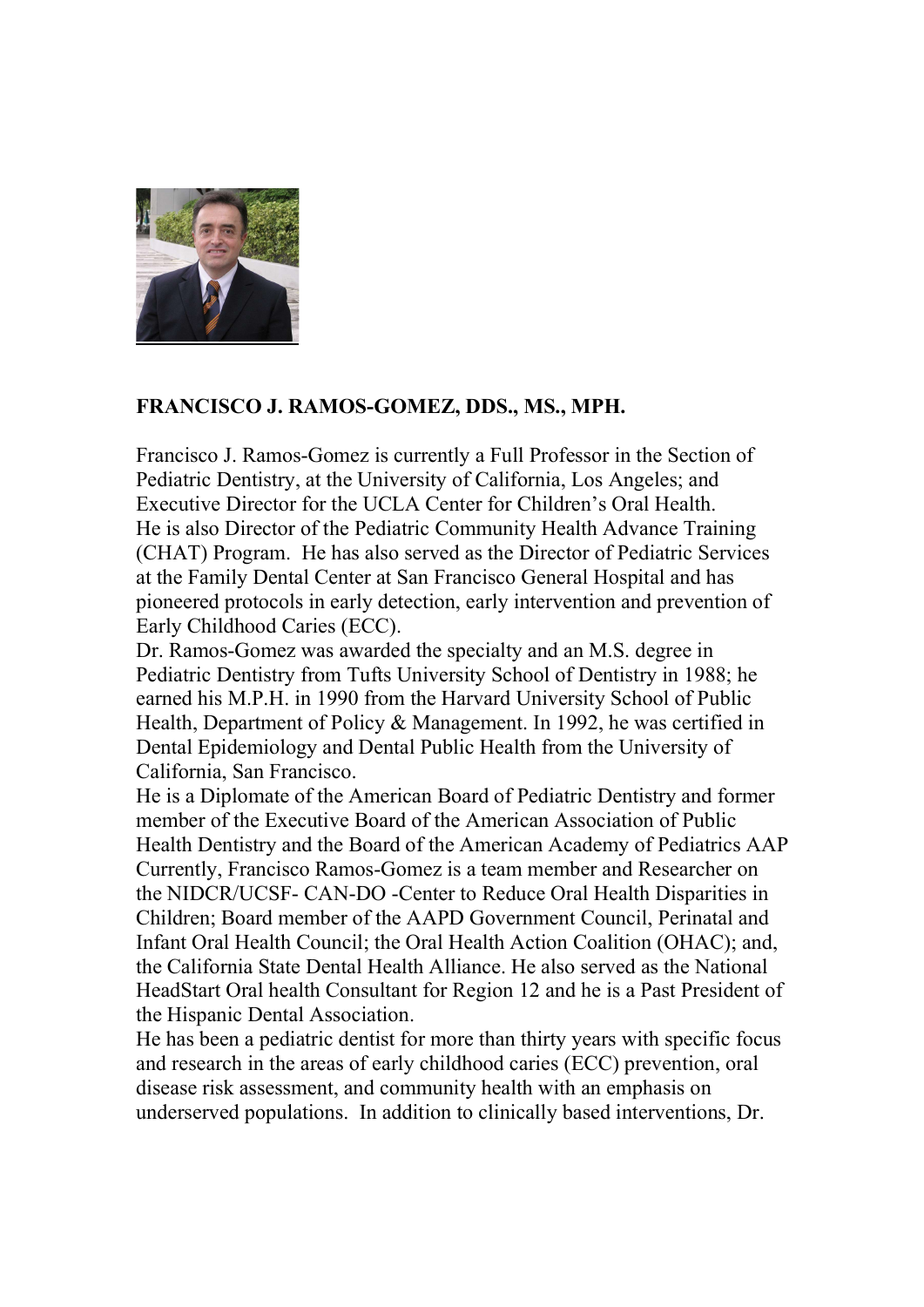Ramos-Gomez conceptualized and co-founded the Center to Address Disparities in Children's Oral Health to identify the cultural, environmental, workforce, behavioral, and biologic factors associated with health disparities among ethnic/racial groups in order to enhance health professionals' ability to target children likely to be at risk for dental caries. As a proponent of global health, Dr. Ramos-Gomez has supported the UC California-Mexico Health Initiative, established in 1999 to further the advancement of the UC bi-national health activities, and chaired the Oral Health Task Force, which fosters collaboration between UC and Mexican scientists in the areas of dental, pediatrics and oral health policy. Early in his career, Dr. Ramos-Gomez received the Kellogg Fellowship for International Development and testified at the U.S. Congressional Legislative Hearing on Hispanics. He has received numerous prestigious awards over the years such as the National Dental Association NDA Foundation/Colgate-Palmolive Faculty Recognition Award for Research, And the International Association of Pediatric Dentistry IAPD award for Best Global Innovation Preventive Program in Glasgow.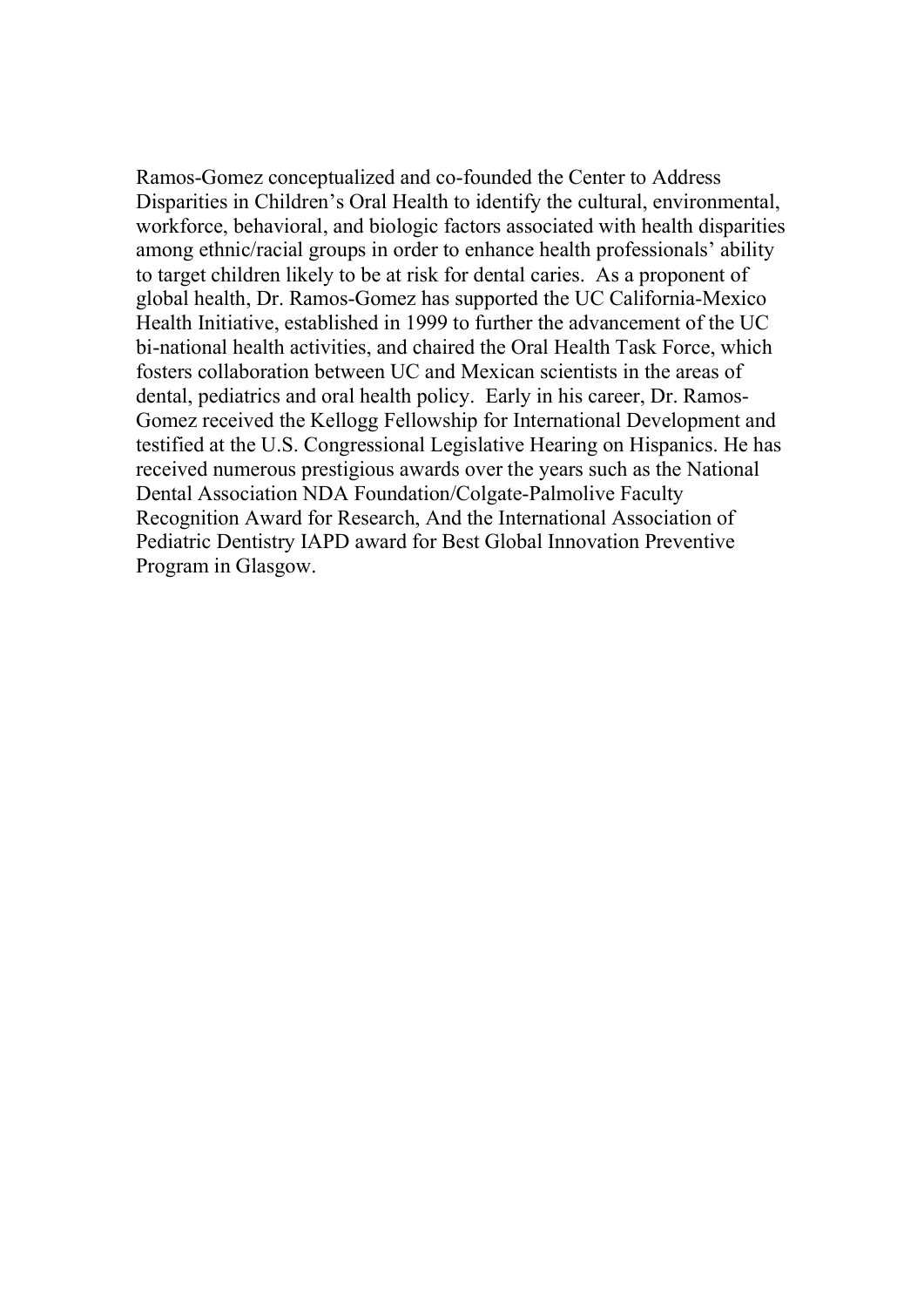### University of California Los Angeles **CURRICULUM VITAE**

# FRANCISCO J. RAMOS-GOMEZ, DDS, MS, MPH

# **TABLE OF CONTENTS**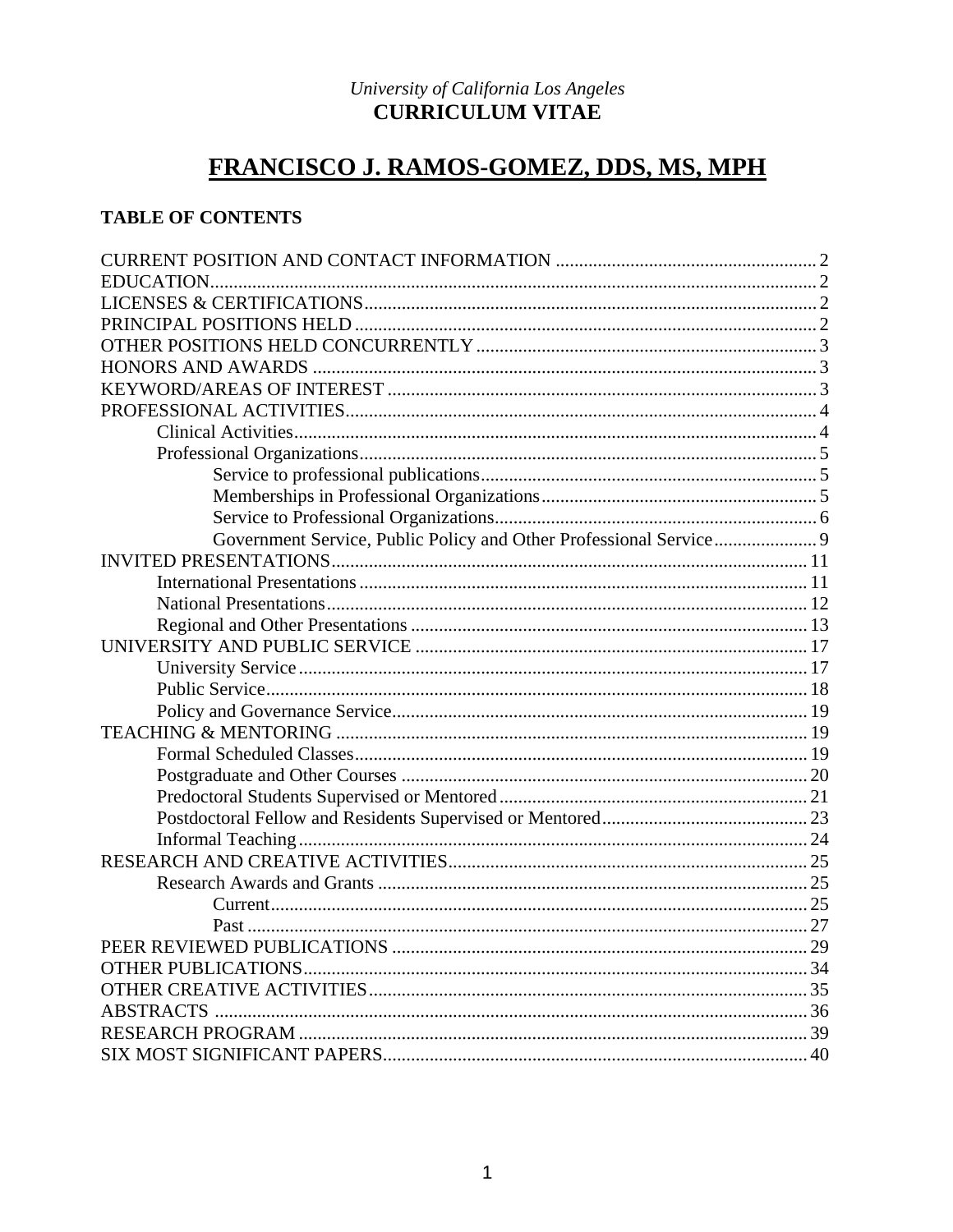### **CURRENT POSITION AND CONTACT INFORMATION**

- POSITION: Professor Step III, Tenured Section of Pediatric Dentistry, UCLA
- ADDRESS: UCLA School of Dentistry CHS 23-020B 10833 Le Conte Avenue Los Angeles, CA 90095-1668

 Voice: (310) 825-9460 Fax: (310) 206-7597 E-mail: **frg@dentistry.ucla.edu**

### **EDUCATION**

| 1975    | Colegio Columbia, Mexico City, Mexico        | B.A.        | <b>Health Sciences</b>     |  |
|---------|----------------------------------------------|-------------|----------------------------|--|
| 1975-80 | Universidad Tecnológica de Mexico,<br>D.D.S. |             | <b>Dental Surgery</b>      |  |
|         | Mexico City, Mexico                          |             |                            |  |
| 1980-82 | Tufts University School of Dental Medicine,  | Certificate | <b>Pediatric Dentistry</b> |  |
|         | Dept. of Pediatric Dentistry, Boston, MA     |             |                            |  |
| 1985-86 | Tufts University School of Dental Medicine   | Resident    | <b>Hospital Dentistry</b>  |  |
| 1985-88 | Tufts University School of Dental Medicine   | M.S.        | Pediatric Dentistry        |  |
| 1989-90 | Harvard School of Public Health,             | M.P.H.      | <b>Public Health</b>       |  |
|         | Boston, MA                                   |             |                            |  |
| 1991-92 | University of California, San Francisco      | Certificate | Dental Epidemiology        |  |

### **LICENSES & CERTIFICATIONS**

| 1980-now     | Dental License, Mexican Board of Examiners                                     |
|--------------|--------------------------------------------------------------------------------|
| $1992 - now$ | Board of Dental Examiners Specialty Permit, Number SP 159, State of California |
| 2000         | Diplomate of the American Board of Pediatric Dentistry                         |
|              | Successful completion of Part I (1993), Part II (1995) and Part III (2000).    |
| 2010         | ABPD – Successful Re-Certification                                             |
|              | 2010-2016 PALS Re-Certification                                                |
|              | 2011-2018 CPR Re-Certification                                                 |

2010-2018 California Specialty Permit License and Conscious Sedation License

### **PRINCIPAL POSITIONS HELD**

| 1980    | Universidad Nacional Autonoma de Mexico Assistant Professor<br>(Iztacala, Mexico) |                                   | <b>Pediatric Dentistry</b>                             |
|---------|-----------------------------------------------------------------------------------|-----------------------------------|--------------------------------------------------------|
| 1983-85 | Universidad Tecnológica de Mexico                                                 | Coordinator                       | <b>Pediatric Dentistry</b><br><b>Residency Program</b> |
| 1988-89 | Harvard School of Public Health                                                   | Planner                           | <b>Boston AIDS</b><br>Consortium                       |
| 1990-91 | Harvard Institute for International<br>Development                                | Research Assistant/<br>Consultant | <b>Public Health</b>                                   |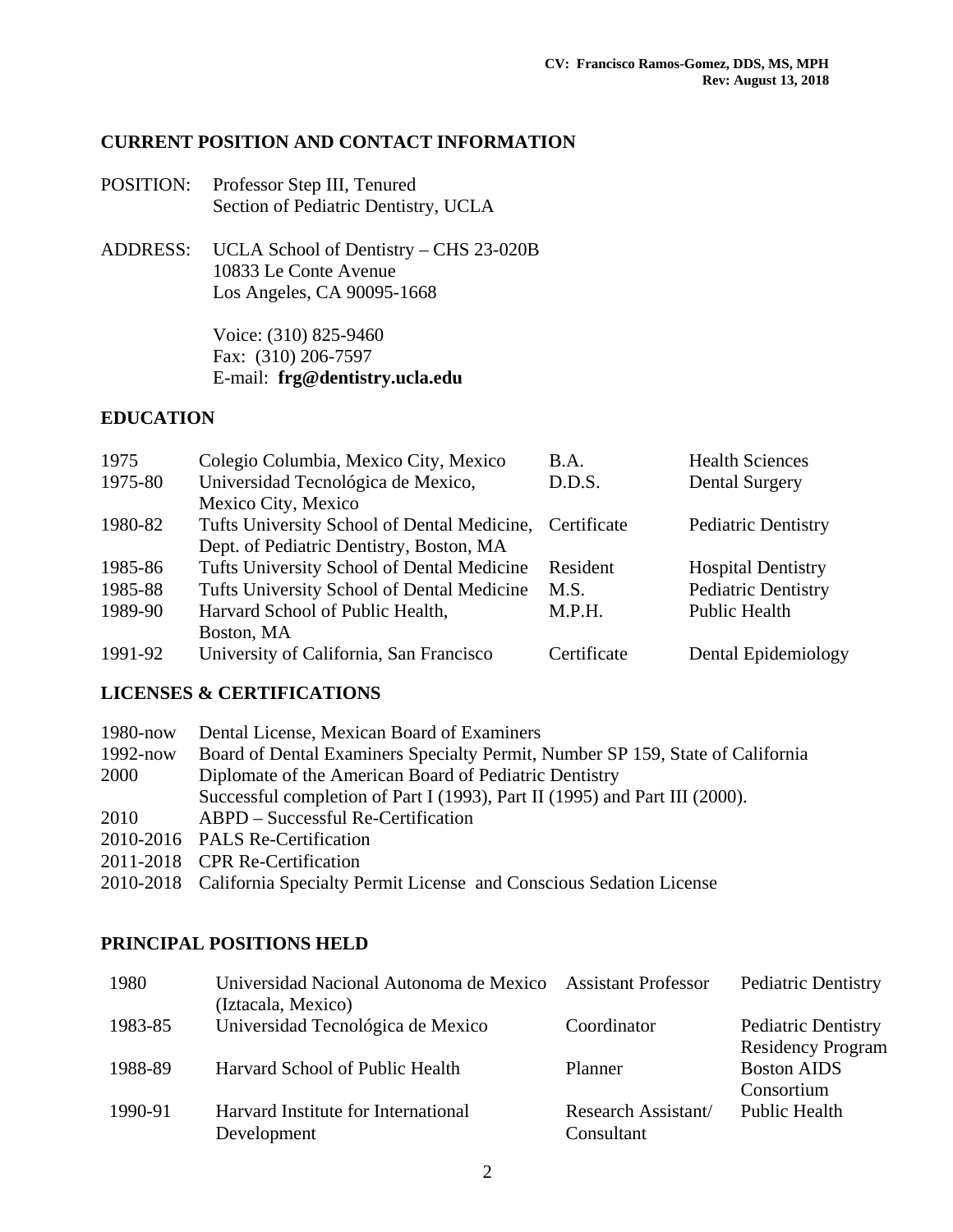| 1992-99      | University of California, San Francisco | <b>Assistant Professor</b> | <b>Pediatric Dentistry</b> |
|--------------|-----------------------------------------|----------------------------|----------------------------|
| 1999-2008    | University of California, San Francisco | <b>Associate Professor</b> | <b>Pediatric Dentistry</b> |
| $2008 - now$ | University of California San Francisco  | Professor                  | <b>Pediatric Dentistry</b> |
| $2008 - now$ | University of California Los Angeles    | Professor                  | <b>Pediatric Dentistry</b> |

### **OTHER POSITIONS HELD CONCURRENTLY**

| 1980         | Military Medical and Dental School<br>(Mexico City, Mexico)                                  | <b>Assistant Professor, Pediatric Dentistry</b>                                                                             |
|--------------|----------------------------------------------------------------------------------------------|-----------------------------------------------------------------------------------------------------------------------------|
| 1984         | Universidad Nacional Autonoma de<br>Mexico                                                   | Course Coordinator, Pediatric Dentistry                                                                                     |
| 1985-88      | Tufts University School of Dental<br>Medicine                                                | Clinical Instructor, Pediatric Dentistry                                                                                    |
| 1985-87      | Tufts University School of Dental<br>Medicine                                                | Pediatric Dentistry Fellow, Cotting School<br>for Handicapped Children                                                      |
| 1986-88      | Tufts University School of Dental<br>Medicine                                                | Clinic Director, Roxbury Boys and Girls<br><b>Club Dental Clinic</b>                                                        |
| 1991-92      | University of California, San Francisco                                                      | <b>Adjunct Assistant Professor, Dentistry</b>                                                                               |
| 1993-2004    | <b>UCSF Family Dental Center,</b><br>San Francisco General Hospital                          | Director, Pediatric Dental Services                                                                                         |
| 1997-2000    | University of California, San Francisco                                                      | Director, Pediatric Dentistry Pre-Doctoral<br>Program                                                                       |
| 1998-now     | UCSF Center to Address Disparities in<br>Children's Oral Health (CANDO)                      | <b>Founding Director</b>                                                                                                    |
| 1999-now     | University of California, San Francisco<br>Joint Appointment                                 | School of Dentistry, Division of Dental<br>Public Health and Department of<br><b>Restorative &amp;Preventative Sciences</b> |
| 2006-2008    | University of California, San Francisco<br>Volunteer Joint Appointment                       | School of Medicine, Department of Family<br>and Community Medicine                                                          |
| 2008-10      | University of California, Los Angeles<br>Pediatric Residency Venice CHAT<br>Program Director | UCLA School of Dentistry and<br><b>Venice Family Dental Center</b>                                                          |
| $2011 - now$ | Harvard Children's Hospital ECC<br>Collaborative                                             | Member                                                                                                                      |
| $2011 - now$ | Consortium of Universities on Global<br>Oral Health (CUGH)                                   | Member                                                                                                                      |
| 2012-now     | <b>Pediatric Dentistry Advanced Clinical</b><br>Training Program (ACT)                       | Director                                                                                                                    |
| $2017 - now$ | <b>UCLA Center for Children's Oral Health</b>                                                | Director                                                                                                                    |

# **HONORS AND AWARDS**

| 1980 | Mexican government scholarship award for advanced graduate studies in the U.S.           |
|------|------------------------------------------------------------------------------------------|
| 1980 | One of ten students selected from ten dental schools in Mexico City for academic honor   |
| 1989 | Kellogg Fellowship recipient for graduate studies at the Harvard School of Public Health |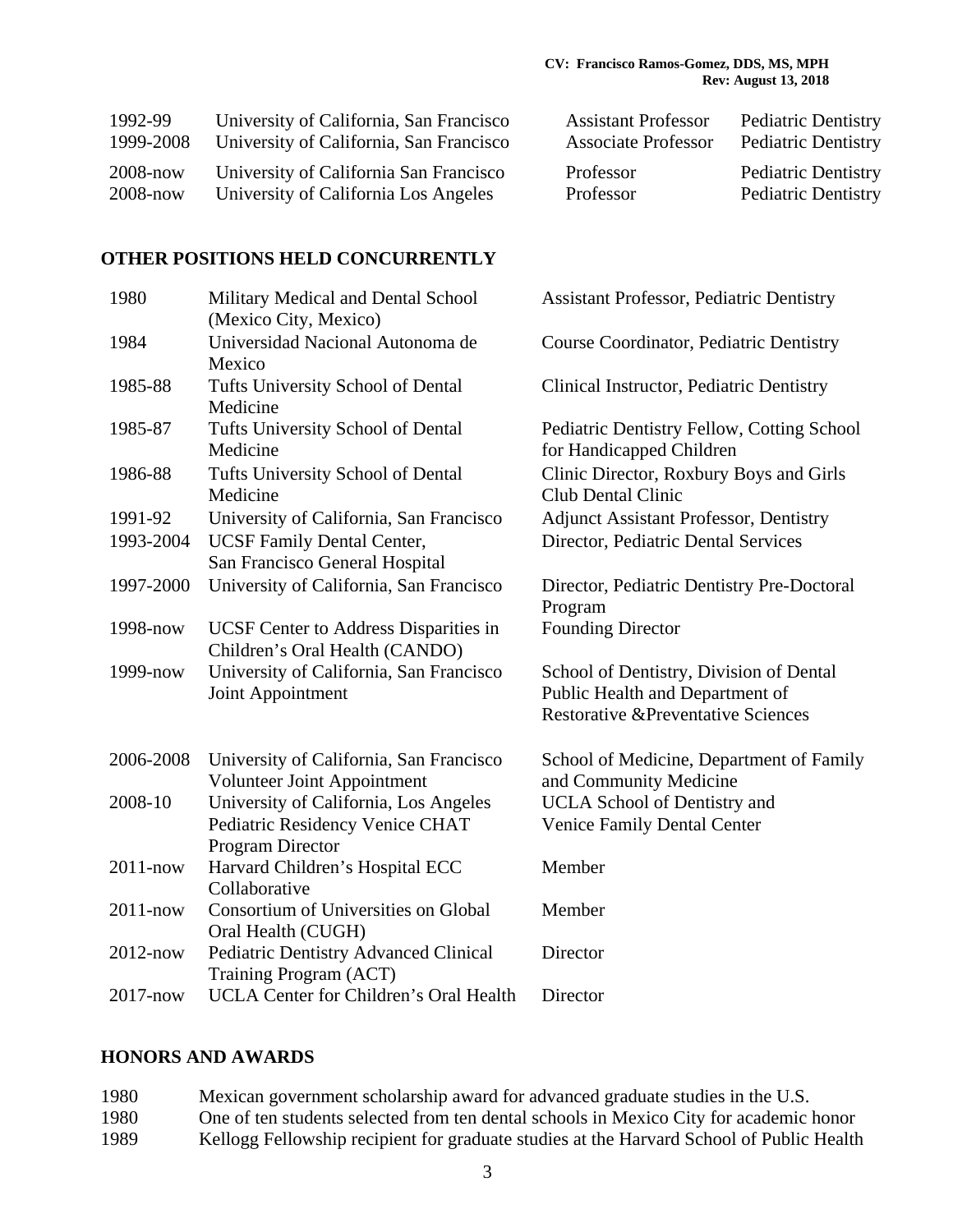| 1990      | Valedictorian, Harvard School of Public Health, commencement address                 |
|-----------|--------------------------------------------------------------------------------------|
| 1995      | Educational Foundation Award, Best Research, American Academy of Pediatric Dentistry |
| 1996-2001 | Elected state-wide chair for Prevent Abuse and Neglect through Dental Awareness      |
|           | (PANDA) Coalition                                                                    |
| 1996      | Distinguished Lecturer, California Wellness Foundation Award / UC Wellness Lecture   |
| 2000      | Board Diplomate, American Academy of Pediatric Dentistry                             |
| 2005-2008 | Elected Head Start Oral health Consultant – Region XII                               |
| 2007      | UCSF Chancellor's Public Service Award of the year- Campus Wide                      |
| 2009      | <b>President Hispanic Dental Association</b>                                         |
| 2010      | Fellowship American College of Dentists                                              |
| 2011      | National Dental Association Faulty Recognition Award for Research                    |
| 2011      | Harold Amos Medical Faculty Development Program selected Dental Faculty              |
| 2011      | Bright Smiles and Bright Futures Faculty Recognition Research Award                  |
| 2012      | <b>Colgate Palmolive Faculty Recognition Award</b>                                   |
| 2012      | NDA-HDA-SAID, Multicultural Oral Health Summit Faculty Researcher Award              |
| 2013      | IAPD Poster & Oral Presentation Bright Smiles, Bright Futures Award                  |
| 2014      | FDI Endorsement and Resolution on the Perinatal and Infant Policy Statement          |
| 2015      | IAPD Poster & Oral Presentation Bright Smiles, Bright Futures Award                  |
| 2017      | ACFF Alliance for a Cavity Free Future – Colgate Global Award                        |
| 2018      | ICCA UCLA Interdisciplinary and Cross Campus affairs award                           |

### **KEYWORDS/AREAS OF INTEREST**

Childhood caries, Pediatric Dentistry, Latino/Hispanic health care, Perinatal and Infant oral health, Caries Management by Risk Assessment (CAMBRA), early detection/intervention of Early Childhood Caries (ECC), children's oral health disparities, fluoride varnish, pediatric patients displaying oral manifestations of HIV/AIDS and Pediatric Oral Health clinical trials, Cultural competencies on the Latino Community, Diagnostic Dental codes, Quality Improvement, Oral Health Outcomes, Microincentives, and Oral Health Policy Development

# **PROFESSIONAL ACTIVITIES**

### **CLINICAL ACTIVITIES**

| 1992–2008    | Pediatric Dentist, School of Dentistry Clinic, UCSF: Operating room; full-mouth         |
|--------------|-----------------------------------------------------------------------------------------|
|              | rehabilitation under general anesthesia for 1 day every other week                      |
| 1993-2004    | Director, Pediatric Dental Services, UCSF Family Dental Center, San Francisco           |
|              | General Hospital: General pediatric dentistry 1 day per week                            |
| 2004–2008    | Pediatric Dentist, Native American Health Center: General pediatric dentistry 1 day per |
|              | week. Faculty Practice                                                                  |
| 2008–2010    | Graduate Program Director Venice UCLA Pediatric Residency Program                       |
| $2010 - now$ | Pediatric Dentist, Venice Family Clinic Simms/Mann Health Center; Infant Oral Care      |
|              | Program with UCLA Pediatricians and WIC and Early Head Start                            |
| $2011 - now$ | Pediatric Dentist - UCLA Faculty Practice                                               |
| $2015 - now$ | Pediatric Dentist, Venice Family Clinic Lou Colen Health Center; Infant Oral Care       |
|              | Program with UCLA Pediatricians and WIC and Early Head Start                            |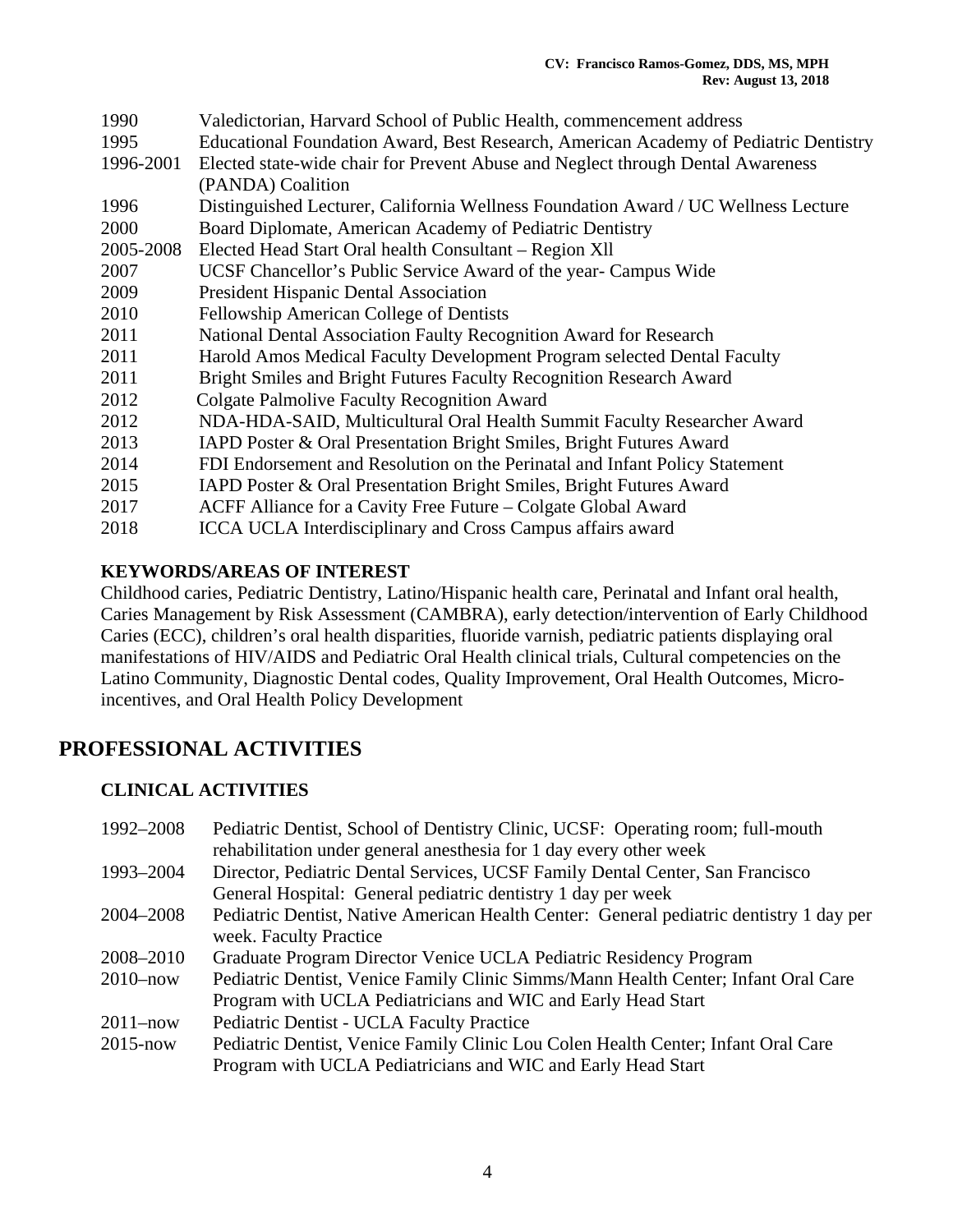### **SUMMARY OF CLINICAL ACTIVITIES**

At UCSF through 2008, I established a Community Partnerships adding Pediatric Dentistry component through an infant oral care clinic at the Native American Health Center in the Mission in SF as well as providing education and preventative services for infants and toddlers and comprehensive care for older children. This was in collaboration with SF WIC and Head Start programs. At UCLA beginning in 2010, I established a working collaboration and partnership with Venice Family Clinic Simms/Mann Health Center implementing an Infant Oral Care Program with WIC, UCLA Pediatrics, and Early Head Start initially funded by First 5 LA through the Center for Oral Health. In 2015, we expanded the Infant Oral Care Program to Venice Family Clinic Lou Colen Health Center.

### **PROFESSIONAL ORGANIZATIONS**

### SERVICE TO PROFESSIONAL PUBLICATIONS

| $1998 - now$ | Ad hoc referee for:                                                   |
|--------------|-----------------------------------------------------------------------|
|              | <i>Journal of Clinical Pediatric Dentistry (23 papers since 1998)</i> |
|              | Journal of Public Health Dentistry (23 papers since 2000)             |
|              | Journal of Pediatric Dentistry (19 papers since 2002)                 |
|              | Journal of the American Dental Association (27 papers since 2000)     |
| $2000 - now$ | Editorial board for:                                                  |
|              | Journal of Clinical Pediatric Dentistry                               |
| 2004-2010    | Editorial board for:                                                  |
|              | Journal of Dentistry for Children                                     |
| $2007 - now$ | Editorial board for:                                                  |
|              | Journal of Pediatric Dentistry                                        |
| $2011 - now$ | Editorial board for:                                                  |
|              | Journal of International Dentistry                                    |
| $2015$ -now  | Journal of Latin-American Association of Pediatric Dentistry-ALOP     |

### MEMBERSHIPS IN PROFESSIONAL ORGANIZATIONS

| $1977 - now$ | <b>Mexican Dental Association</b>               |
|--------------|-------------------------------------------------|
| 1980-now     | American Dental Association                     |
| $1980 - now$ | American Academy of Pediatric Dentistry         |
| 1980-now     | American Society of Dentistry for Children      |
| 1989-now     | American Association of Public Health Dentistry |
| $1990 - now$ | Federation Dentaire Internationale – FDI        |
| $1991 - now$ | California Society of Pediatric Dentistry       |
| 1995-now     | <b>Hispanic Dental Association</b>              |
| 1995-now     | International Association of Dental Research    |
| $1995 - now$ | American Association of Dental Research         |
| 1998-2008    | San Francisco Pediatric Dental Society          |
| 1998-now     | California Dental Association                   |
| 1999-now     | Pierre Fauchard Academy Fellow                  |
| $2000 - now$ | Friends of the NIDCR                            |
| $2008 - now$ | <b>Western Los Angeles Dental Society</b>       |
| $2010$ -now  | Fellowship American College of Dentists         |
| $2011 - now$ | US National Oral Health Alliance member         |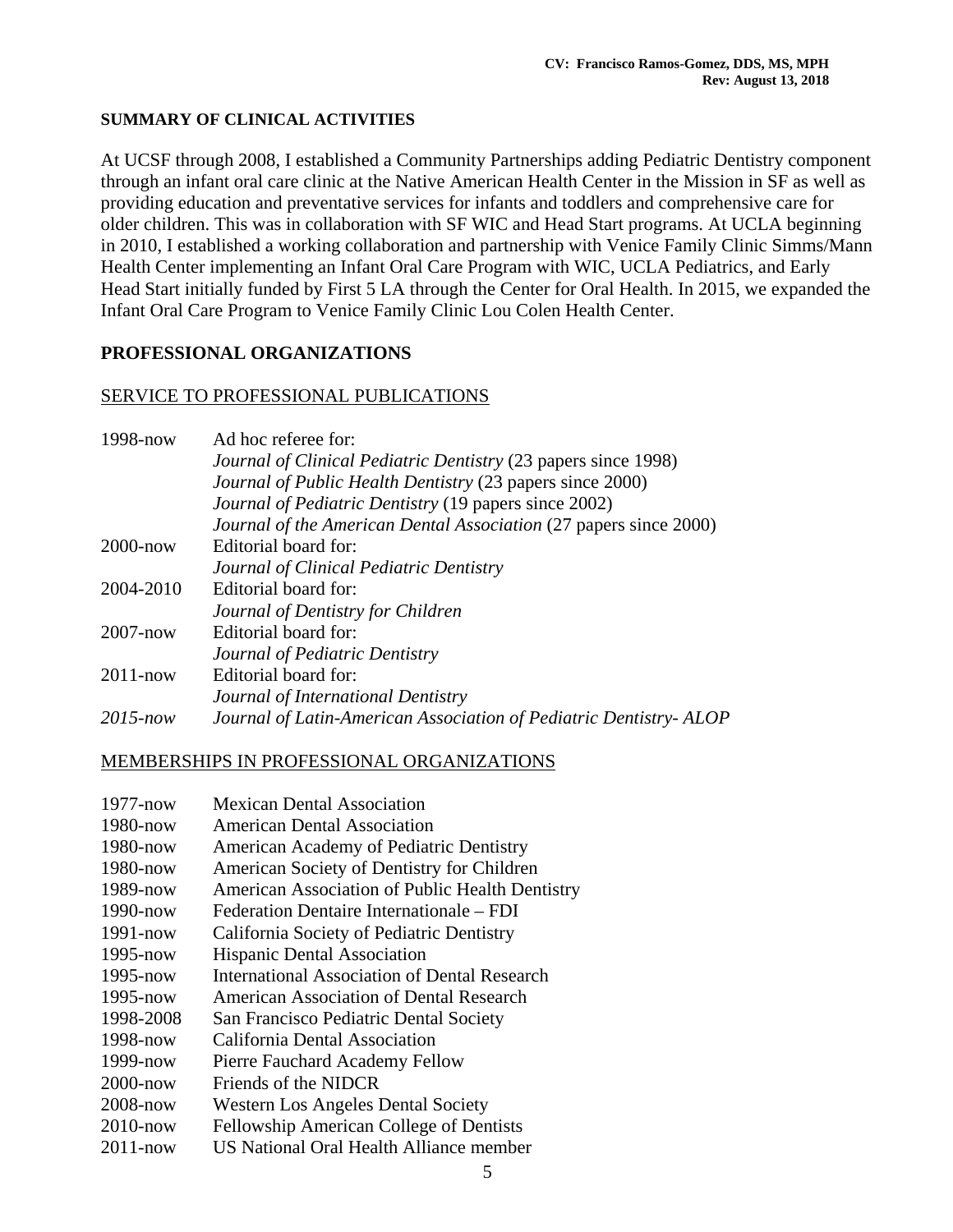| $2012$ -now | International Association of Paediatric Dentistry |
|-------------|---------------------------------------------------|
| $2012$ -now | American Association of Public Health Dentistry   |

### SERVICE TO PROFESSIONAL ORGANIZATIONS

#### **Mexican Dental Association**

| 1980-1987 | Scientific Committee                 | <b>Board Member</b> |
|-----------|--------------------------------------|---------------------|
| 2006      | Annual Congress, Mexico City, Mexico | Presenter           |
| 2008      | Annual Congress, Mexico City, Mexico | Presenter           |
| 2009      | Annual Session, Monterrey, Mexico    | Presenter           |
| 2016      | Annual Session, Mexico City, Mexico  | Presenter           |

### **American Academy of Pediatric Dentistry**

| 1994         | Annual Session, Orlando, FL         | Presenter                                |
|--------------|-------------------------------------|------------------------------------------|
| 1995         | Annual Session, San Francisco, CA   | Local Host Organizing Committee and      |
|              |                                     | Professional Relations Program Volunteer |
|              |                                     | Presenter                                |
| 1996         | Annual Session, San Diego, CA       | Presenter                                |
| 1998         | Annual Session, San Diego, CA       | <b>Local Host Organizing Committee</b>   |
| 1999         | Annual Session, Toronto, Canada     | Presenter                                |
| 2000         | Annual Session, Nashville, TN       | Presenter                                |
| $2001 - now$ | <b>Government Council</b>           | <b>Active Member</b>                     |
| 2003         | <b>Scientific Session</b>           | <b>Panel Coordinator</b>                 |
| 2004         | Annual Session, San Francisco, CA   | Presenter                                |
| 2005         | Annual Session, Orlando, FL         | Presenter and Committee Chair            |
| 2005         | Prevention Symposia, Cincinnati, OH | Presenter                                |
| 2006         | Annual Session, San Antonio, TX     | <b>Keynote Speaker</b>                   |
| 2007         | Annual Session, Washington, DC      | Presenter                                |
| 2008         | Prevention Symposia, Chicago, IL    | Presenter                                |
| 2008-2011    | Perinatal and Infant Council        | <b>Active Member</b>                     |
| 2008-now     | Scientific Council                  | <b>Active Member</b>                     |
| 2009         | Annual Session, Chicago, IL         | Presenter                                |
| 2010         | Annual Session, New York City, NY   | Presenter                                |
| 2011         | Annual Session, New York City, NY   | Presenter                                |
| 2012         | Annual Session, San Diego, CA       | Co-Chair GRSA                            |
| 2013         | Annual Session, Orlando, FL         | Presenter                                |
| 2014         | Annual Session, Boston, MA          | Presenter                                |
| 2015         | Annual Session, Seattle, WA         | Co-Chair Academic                        |
| 2016         | Annual Session, San Antonio, TX     | Presenter and Program Committee          |
| 2017         | Annual Session, Washington, DC      | Presenter and Program Committee          |
| 2018         | Annual Session, Honolulu, HI        | Presenter and Program Committee          |

### **California Society of Pediatric Dentistry**

| 1996-98   | <b>Public and Professional</b> | Member (elected) |
|-----------|--------------------------------|------------------|
|           | <b>Relations Committee</b>     |                  |
| 1998-2001 | <b>Executive Board</b>         | Member (elected) |
| 1998-2002 | <b>Advisory Board</b>          | Member (elected) |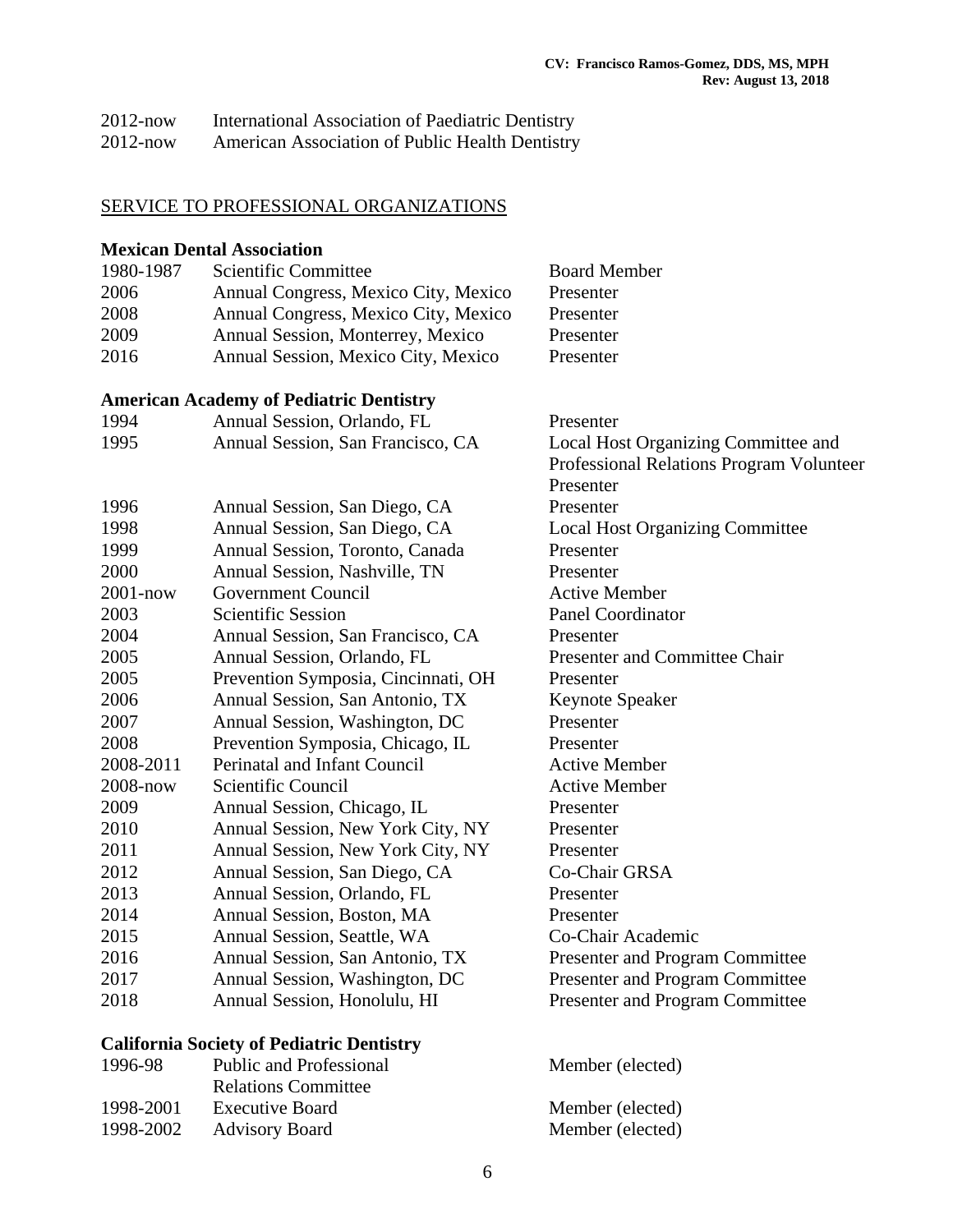| 2004-2008 | <b>Advocacy Committee</b>      | Member (elected) |
|-----------|--------------------------------|------------------|
| 2010      | Annual Meeting, Cancun, Mexico | Presenter        |
| 2016      | Annual Meeting, Napa, CA       | Presenter        |

#### **Hispanic Dental Association**

| 1996         | Annual Meeting, Orlando, FL           | Panelist                         |
|--------------|---------------------------------------|----------------------------------|
| 1997         | Scientific Program, Washington DC     | <b>Presenter and Coordinator</b> |
| 1998         | Scientific Program, San Francisco, CA | Presenter and Chair              |
| 1998-2001    | <b>Advisory Board</b>                 | Member (elected)                 |
| 2002         | Annual Meeting, San Diego, CA         | Presenter                        |
| $2003 - now$ | <b>Research Committee</b>             | Member                           |
| 2004         | Annual Meeting, San Juan, Puerto Rico | Presenter                        |
| 2005         | Annual Meeting, San Antonio, TX       | Presenter                        |
| 2006         | Annual Meeting, Los Angeles, CA       | Presenter                        |
| 2006         | Vice President                        | Member                           |
| 2007         | Annual Meeting, Miami, FL             | Presenter                        |
| 2008         | <b>President Elect</b>                | Member                           |
| 2008         | Annual Meeting, Carefree, AZ          | Presenter and Chair of Meeting   |
| 2009         | President                             | Member                           |
| 2010         | <b>Chair and Past President</b>       | Member                           |
| 2010         | Annual Meeting, Chicago, IL           | Organizer or Meeting and Chair   |
| 2011         | <b>HDA</b> Foundation                 | Member                           |
| 2011         | Annual Meeting, San Diego, CA         | Organizer of Panel and Moderator |
| 2012         | Multicultural Oral Health             | <b>Chair and Lecturer</b>        |
| 2012         | Annual Meeting, Boca Raton, FL        | Organizer of Panel and Moderator |

#### **American Association of Public Health Dentistry**

| 1998         | <b>Scientific Session</b>       | Panel Coordinator |
|--------------|---------------------------------|-------------------|
| 2001-2004    | <b>National Executive Board</b> | Member            |
| 2004         | National Oral Health            | Coordinator       |
|              | Conference, Scientific Session  |                   |
| $2004 - now$ | <b>Policy Committee</b>         | Member            |
| 2008         | <b>National Conference</b>      | Presenter         |
| 2014         | National Oral Health            | Presenter         |
|              |                                 |                   |

#### **International Association for Dental Research**

| 1995 | Annual Conference, San Francisco, CA  | <b>Poster Presentation</b>              |
|------|---------------------------------------|-----------------------------------------|
| 1996 | Annual Conference, Nice, France       | <b>Poster Presentation</b>              |
| 1999 | Annual Conference, Vancouver, Canada  | <b>Poster Presentation</b>              |
| 2000 | Annual Conference, Washington, DC     | <b>Poster Presentation</b>              |
| 2002 | Annual Conference, San Diego, CA      | Presentation                            |
| 2003 | Annual Conference, Goteborg, Sweden   | Presentation                            |
| 2004 | Annual Conference, Honolulu, HI       | Presenter, Panelist, and Sequence Chair |
| 2005 | Annual Conference, Baltimore, MD      | <b>Poster Presentation</b>              |
| 2006 | Annual Conference, Bribane, Australia | Presenter and Sequence Chair            |
| 2008 | Annual Conference, Toronto, Canada    | Presenter and Sequence Chair            |
| 2010 | Annual Conference, Barcelona, Spain   | Chair of Symposia and Presentation      |
| 2011 | Annual Conference, San Diego, CA      | Presenter and Sequence Chair            |
|      |                                       |                                         |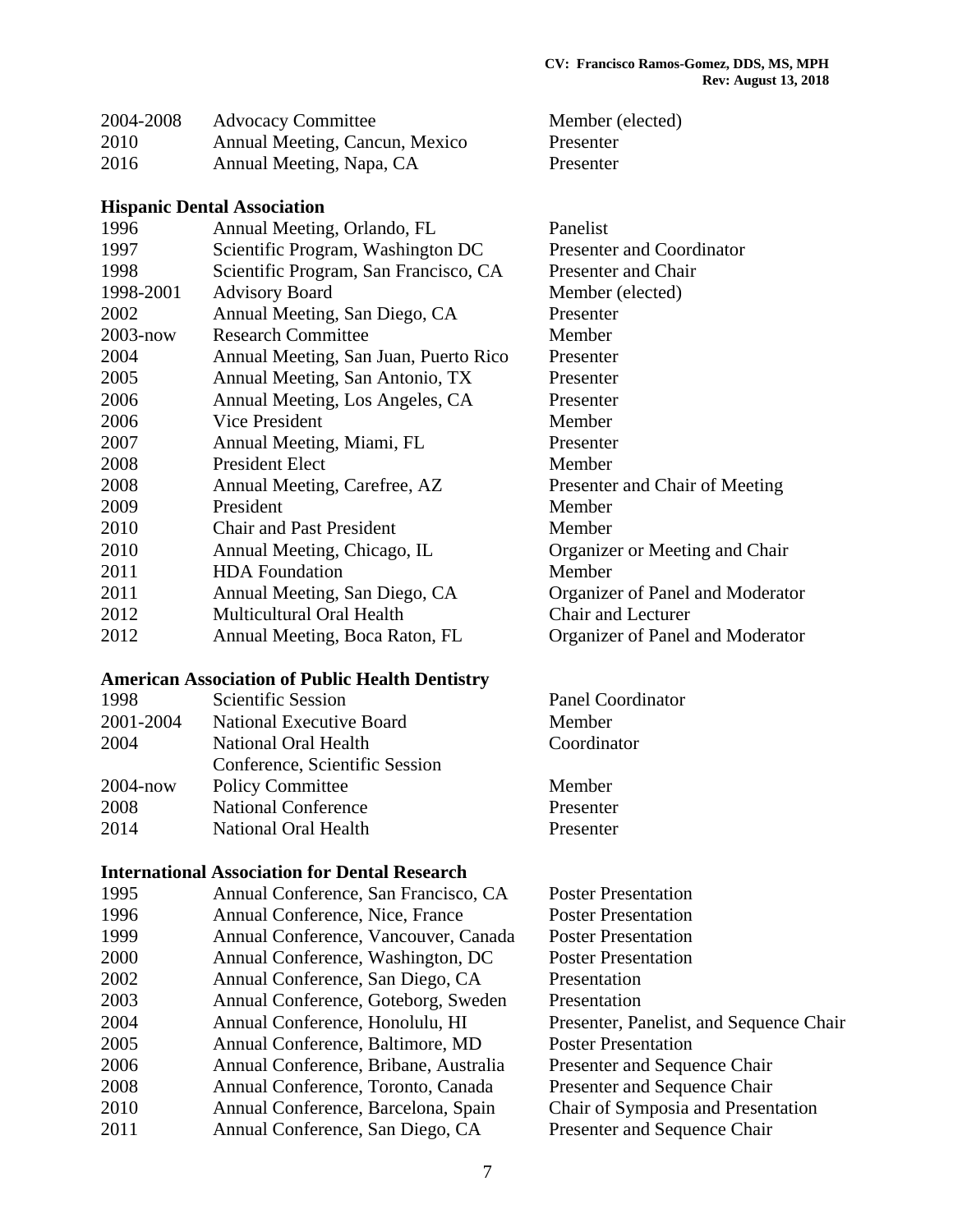| 2012 | Annual Conference, Foz de Iguazu, Brazil                               | Presenter and Sequence Chair          |
|------|------------------------------------------------------------------------|---------------------------------------|
| 2013 | Annual Conference, Seattle, WA                                         | Presenter and Sequence Chair          |
| 2013 | Pediatric Oral Health Research Group                                   | <b>Board Member</b>                   |
| 2014 | Annual Conference, Capetown, South Africa Presenter and Sequence Chair |                                       |
| 2014 | Pediatric Oral Health Research Group                                   | Secretary and Treasurer               |
| 2015 | Annual Conference, Boston, MA                                          | Symposia Presenter and Sequence Chair |
| 2015 | Pediatric Oral Health Research Group                                   | <b>President Elect</b>                |
| 2016 | Annual Conference, Seoul, Korea                                        | Presenter and Sequence Chair          |
| 2016 | Pediatric Oral Health Research Group                                   | President                             |
| 2017 | Annual Conference San Francisco                                        | Presenter and Sequence Chair          |
| 2018 | Annual Conference London, UK                                           | Symposia Presenter and Sequence Chair |

#### **California Dental Association Foundation**

| 2004-2008 | <b>First Smiles</b>                                | Trainer            |
|-----------|----------------------------------------------------|--------------------|
| 2007-2009 | <b>POHAP</b>                                       | Trainer            |
| 2008      | CDA                                                | Presenter          |
| 2008      | POHAP, San Diego, CA                               | Faculty/Instructor |
| 2008      | POHAP, San Francisco, CA                           | Faculty/Instructor |
| 2009      | POHAP, Los Angeles, CA                             | Faculty/Instructor |
| 2011      | POHAP, Sacramento, CA                              | Faculty/Instructor |
| 2014      | CDA Inter-professional Symposia, San Francisco, CA |                    |
|           |                                                    |                    |

### **American Dental Association, Chicago, IL**

|                                    | Presenter                                                                                                                                                        |
|------------------------------------|------------------------------------------------------------------------------------------------------------------------------------------------------------------|
| Annual Meeting, San Francisco, CA  | Presenter                                                                                                                                                        |
| Annual Meeting, San Antonio, TX    | Presenter                                                                                                                                                        |
|                                    |                                                                                                                                                                  |
| <b>CODA</b>                        | Consultant (Site visitor)                                                                                                                                        |
|                                    |                                                                                                                                                                  |
| <b>Access and Diversity Summit</b> | Participant                                                                                                                                                      |
| Annual Meeting, Orlando, FL        | Presenter                                                                                                                                                        |
| Annual Meeting, Las Vegas, NV      | Presenter                                                                                                                                                        |
| Annual Meeting, San Francisco, CA  | Presenter                                                                                                                                                        |
| Annual Meeting, New Orleans, LA    | Presenter                                                                                                                                                        |
| Annual Meeting, San Antonio, TX    | Presenter                                                                                                                                                        |
| Annual Meeting, Washington DC      | Presenter                                                                                                                                                        |
| Annual Meeting, New York City, NY  | Moderator                                                                                                                                                        |
| Annual Meeting, Atlanta, GA        | Presenter                                                                                                                                                        |
|                                    | Annual Meeting, Las Vegas, NV<br>International Dental Caries classification criteria for diagnosis (ICDAS)<br>Commission on Dental Accreditation Training (CODA) |

#### **American Academy of Pediatrics**

Section on Pediatric Dentistry and Oral Health (SOPDOH) 2010-2015 Executive Board member

### **International Association of Paediatric Dentistry**

| 1995 | Annual Congress, Goteborg, Sweden                  | Presenter                   |
|------|----------------------------------------------------|-----------------------------|
| 1997 | Annual Congress, Buenos Aires, Argentina Presenter |                             |
| 1999 | Annual Congress, Long, England                     | Presenter and Session Chair |
| 2001 | Annual Congress, Paris, France—Cancelled           |                             |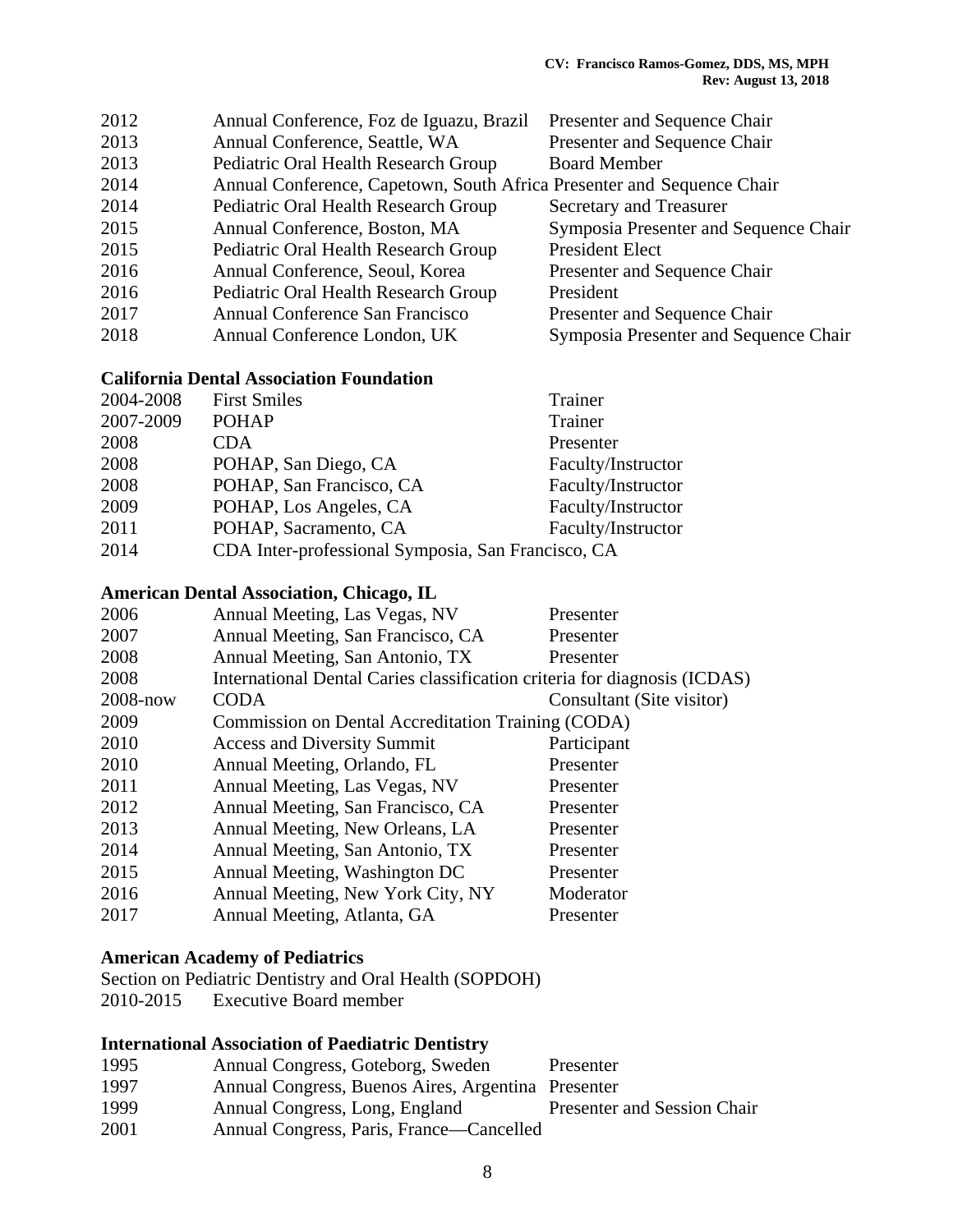| Annual Congress, Sydney Australia           | Presenter and Session Chair        |
|---------------------------------------------|------------------------------------|
| Annual Congress, Hong Kong, China           | <b>Presenter and Session Chair</b> |
| Annual Congress, Athens, Greece             | Presenter and Session Chair        |
| <b>Membership Committee</b>                 |                                    |
| Annual Congress, Seoul, Korea               | Presenter and Session Chair        |
| <b>Education Committee</b>                  |                                    |
| Annual Congress, Glasgow, Scotland          | Presenter and Session Chair        |
| <b>IAPD Policy on Infant oral Care</b>      | Presenter                          |
| <b>IAPD Annual Congress, Santiago Chile</b> | <b>Presenter and Session Chair</b> |
| Membership Committee                        |                                    |
|                                             |                                    |

# **National Interprofessional Initiative on Oral Health**

Faculty Board Member

# **GOVERNMENT SERVICE, PUBLIC POLICY AND OTHER PROFESSIONAL SERVICE**

| Colegio Vallarta, Mexico City, Mexico<br>1976-78 |                                                                | Dental Volunteer                        |
|--------------------------------------------------|----------------------------------------------------------------|-----------------------------------------|
|                                                  | Latino Health Network, Boston, MA                              |                                         |
| 1988-92                                          | <b>Advisory Board</b>                                          | Member                                  |
|                                                  | <b>Multicultural AIDS Coalition, Boston, MA</b>                |                                         |
| 1988-1992                                        | <b>Advisory Board</b>                                          | Member                                  |
|                                                  | Hospital del Nino, Tabasco, Mexico                             |                                         |
| 1989-1993                                        | <b>Pediatric Dentistry Residency</b><br>Program                | <b>Consultant and Executive Advisor</b> |
|                                                  | Pan-American Health Organization, Washington, DC               |                                         |
| 1989                                             | Oral Health and HIV Infection<br><b>Research Project</b>       | Project Collaborator                    |
| $2010 - now$                                     | <b>Collaborator and Consultant</b>                             |                                         |
|                                                  | Dental Health Foundation, Oakland, CA                          |                                         |
| 1997-2001                                        | Children's Oral Health Initiative                              | <b>Executive Board Member</b>           |
| 2002-2010                                        | <b>Executive Board</b>                                         | Member (elected)                        |
|                                                  | <b>Center for Oral Health (Prior Dental Health Foundation)</b> |                                         |
| 2010-2012                                        | <b>Executive Board</b>                                         | Member (elected)                        |
|                                                  | <b>Surgeon General Oral Health Report, Washington, DC</b>      |                                         |
| 1999-2000                                        | <b>Advisory Group</b>                                          | Member                                  |
|                                                  | U.S. Dept. of Health and Human Services, Washington, DC        |                                         |
| 2001                                             | <b>Office of Minority Health</b>                               | Member                                  |
| 2002                                             | Peer Review Panel                                              | Member                                  |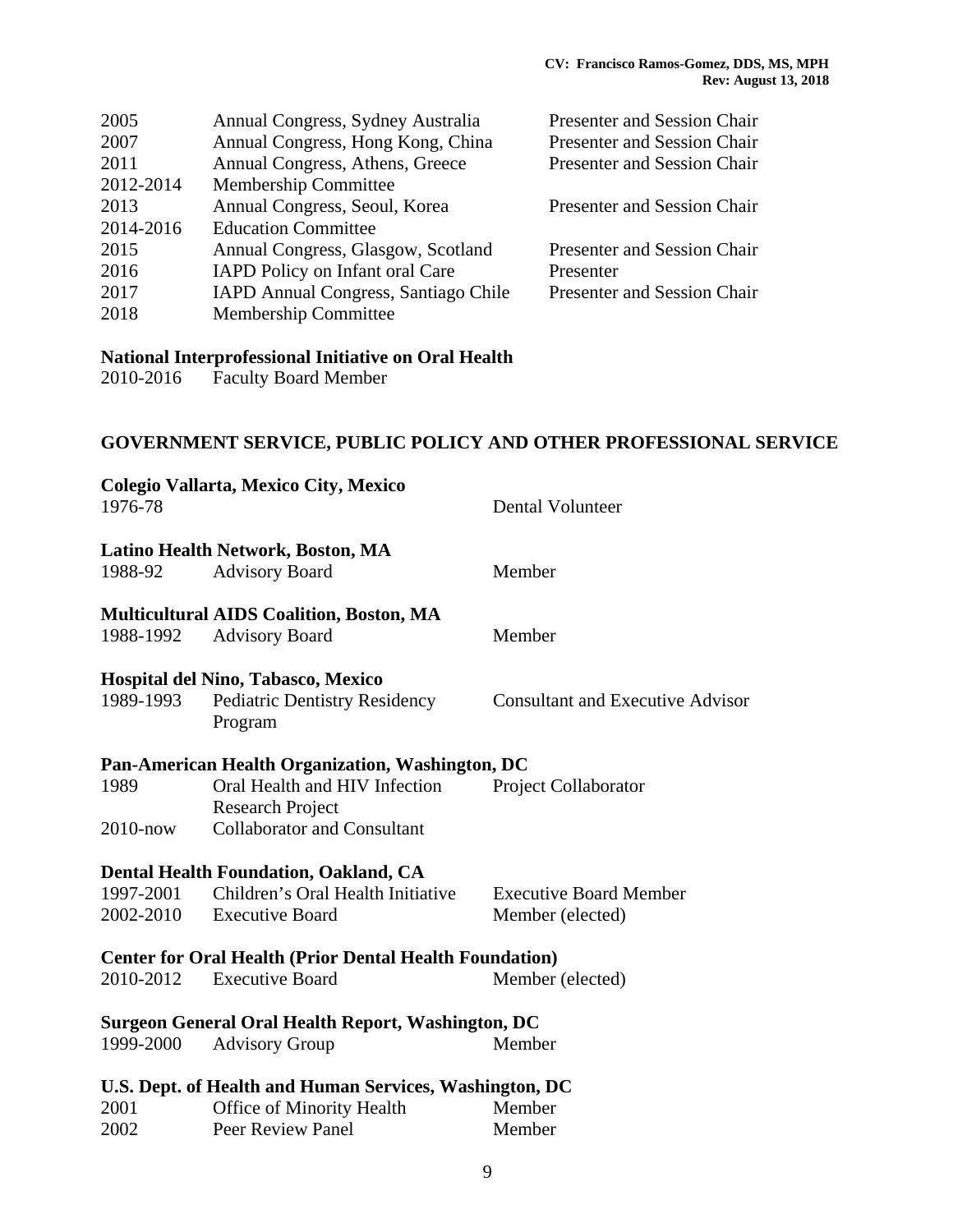| 2010      | Peer Review Panel                                                      | Member                                   |
|-----------|------------------------------------------------------------------------|------------------------------------------|
|           | <b>First 5 San Francisco Children and Families Commission</b>          |                                          |
| 1999-2002 | Board                                                                  | Commissioner (elected)                   |
| 2003-2010 | <b>Advisory Committee</b>                                              | Member                                   |
|           | Health Resources and Services Administration, Washington, D.C.         |                                          |
| 2000      | <b>Health Professions Bureau</b>                                       | <b>Grant Reviewer</b>                    |
| 2002      | <b>National Prevention Strategies</b>                                  | <b>Elected Faculty Member</b>            |
| 2002-2004 | Primary Health Care Bureau                                             | <b>Faculty Expert</b>                    |
| 2005-2006 | Primary Health Care Bureau                                             | <b>Faculty Vanguard Collaborative</b>    |
|           | Bureau of Child and Maternal Health Head Start National Program (HRSA) |                                          |
| 2004      | <b>Oral Health Consultant</b>                                          | <b>Regional Consultant</b>               |
| 2006-2010 | Region 12                                                              | <b>National Committee</b>                |
| 2010-2016 | <b>Oral Health Consultant</b>                                          | <b>National Consultant</b>               |
|           | <b>Alameda County Health Department</b>                                |                                          |
| 2003-2006 | Healthy Kids/Healthy Teeth                                             | Co-PI and Infant Oral Care Trainer       |
|           | <b>National Institute for Dental and Craniofacial Research (NIDCR)</b> |                                          |
| 2001-2003 |                                                                        | <b>Grant Reviewer</b>                    |
| 2004      |                                                                        | <b>Workshop Participant</b>              |
| 2005      |                                                                        | <b>Grant Reviewer</b>                    |
| 2006-2010 |                                                                        | <b>Grant Reviewer Standing Committee</b> |
| 2014-2016 |                                                                        | <b>Grant Reviewer Standing Committee</b> |
|           | <b>White House, Washington, DC</b>                                     |                                          |
| 1994      | <b>Health Care Reform Affecting</b><br><b>Hispanic Population</b>      | Consultant                               |
| 2010      | Congressional Briefing on Rural Oral Health                            |                                          |

#### **San Francisco Health Department**

1996-now Maternal, Child and Adolescent

Member Advisory Board

**Centers for Disease Control and NIDR, Atlanta, GA** 

2014 Congressional Briefing on Infant Oral Health

1998 Oral Health Research Strategic Planner

### **California Program on Access to Care**

- 1999 UCLA Legislative training
- 2001 Sacramento Legislative briefing
- 2008 Sacramento Legislative briefing
- 2010 Sacramento Legislative briefing Oral Health Disparities in Latino Children

### **Colgate-Palmolive Company**

2003-now Key Opinion Leader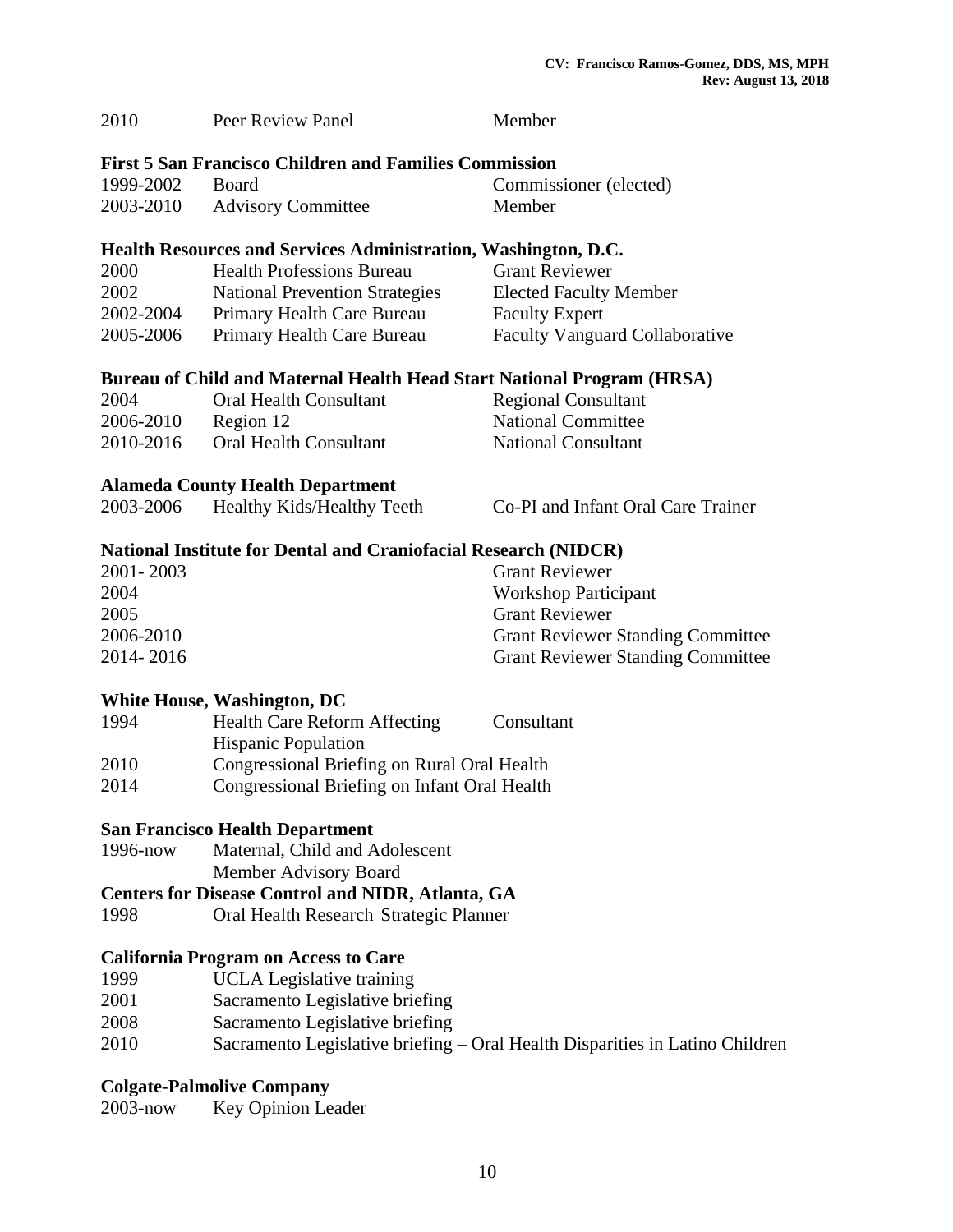#### **World Health Organization, Geneva, Switzerland**

2005-2010 HIV/AIDS-Related Oral Disease Invited Member Task Force

#### **Multicultural Oral Health Action Coalition (MOHA)**

- 2008 Planning Committee Meeting, Washington, DC
- 2009 Planning Committee Meeting, Chicago, IL
- 2010 Planning Committee Meeting, Denver, CO

#### **Dentaquest Foundation - ECC Collaborative**

2009- now Consultant

#### **GC America Inc.**

2010-now Key Opinion Leader

# **Harold Amos Medical Faculty Development Program** – Robert Wood Johnson Foundation

2012- now Dental Faculty Board Member Representative

#### **Philips Corporation**

2012-now Key Opinion Leader

#### **3M Company**

2013-now Key Opinion Leader

#### **California State Dental Director Program**

2015-now Board Member, State Wide Dental Strategic Planning

### **INVITED PRESENTATIONS**

#### **GOVERNMENTAL GLOBAL ORAL HEALTH AGENCIES**

| 1987      | Pan-American Health Organization/World Health Organization, "Different Alternative     |
|-----------|----------------------------------------------------------------------------------------|
|           | Solutions for Problems in Latin America," Buenos Aires, Argentina                      |
| 2001      | NIDCR International Collaborative, "Models of Health Inequalities in Childhood Dental  |
|           | Caries," Beijing, China and Washington, DC                                             |
| 2001      | Office of Rural Health Policy, "Health Kids, Healthy Teeth. California Early Childhood |
|           | Caries Prevention Demonstration Program," Washington, DC                               |
| 2008      | Global Children's Dental Health Task Force, Leadership training-Kings College-         |
|           | London, UK                                                                             |
| 2010      | White House and Hispanic Congressional Caucus, Presenter, Washington, DC               |
| 2013      | Latino Congressional Hearing, Presenter, Washington, DC                                |
| 2014      | FDI – Symposia on Early Childhood Caries, Presenter, New Delhi, India                  |
| 2015      | Global Oral Health-Ministry of Health – IOCP Policy strategy and recommendation:       |
|           | Ecuador, Bolivia, Colombia, Peru and Costa Rica                                        |
| 2016      | Global Oral Health-Ministry of Health – IOCP Policy strategy and recommendation:       |
|           | Mexico; Spain; Chile and Argentina                                                     |
| 2107      | AUM Dental site visitor for Japan Mekai and AUM University Tokyo and Osaka             |
| 2016-2018 | External reviewer examiner- Pediatric Dentistry Hong Kong University Dental School     |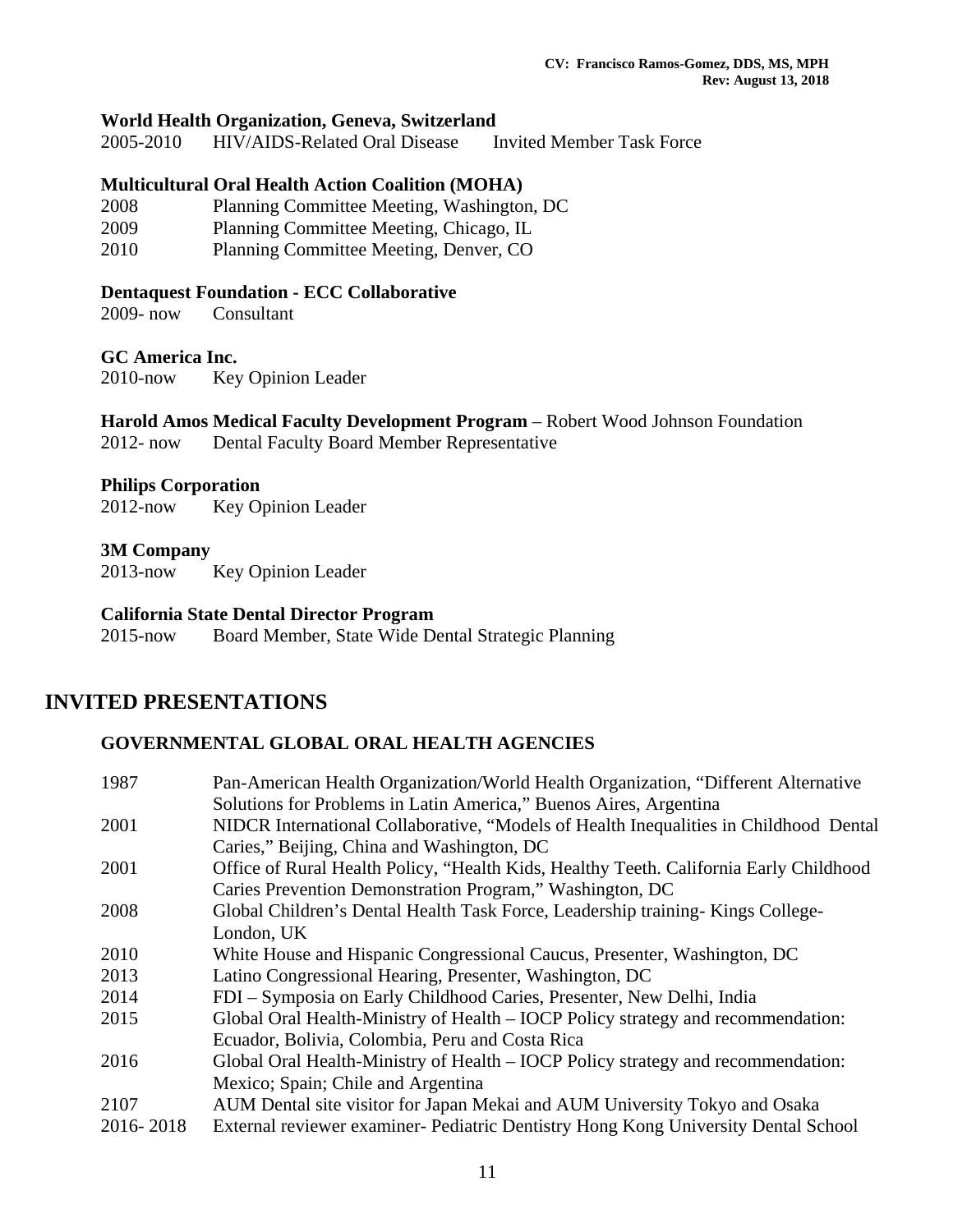### **INTERNATIONAL PRESENTATIONS**

#### **International Workshop on the Oral Manifestations of HIV Infection**

- 1993 San Francisco, CA
- 1996 London, UK
- 2000 Kruger Park, South Africa

### **Collaborative Workgroup meetings held on Oral Manifestations of Pediatric HIV Infection**

- 1994 Toronto, Canada, and Chicago, IL
- 1995 San Francisco, CA
- 1996 Chicago, IL, and London, UK
- 1998 San Diego, CA
- 2000 Skukuza, South Africa (lecturer and workshop organizer)
- 2014 Invited Speaker and Policy for the workgroup, Thailand

### **International Conference on AIDS/STD World Congress**

| 1992 | Amsterdam, Netherlands (Poster Presentation) |
|------|----------------------------------------------|
| 1993 | Berlin, Germany (Poster Presentation)        |
| 1994 | Yokohama, Japan (Presenter)                  |

1996 Vancouver, Canada (Poster Presentation)

### **NATIONAL PRESENTATIONS**

### **American Public Health Association**

| 1992 | Washington, DC |
|------|----------------|
|------|----------------|

- 1993 San Francisco, CA
- 2009 San Diego, CA

### **American Education Association for Dental Schools (ADEA)**

- 1995 Savannah, GA (Presenter, UCSF School of Dentistry representative)
- 1995 San Francisco, CA (Presenter)
- 2010 San Diego, CA (Presenter)
- 2014 San Antonio, TX (Presenter)

### **National Hispanic Medical Association**

- 1999 Washington, DC (Presenter)
- 2000 Washington, DC (Presenter)
- 2018

### **National Oral Health Conference**

- 2002 Boston, MA (Leader of roundtable discussion)
- 2003 Milwaukee, WI (Moderator)
- 2004 Los Angeles, CA (Presenter)
- 2005 Pittsburgh, PA (Presenter)
- 2006 Little Rock, AR (Presenter)
- 2007 Denver, CO (Moderator)
- 2008 Miami, FL (Moderator)
- 2014 Forth Worth, TX (Presenter)
- 2015 Kansas City, Kansas (Presenter)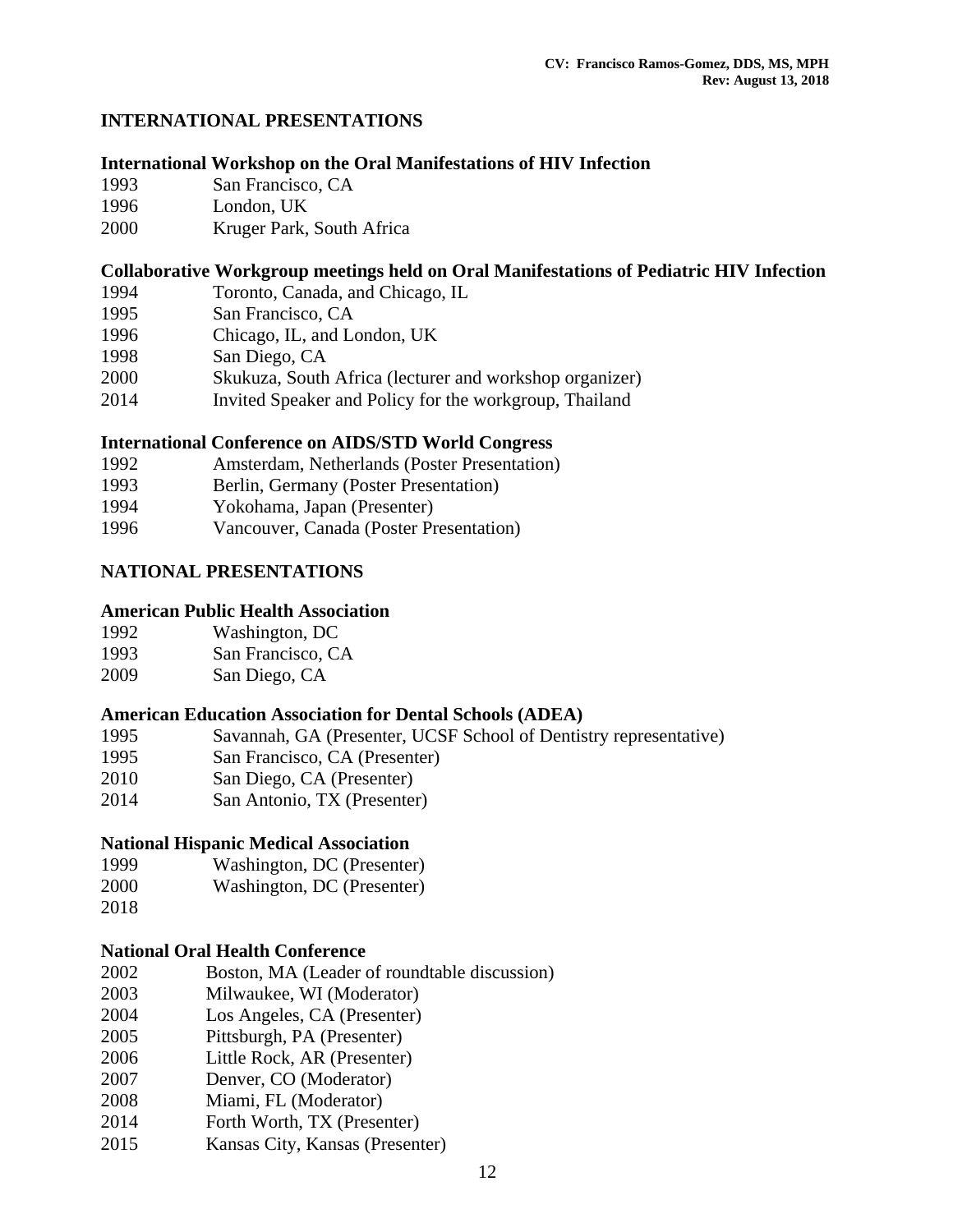| 2016 | Cincinnati, Ohio (Presenter) |  |  |
|------|------------------------------|--|--|
|------|------------------------------|--|--|

- 2017 Albuquerque, New Mexico (Presenter)
- 2018 Louisville, Kentucky (Presenter)
- 2003 **National Association of Community Health Centers,** Phoenix, AZ
- 2004-2016 **World Congress of Minimally Invasive Dentistry WCMID (CAMBRA Meeting)**  CAMBRA Presenter

#### **National Head Start Hispanic Institute**

| 2004 | Phoenix, AZ (Presenter—Health Forum)                                                             |
|------|--------------------------------------------------------------------------------------------------|
| 2006 | Denver, CO ((Presenter—Health Forum)                                                             |
| 2007 | Washington, DC (Presenter—Oral Health Forum)                                                     |
| 2014 | Wilsonville, OR (Presenter—Child Development Coalition)                                          |
| 2005 | <b>US Health Resources and Services Administration, Presenter at workshop,</b><br>Washington, DC |

2006 **US Health Resources and Services Administration,** Bureau of Child & Maternal Health, Head Start Program Oral Health Grantee Meeting, forum, Washington, DC

#### **Institute of Medicine**

| 2007 | Washington, DC (Presenter—Oral Health Workforce Planning Committee) |  |  |  |
|------|---------------------------------------------------------------------|--|--|--|
|------|---------------------------------------------------------------------|--|--|--|

- 2009 Washington, DC (Presenter—IOM Report on Oral Health)
- 2011 New York, NY (Presenter—IOM NY Academy)

#### **Head Start Migrant/Seasonal Program (Region 12)**

- 2008 Los Angeles, CA (Presenter—Panel Symposium)
- 2010 Washington, DC (Presenter—Panel Symposium)
- 2010 Washington, DC (Presenter via webinar—Regional/State, Academy for Educational Development)
- 2012 Washington, DC (Presenter—Regional Panel Symposia)
- 2012 Washington, DC (Presenter via webinar—Regional/State, Academy for Educational Development)
- 2014 Portland, OR (Presenter—Regional/State, Johnson & Johnson, UCLA)

#### **National Network for Oral Health Access (NNOHA)**

- 2008 Washington, DC (Presenter)
- 2009 Dallas, TX (Presenter)
- 2010 Orlando, FL (Presenter)
- 2011 Washington, DC (Panel Presenter)
- 2012 La Jolla, CA (Panel Presenter)
- 2017 San Diego, CA Presenter

#### **American Association of Dental Research**

- 2010 Washington, DC (Poster Presentation)
- 2016 Los Angeles, CA (Symposia Presenter and Session Chair)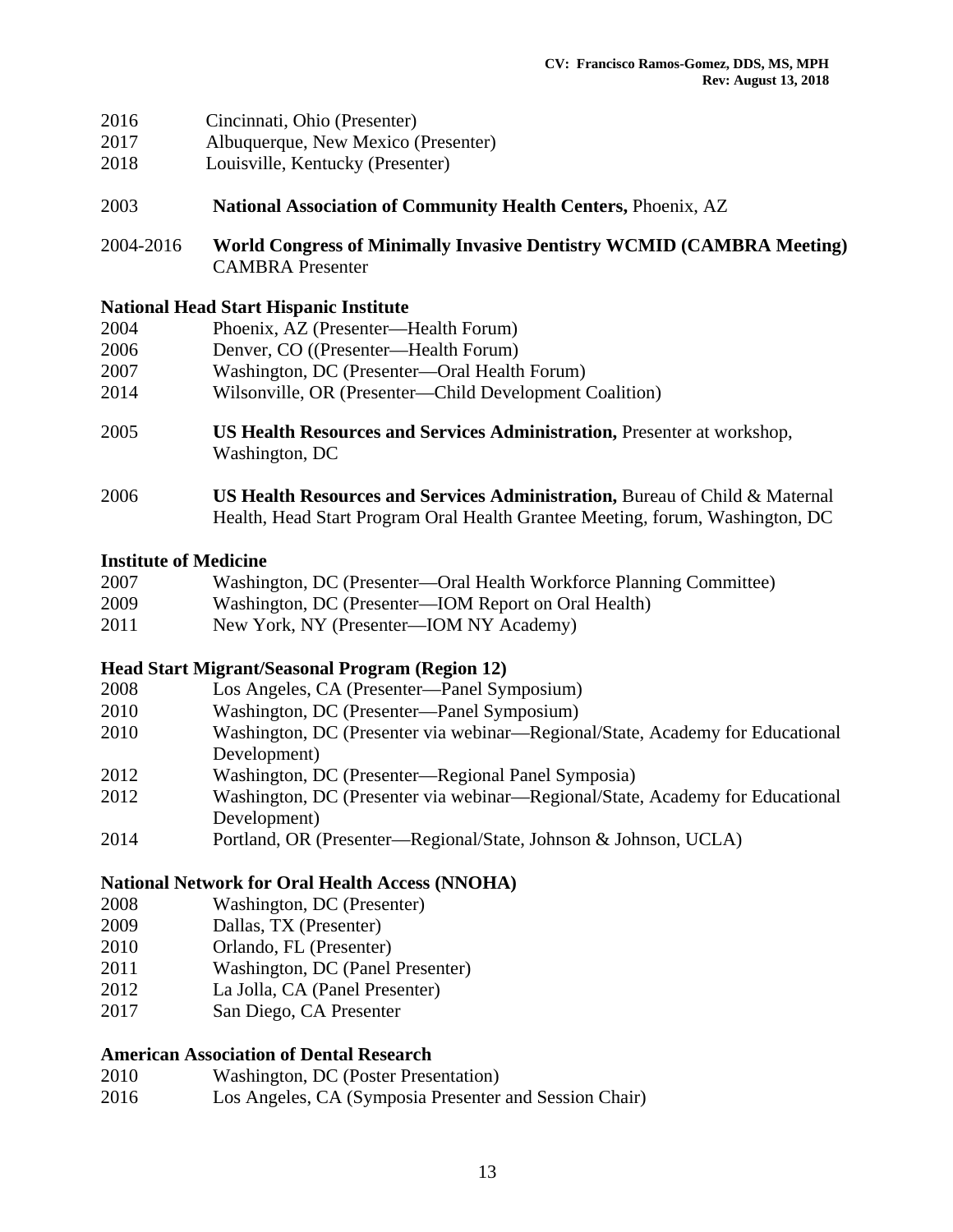# **REGIONAL, INTERNATIONAL AND OTHER PRESENTATIONS**

| 1983 | Venezuelan Functional Orthopedic Society; Caracas, Venezuela                      |
|------|-----------------------------------------------------------------------------------|
| 1984 | XXXIV Province Dental Reunion; Tlaxcala, Mexico                                   |
| 1984 | Mexican Dental Association Jornadas del Distrito Federal, Mexico City, Mexico     |
| 1988 | Hospital del Nino (Children's Hospital); Villahermosa, Mexico                     |
| 1994 | Toronto Children's Hospital; Toronto, Canada                                      |
| 1995 | Sociedad Dominicana de Odontologia para el nino, Santo Domingo, Dominican         |
|      | Republic                                                                          |
| 1995 | Karolinska Institute, Huddinge University Hospital; Stockholm, Sweden             |
| 1996 | Mexican Academy of Pediatric Dentistry; Mexico City, Mexico                       |
| 1996 | King's Royal Hospital, Dept of Pediatric Dentistry; London, UK                    |
| 1996 | Children's Hospital; Bogota, Colombia                                             |
| 1996 | Children's Hospital; Buenos Aires, Argentina                                      |
| 1998 | Latino Legislative Caucus Meeting; Los Angeles, CA                                |
| 1998 | Universita Degli Studi Di Milano; Milan, Italy                                    |
| 1999 | Children's Oral Health Coalition of San Diego County; San Diego, CA               |
| 1999 | NIDCR Healthy People 2000 Review Broadcast; Bethesda, MD                          |
| 2000 | Access to Care Program Meeting; Oakland, CA                                       |
| 2000 | Stellenbosh University; Cape Town, South Africa                                   |
| 2000 | Children and Families Commissions of Lassen, Modoc, Plumas, and Sierra Counties,  |
|      | Northern California                                                               |
| 2000 | California Children and Families Commission, Proposition 10 State Commission; San |
|      | Diego, CA                                                                         |
| 2000 | Universita Degli Studi Di Milano; Milan, Italy                                    |
| 2001 | Peking University School of Stomatology; Beijing, China                           |
| 2001 | Calaveras Children's Dental Project; Calaveras, CA                                |
| 2001 | Dental Health Foundation; Oakland, CA                                             |
| 2001 | California Children and Families Association                                      |
| 2001 | Mercy Hospital; Merced, CA                                                        |
| 2001 | Children's Oral Health Coalition of San Diego County; San Diego, CA               |
| 2002 | San Diego County Children and Families Commission and Scripps Dental Education,   |
|      | San Diego, CA                                                                     |
| 2003 | Alameda County Health Department, Healthy Kids/Healthy Teeth Program; Alameda,    |
|      | CA.                                                                               |
| 2003 | California Primary Care Association; Los Angeles, CA                              |
| 2004 | California Academy of Family Physicians; San Francisco, CA                        |
| 2004 | California Dental Association, Fall 2004 Scientific Session; San Francisco, CA    |
| 2005 | First Smiles Program Lecturer throughout the state of California.                 |
| 2006 | California Primary Physicians Association - "Infant Oral Care," San Diego, CA     |
| 2006 | California Dental Association, Scientific Session, Anaheim, CA                    |
| 2007 | First Five seminar series on Infant Oral Care, Humboldt County, CA                |
| 2007 | Regional Indian Health Service, Presenter South Lake Tahoe, CA                    |
| 2008 | New Jersey Pediatric Dental Society, Presenter Cape May, NJ                       |
| 2008 | Missouri Dental / Oral Health Coalition, Presenter Columbus, MO                   |
| 2008 | Universidád de León, Keynote Speaker, Lecturer; Guanajuato, Mexico                |
| 2008 | Ministry of Health, Tabasco, México, Presenter, Villa Hermosa, Tabasco, Mexico    |
| 2008 | Colgate Expert Panel Symposium, Presenter, Piscataway, NJ                         |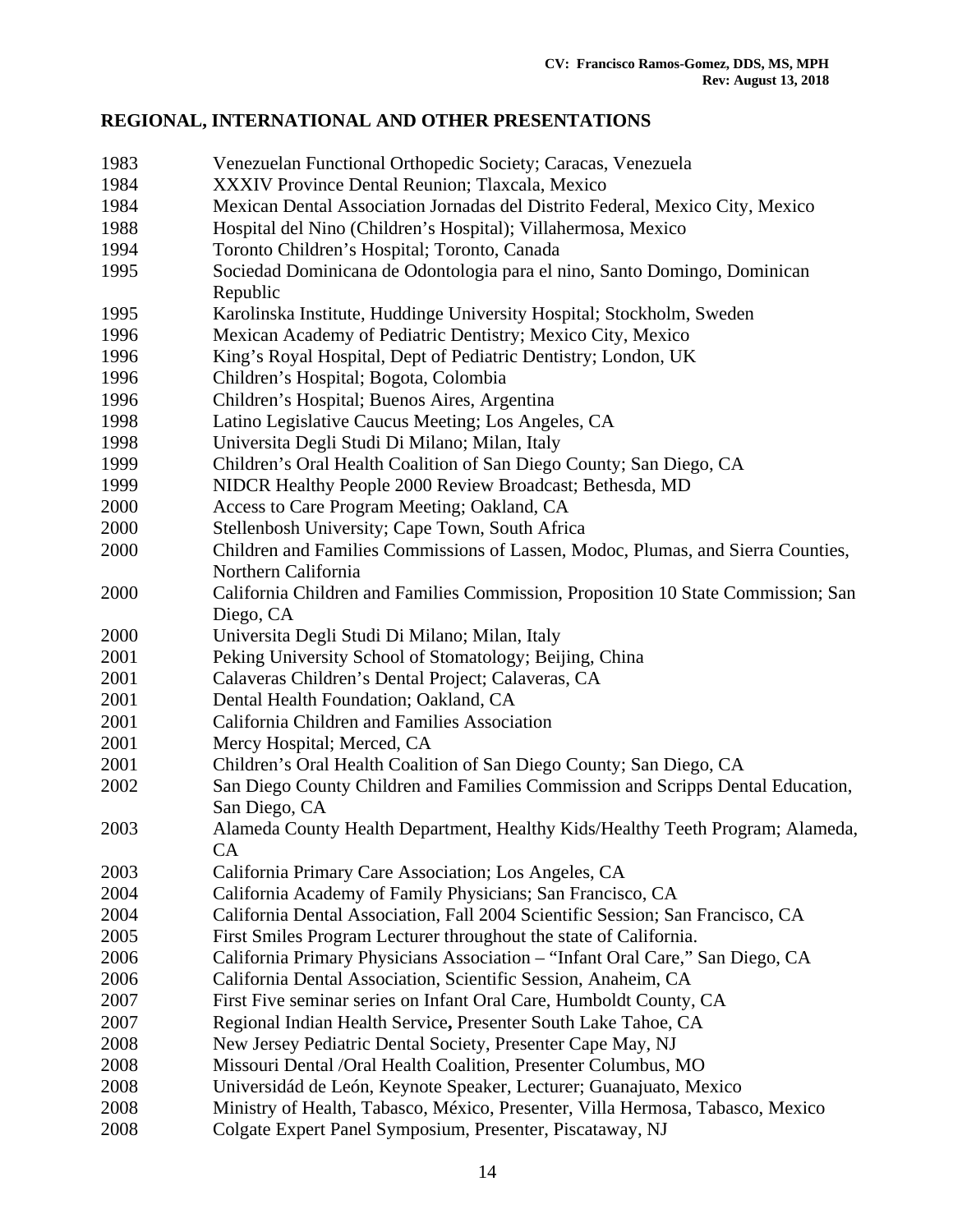| 2008 | Hispanic Congressional Caucus, Presenter, Washington, DC                                      |
|------|-----------------------------------------------------------------------------------------------|
| 2009 | Australian and New Zealand Pediatric Dental Society, Invited Keynote Speaker and              |
|      | Guest Lecturer, Perth, Australia, and Wellington, New Zealand                                 |
| 2009 | Universidád San Luis Potosi, México, Keynote Speaker, Lecturer                                |
| 2009 | National Interprofessional Initiative on Oral Health, Planning Committee, Denver, CO          |
| 2009 | New York Greater Dental Meeting, Lecturer/Presenter, New York, NY                             |
| 2009 | Asociacion Dental Mexicana - ADM - Curso Magno - Mexico City, Mexico                          |
| 2010 | White House and Hispanic Congressional Caucus, Presenter, Washington, DC                      |
| 2010 | National Interprofessional Initiative on Oral Health, "Smiles for Life" Planning              |
|      | Committee, Charleston, SC                                                                     |
| 2010 | The South African Dental Association International Dental Congress (SADA-IDEC),               |
|      | Durban, South Africa                                                                          |
| 2011 | Confederacion Odontologica de la Republica Argentina – CORA – Buenos Aires,                   |
|      | Argentina                                                                                     |
| 2012 | Federation Dentaire Internationale FDI - Mexico City, Mexico                                  |
| 2012 | Sociedad Peruana de Odontopediatria, Lima, Peru                                               |
| 2013 | Texas Dental Association, San Antonio, TX                                                     |
| 2013 | Star of the North Minnesota Dental Association, St Paul, MN                                   |
| 2013 | Maryland Dental Society, Baltimore, Maryland                                                  |
| 2014 | Universidad de Valencia, School of Dentistry, Valencia, Spain                                 |
| 2014 | California Dental Association, Interprofessional Symposia - Presenter, San Francisco          |
| 2014 | Asociacion Odontopediatria de Colombia, Cali, Colombia - Keynote Lecturer                     |
| 2014 | Asociacion Dental de Odontopediatria de Chile, Valparaiso, Chile - Keynote Lecturer           |
| 2014 | FDI Presenter and Policy Developer on Perinatal / Infant Oral health, New Delhi, India        |
| 2015 | Naval Annual Dental Meeting, Keynote Presenter, Navy Base San Diego, CA                       |
| 2015 | Oregon Kaiser Group, Kaiser Permanente Center for Health Research, Portland Oregon            |
| 2015 | Indian Health Service and Native American Regional Center, Seattle, WA                        |
| 2015 | National Institute of Dental and Craniofacial Research, ECC Scientific Group                  |
|      | Presentation, Bethesda, MD                                                                    |
| 2016 | 8 <sup>th</sup> Dental Saudi Congress, Qassim College of Dentistry - Presenter, Qassim, Saudi |
|      | Arabia                                                                                        |
| 2016 | Dental Star Alliance, Presenter, Las Vegas, NV                                                |
| 2016 | Latin American Association of Pediatric Dentistry (ALOP), Key Note Presenter, Santa           |
|      | Marta, Colombia                                                                               |
| 2016 | Rutgers Dental School Lecturer, New Brunswick, NJ                                             |
| 2016 | Community Consortium of Los Angeles, Presenter, Los Angeles, CA                               |
| 2016 | National Institute of Dental and Craniofacial Research, ECC Scientific Group                  |
|      | Presentation, San Francisco, CA                                                               |
| 2016 | Indian Health Service Conference, Presenter, Phoenix, AZ                                      |
| 2016 | Nationwide Children's Hospital, Lecturer, Columbus, OH                                        |
| 2016 | Ohio Dental Association Conference, Presenter, Columbus, OH                                   |
|      | Tufts University School of Dental Medicine, Boston, MA                                        |

- 1981 Lecturer-"Role of the Pedodontist with a Child Abuse Patient; Correction of Crossbites and the Significance of Airways in Pedodontics," Boston, MA
- 1982 Lecturer- "Equipment and Organization of the Group of Lip and Cleft Palate and Management of the Patient Behavior and Management of the Preschool Child," Boston, MA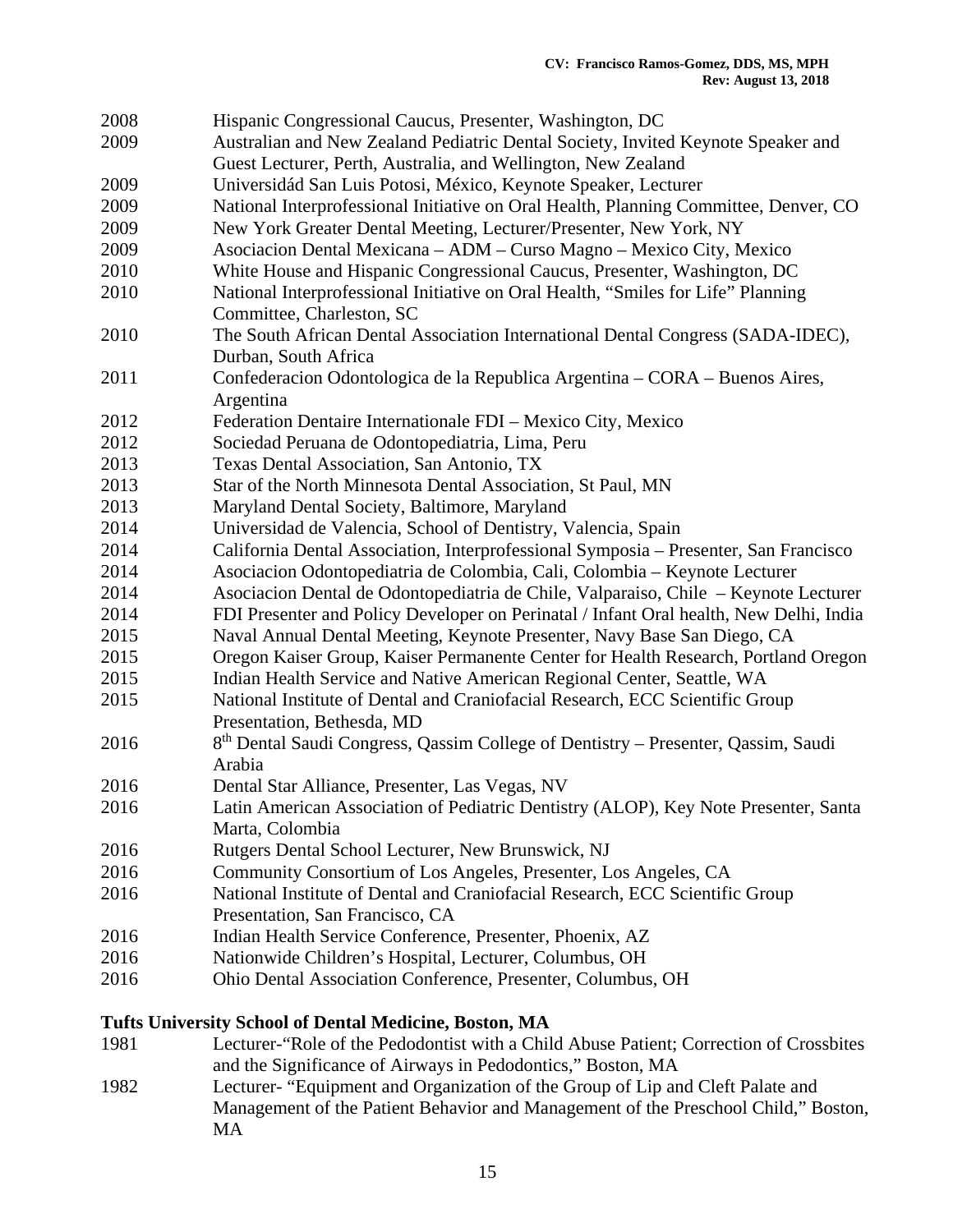| 1988 | "pH of Plaque, Caries Detection and Nutrition Analysis," Master's Thesis Defense |
|------|----------------------------------------------------------------------------------|
|      | Presentation, Boston, MA                                                         |
| 1987 | Expanding Horizons in Dentistry, New York, NY                                    |
| 1987 | University of Massachusetts, Dental Tips, Boston, MA                             |
| 1988 | Preventive Dentistry and Growing Healthy, Roxbury, MA                            |
| 2005 | Infant Oral Care, Seminar Workshop, Boston, MA                                   |
| 2016 | Tufts Decognition Symposic Dresenter, Dector, MA                                 |

# 2016 Tufts Recognition Symposia Presenter, Boston, MA

### **University of the Pacific School of Dentistry, San Francisco, CA**

1996-2005 Invited guest lecturer for Pediatric Dentistry Course.

### **Harvard University, Cambridge, MA**

| 1987      | Dental Concerns for the Pregnant Woman; 1987 - Master's Thesis Presentation-          |
|-----------|---------------------------------------------------------------------------------------|
|           | Statistical Analyses, Part I, Department of Psychology and Social Relations           |
| 1988      | Thesis Presentation-Statistical Analyses Part II- Latin American Studies Association, |
|           | AIDS Prevention and Education Targeted to Communities of People of Color              |
| 1990      | Pediatric HIV Infection and Oral Health-HSPH - prevention seminar series              |
| 1991      | AIDS in Latin America-Perspectives and Public Health Issues and Development in        |
|           | Latin America                                                                         |
| 2010-2013 | ECC Harvard Children's Hospital – Dentaquest Collaborative – Faculty and consultant.  |

#### **UCSF School of Dentistry, San Francisco, CA**

| 1992      | Interdepartmental Lecture Series, "Approaches to Pediatric Dental Research"       |
|-----------|-----------------------------------------------------------------------------------|
| 1994      | Dean John Greene Retirement Symposium, "HIV Forum: From Science to Policy"        |
| 1994      | Sixth Annual Dental Symposium, "Orofacial Manifestations and Management of HIV-   |
|           | infected Children"                                                                |
| 1995      | UCSF/LIDHE course in Pediatric HIV infection - Dental Issues                      |
| 1996      | UCSF Student AIDS Forum, Workshop Leader and lecturer-                            |
|           | "Orofacial lesions" Pediatric AIDS forum                                          |
| 1996      | UCSF/LIDHE course on Child Abuse Prevention in the Dental Practice                |
| 1997      | UCSF Brown Bag Luncheon Seminar Series in Child Abuse Prevention                  |
| 1998      | UCSF Alumni Day, Lecturer CE - "Research Development"                             |
| 1999      | UCSF Dental Public Health Seminar – "Abuse Detection and Education"               |
| 1999      | UCSF Dental Public Health Seminar – "Implementation of Infant Oral Care Programs" |
| 1999      | UCSF Dental Public Health Seminar - "Early Childhood Caries"                      |
| 2000      | UCSF Dental Public Health Seminar – "Evaluation protocols for Infant Oral Care"   |
|           | Programs"                                                                         |
| 2001      | UCSF Dental Public Health Seminar - "Oral Health Care for Youngsters 'OHCAY"      |
| 2001      | UCSF Dental Public Health Seminar - "Early Childhood Caries"                      |
| 2001      | UCSF Board of Counselors – "Confronting the Unexpected in Pediatric Dentistry"    |
| 2001      | UCSF Division of Dental Hygiene - "Orientation to Dentistry"                      |
| 2002-2008 | UCSF Division Pediatric Dentistry Postgraduate residents lecture series           |
| 2004-2007 | First Smiles Program Lecturer – Perinatal and Infant Oral Health Care             |
| 2008      | <b>UCSF School of Dentistry- Pediatric Dentistry Forum</b>                        |
| 2012      | UCSF Center to Address Disparities in Oral Health Seminar                         |
|           |                                                                                   |

### **UCSF School of Medicine, San Francisco, CA**

2002 UCSF Continuing Medical Education Seminar - "Oral Health and Individuals with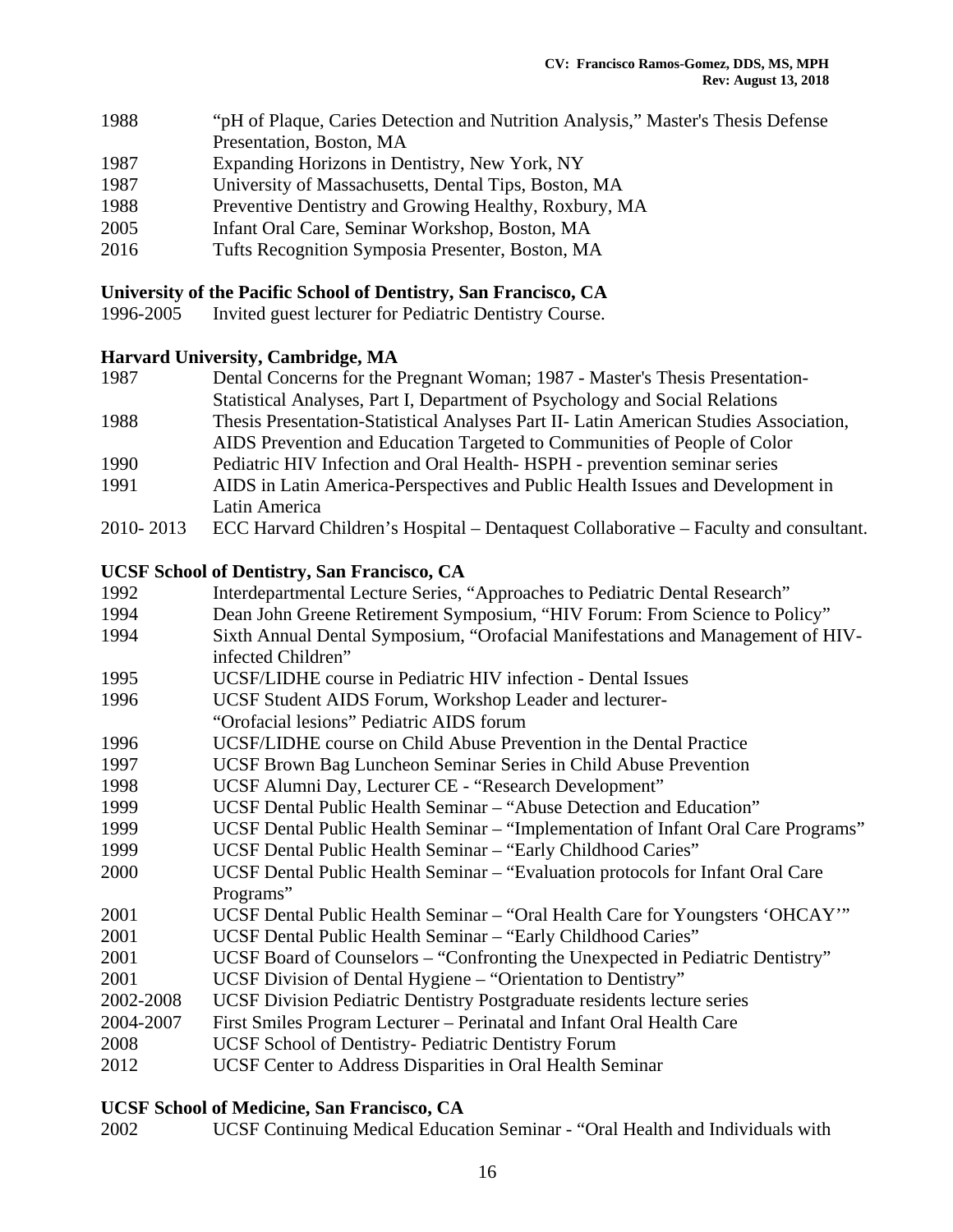|           | Disabilities"                                                                 |
|-----------|-------------------------------------------------------------------------------|
| 2004      | UCSF-Fresno Latino Center for Medical Education & Research Visiting Professor |
|           | Series – "Integration of Oral Health for Children into Primary Care"          |
| 2006      | UCSF-SFGH Pediatric Ground Rounds – CANDO – "Oral Health Disparities"         |
| 2007-2008 | UCSF-SFGH Department of Family and Community Dentistry                        |

### **UCLA School of Dentistry, Los Angeles, CA**

| 2008         | Leadership training – UCLA Oral Health Policy Center                       |
|--------------|----------------------------------------------------------------------------|
| 2008         | MAYA Clinical Trial research UCLA Center for Children and Families         |
| $2008 - now$ | UCLA Division of Pediatric Dentistry Postgraduate residents lecture series |
| 2010         | Oral Health Disparities – UCLA Center for Latino Studies and Pediatrics    |
| 2011         | UCLA Pediatric Dentistry- CE course                                        |
| 2014         | UCLA Pediatric Dentistry- CE course                                        |

### **UCLA School of Medicine, Los Angeles, CA**

| 2008-now | CHAT-Children's Oral Health Disparities Program, Department of Pediatrics, School |
|----------|-----------------------------------------------------------------------------------|
|          | of Medicine.                                                                      |

- 2010 HS (Health Services) 206 Seminar in Latino Health Research
- 2010-now Medical School Pediatrics, Lecturer
- 2011-now Summer Medical and Dental Education Program SMDEP
- 2014-now UCLA Global Health Symposia

### **First 5 LA/UCLA Dental Home Project, Los Angeles, CA**

- 2014 Baseline infant oral health course
- 2014 Site training visits
- 2014 First 5 LA ECC collaborative (Faculty and Presenter)
- 2015 First 5 LA ECC collaborative (Faculty and Presenter)
- 2016 First 5 LA ECC collaborative (Faculty and Presenter)

### **UNIVERSITY AND PUBLIC SERVICE**

### **UNIVERSITY SERVICE**

#### **Systemwide**

| $1996 - now$ | California Program on Access to Care (CPAC), Technical Assistant                                                                         |
|--------------|------------------------------------------------------------------------------------------------------------------------------------------|
| 2002-2004    | Academic Senate, Coordinating Committee Council                                                                                          |
| 2003         | Binational Policy Forum on Migration and Health, UC California-Mexico Health<br>Initiative                                               |
| 2007         | Organizer and planner for the 2 <sup>nd</sup> Binational Policy Forum on Migration and Health,<br>UC California-Mexico Health Initiative |

### **UCSF Campus-wide**

| 1994      | Study design for the prevalence of baby bottle tooth decay, California Oral Health |
|-----------|------------------------------------------------------------------------------------|
|           | Needs Assessment of Children Project, Consultant/Chair BBTD group                  |
| 1994-2000 | Appointed Member to Pediatric Clinical Research Center                             |
| 1997-2005 | Chancellor's Advisory Board on AIDS and Emerging Infections                        |
| 2003      | <b>Mediation for Conflict Management Program</b>                                   |
| 2004-2007 | <b>Clinical Affairs Committee</b>                                                  |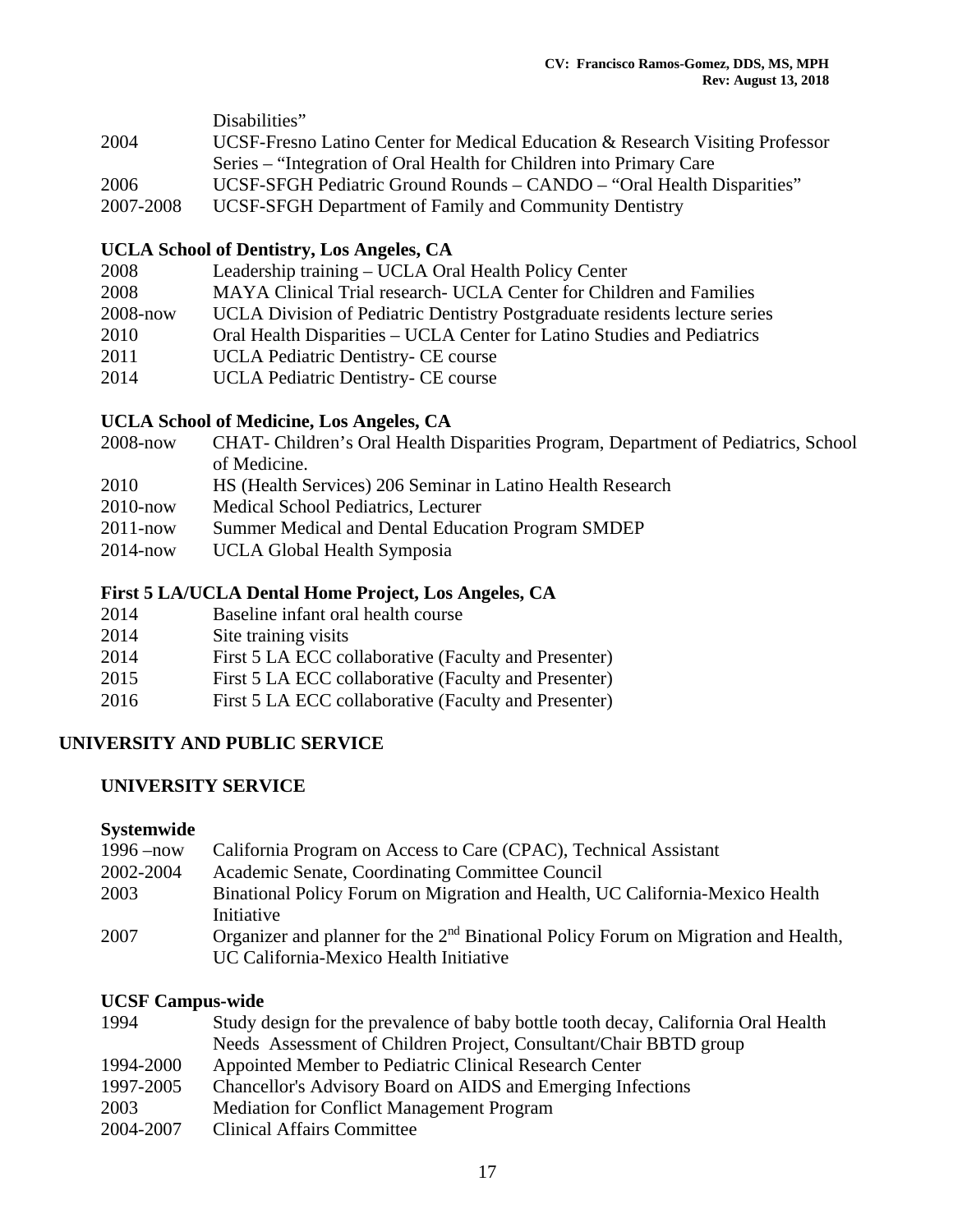### **UCSF School of Dentistry**

- 1992-2006 Health and Safety Committee
- 1992-2005 Executive and Operations Committee for SF General Hospital
- 1993-1994 Strategic Planning Committee
- 1993-1994 Faculty Development Committee
- 1993-2005 Infection Control Subcommittee
- 1993-1995 Search Committee for Chair of Oral Medicine, Oral Pathology, Oral Radiology
- 1994-1995 Search Committee for Professor of Cariology
- 1994-1996 Dental Faculty Council, Elected Departmental Representative
- 1994-2007 Admissions Committee
- 1995 Search Committee for AEGD Program Director-Buchanan
- 1997-2005 Committee on Course and Curricula Development
- 2000-2008 Undergraduate Mentorship Program

### **UCSF Departmental Service**

- 1992-1993 Quality Assurance Committee
- 1993-2004 Director, Pediatric Dental Services, Family Dental Center, San Francisco General Hospital
- 1993-1995 Search Committee for Chair of Pediatric Dentistry
- 1996-1998 Search Committee for Orthodontic Clinical Coordinator
- 1999-2002 Search Committee for Chair of Growth and Development
- 2003-2007 Search Committee for Chair of Orofacial Sciences

### **UCLA Campus-wide**

- 2008-2010 UCLA Legislative Committee
- 2010-2014 UCLA Committee of Diversity and Equal Opportunity (CODEO) Committee
- 2012-2013 UCLA Chair Committee of Diversity and Equal Opportunity (CODEO)
- 2014-now UCLA Committee on Committees Committee

### **UCLA School of Dentistry**

| 2008-now  | Committee for Appraisals and Promotions – AP                              |
|-----------|---------------------------------------------------------------------------|
| 2009-now  | <b>Diversity Committee</b>                                                |
| 2015-now  | <b>Faculty Executive Committee-FEC</b>                                    |
| 2011-2013 | UCLA Chair Committee of Diversity and Equal Opportunity (CODEO) Committee |

### **PUBLIC SERVICE**

1993-1998 San Francisco General Hospital-Pediatric HIV Coordination Task Force, Co founder/Member 1993-1998 Volunteer recruiter of Pediatric Dentistry Faculty for clinical instruction at Family Dental Center - San Francisco General Hospital 1994 Mission Head Start Program, San Francisco, CA—pediatric oral health screenings 1995 Public Service Announcement, Channel 14, San Francisco, CA-Baby Bottle Tooth Decay in Northern California 1995 Presentation, Mission Educational Center, San Francisco, CA- "Nutrition Seminar for Children"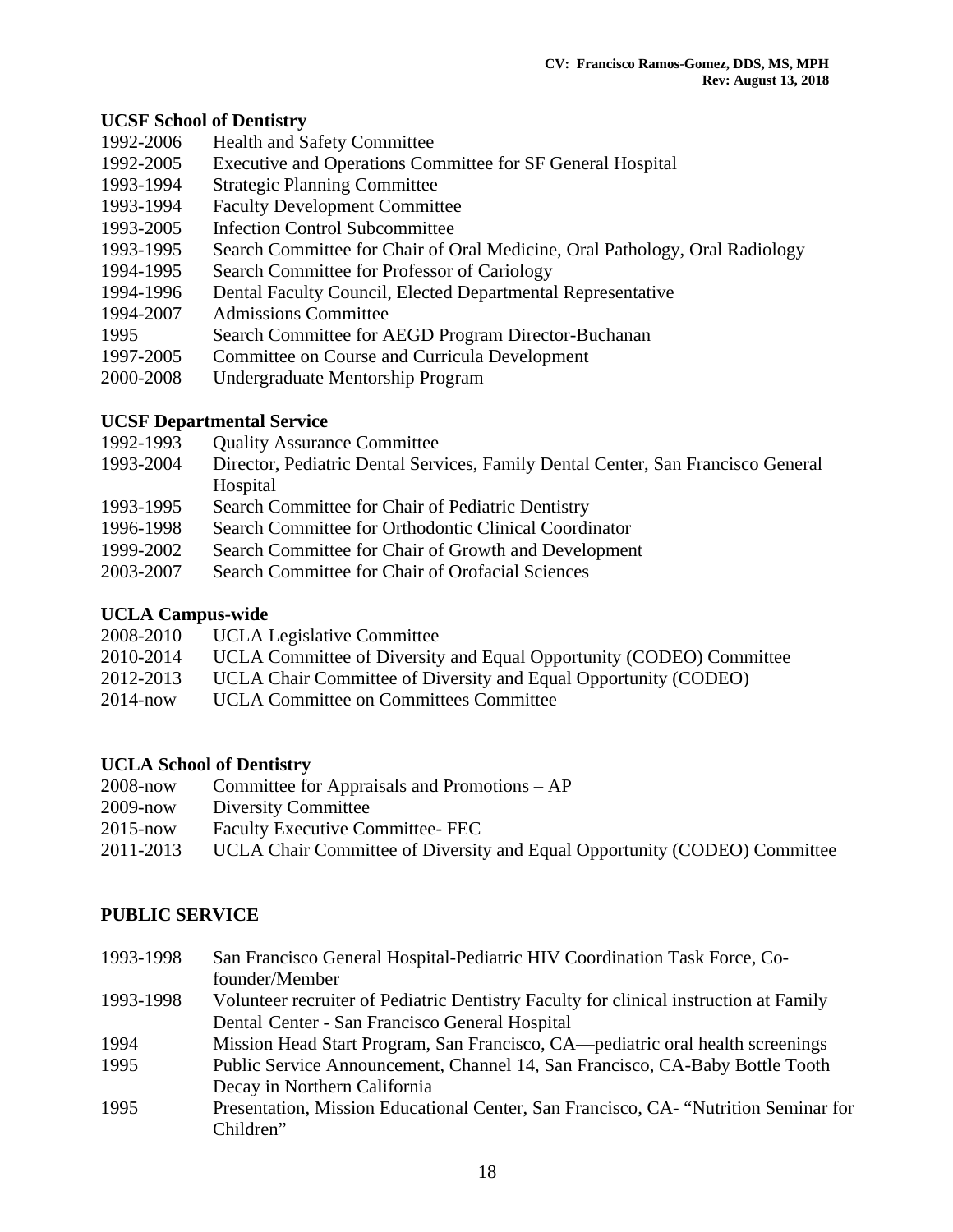| 1995-1999 | Valencia Pediatrics, San Francisco, CA-pediatric oral health screenings                         |
|-----------|-------------------------------------------------------------------------------------------------|
| 1994-1998 | "Su Salud Health Fair," Stockton, CA-oral health screenings provided for low-access<br>children |
| 1995      | Edgewood Family Center, San Francisco, CA-lecture and oral health screenings for                |
|           | children                                                                                        |
| 1996      | TV and Radio Campaign- Child Abuse Recognition and Prevention among Dental                      |
|           | Professionals                                                                                   |
| 1997-2010 | Executive Board of the Dental Health Foundation - Children's Health Initiative                  |
|           | Program                                                                                         |
| 1998-2006 | Collaborative Educational Program at SFGH - Women and Infant Care Program (WIC)                 |
| 1998-2002 | Executive Board of the California Society of Pediatric Dentists                                 |
| 1998      | Presentation, SFGH - Women and Infant Care Program (WIC) "Infant Oral Care"                     |
| 1999      | Early Childhood Caries Workshop, Workshop Organizer, San Ysidro Community                       |
|           | Health Center, San Ysidro, CA                                                                   |
| 1999-2004 | Visiting Faculty for the ABCD Washington State training Program                                 |
| 1999-2002 | Oral Health Advisor for Children and Families Prop 10 Commission - California                   |
| 2000      | San Ysidro Community Health Center Dental Consultant                                            |
| 2000-2008 | San Francisco Maternal and Child Health Advisory Board                                          |
| 2002-2008 | San Francisco Head Start Program Executive Board Member                                         |
| 2003      | Panelist, "Community-Based Strategies for Improving Children's Oral Health,"                    |
|           | National Council of La Raza (NCLR) Annual Conference and Latino Expo USA                        |
| 2003      | Presentation on Oral Care, San Francisco Unified School District, Commodore Stockton            |
|           | <b>Child Development Center</b>                                                                 |
| 2004-2016 | World Congress of Minimally Invasive Dentistry WCMID (CAMBRA Meeting)                           |
|           | Chair of CAMBRA 0-5 years Committee                                                             |
| 2004      | San Francisco Head Start Program Federal Review, "Community Partnership/Childcare               |
|           | Partnership Interview"                                                                          |
| 2004      | Spanish-language radio (Nuestros Ninos) presentation and Q&A on Oral Health                     |
| 2005      | Spanish-language radio (Nuestros Ninos) presentation and Q&A on Latino Children's               |
|           | Oral Health                                                                                     |
| 2006      | Dental Health Foundation Oral Health Report, "Mommy, it hurts to chew"                          |
| 2007      | Media campaign and Spanish language radio (Oral Health is our Health)                           |
| 2007      | UCSF Chancellors Public Service Award of the year.                                              |
| 2008      | AAPD Legislative action- day on the Hill - Washington DC                                        |
| 2008      | CPAC California Access to Care Program- Sacramento Legislative Briefing                         |
| 2010-2012 | Executive Board of the Center for Oral Health Foundation                                        |

### **POLICY AND GOVERNANCE SERVICE**

2012-now FDI Policy Committee – Consultant

2013-now IAPD Policy Committee – Consultant

Dr Ramos-Gomez worked with these two world-wide organizations Boards to promote, create advocacy and analyses of clinical and policy issues related to "Perinatal and Infant Oral Health", implemented by FDI and IAPD children's dental health policy recommendations

### **TEACHING & MENTORING**

#### University of California

As part of my clerkship program based at the Native American Health Center's dental clinic, I spend 8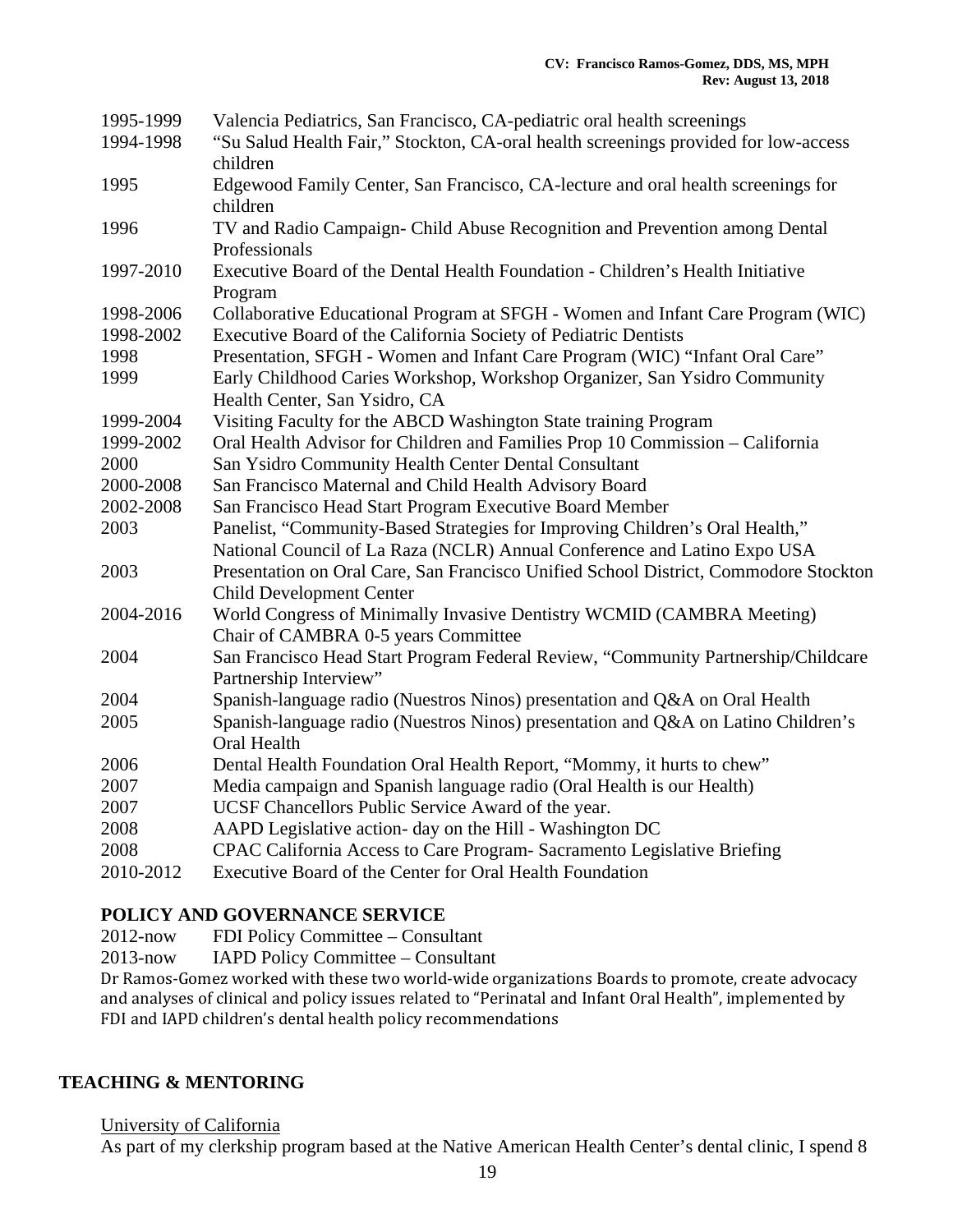hours per week with a dental student. I also offer a Head Start course as an elective to third- or fourthyear dental students who are interested in pursuing a specialty in Pediatric Dentistry.

| Qtr          | Academic Year | Course No. & Title                     | Contribution   | Units     | Class |
|--------------|---------------|----------------------------------------|----------------|-----------|-------|
| $\mathbf{F}$ | 1992-2008     | PRDS 117: Dental Public Health         | Lecturer       | $3$ (lec) | 80    |
| $\mathbf{F}$ | 1992-2008     | PRDS 188.20: Dental Public Health      | Lecturer       | 3         | 80    |
| S            | 1992-2000     | PD 120: Pediatric Dentistry            | Lecturer       | 3         | 80    |
| $\mathbf{F}$ | 1992-2003     | PD 130: Pediatric Dentistry            | Lecturer       | 3         | 80    |
| <b>FS</b>    | 1992-2004     | PRDS/IDS 149: Restorative              | Lecturer       | 5(qtr)    | 16    |
|              |               | Dentistry                              |                |           |       |
| All          | 1993-2008     | PD 186: Pediatric Dentistry            | Lecturer       | 16        | 8     |
|              |               |                                        |                | (qtr)     |       |
| All          | 2002          | PD 106 Infant Oral Care – Clinical     | Coordinator    | $12$ (qtr | 5     |
| S            | 1997-2008     | PD 106: Pediatric Dentistry            | Lecturer       | 4         | 80    |
| W            | 2006          | PD 198: Pediatric Dentistry            | Coordinator    | 4         | 12    |
| W/Sp         | 2007          | PD 409: Pediatric Dentistry Clinic     | Lecturer       | 4-6       |       |
| W/Sp         | 2007          | PD 439: Practice Teaching              | Lecturer       | 2         |       |
| W/Sp         | 2007          | PD 407: Literature Review              | Lecturer       | 1.5       |       |
| W/Sp         | 2007          | <b>PCC</b> 136: Clinical Rotation      | Lecturer       | 1.5       |       |
| F/W          | 2007-2008     | <b>PRDS</b> 132 Foundations in General | Co-Coordinator | $3-6$     | 80    |
|              |               | Dentistry                              | /Lecturer      |           |       |

### FORMAL SCHEDULED CLASSES FOR UCSF STUDENTS

### FORMAL SCHEDULED CLASSES FOR UCLA STUDENTS

| Qtr                 | Academic Year | Course No. & Title                                                                                        | Contribution             | Units        | Class |
|---------------------|---------------|-----------------------------------------------------------------------------------------------------------|--------------------------|--------------|-------|
| S                   | 2008-10       | CHAT course - Children's Oral<br><b>Health Disparities</b>                                                | Coordinator/<br>Lecturer | $3-6$        | 40    |
| W/Sp                | 2009-10       | HS (Health Services) 206 Seminar in<br><b>Latino Health Research</b>                                      | Lecturer                 | $3-6$        | 50    |
| S                   | 2010          | <b>Oral Health Disparities</b>                                                                            | Lecturer                 | $3-6$        | 40    |
| Sp                  | $2010$ -now   | Cariology, 1st Year                                                                                       | Lecturer                 | 88           | 110   |
| Sp                  | 2010          | Seminar in Latino Health Research                                                                         | Lecturer                 | 50           | 25    |
| Sp                  | $2011 - now$  | <b>Pediatric Dentistry</b><br><b>Research Methodologies</b><br>James Crall & Honghu Liu, Co-<br>Lecturers | Lecturer                 | 20           | 15    |
| S                   | $2012$ -now   | Core Pediatric Dentistry<br>Courses/Preventive                                                            | Lecturer                 | 50           | 15    |
| F<br>SP, W<br>S, F, | $2012$ -now   | <b>Pediatric Treatment</b><br><b>UCSF Dent Pub Health Seminar</b><br><b>Series</b>                        | Lecturer<br>Elective     | 40           | 25    |
| SP, W,<br>S, F      | $2008 - now$  | <b>Infant Oral Care at Simms Mann</b>                                                                     | Elective                 | 144<br>hr/yr | 12    |
| SP, W,              | 2008-now      | <b>CHAT/SPICE-PD Core Courses</b>                                                                         | Coordinator/             | 50           | 15    |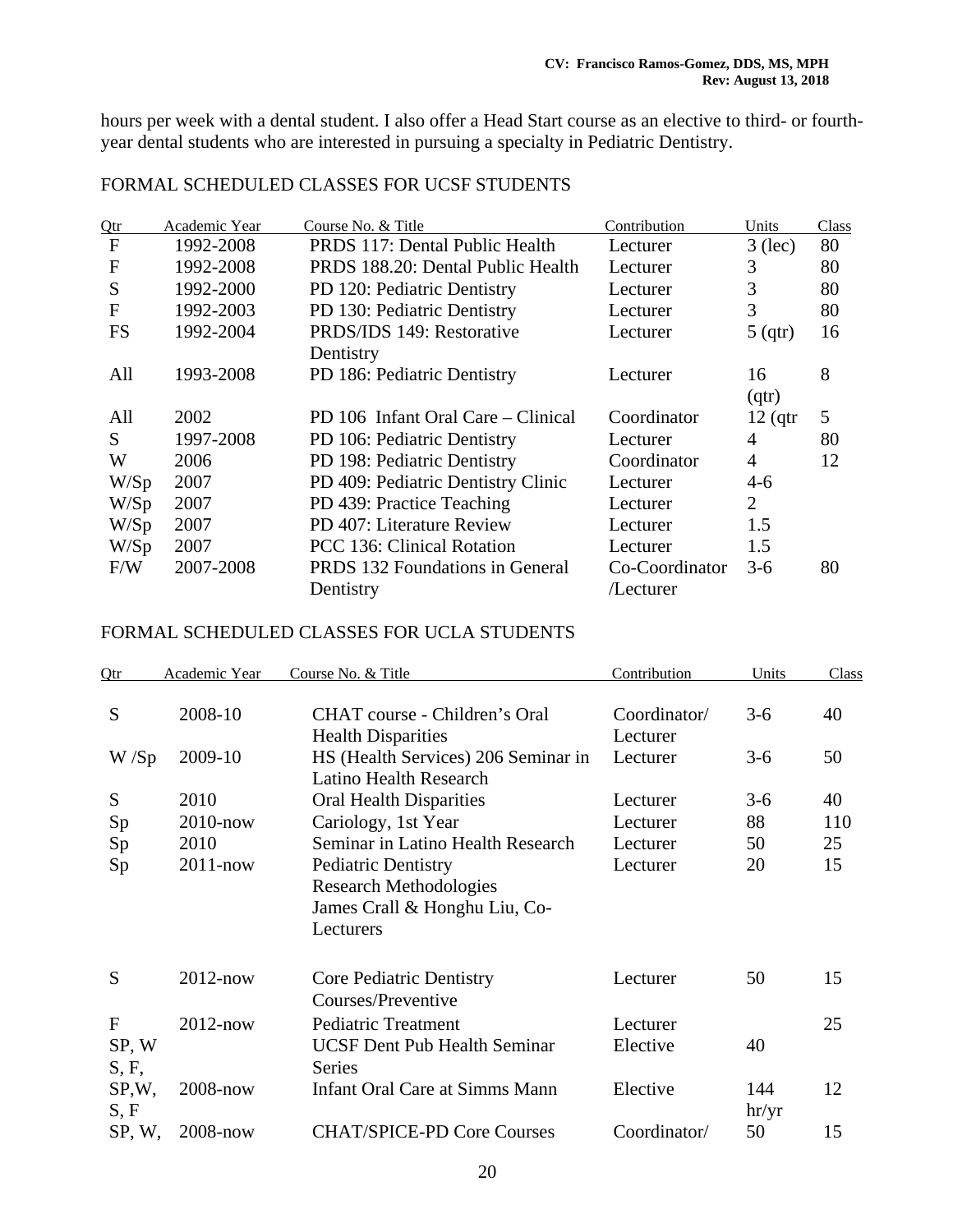| S, F | Ian Coulter, Donna Silverstein, & | Lecturer |
|------|-----------------------------------|----------|
|      | Arina Hartounian, Co-Lecturers    |          |

# POSTGRADUATE AND OTHER COURSES

| 1984      | Universidad Nacional Autonoma de Mexico, Continuing Education Course on             |
|-----------|-------------------------------------------------------------------------------------|
|           | Pedodontics "Oral Diagnosis for the Pedodontic Patient and Preventive Orthopedics," |
|           | Mexico City, Mexico                                                                 |
| 1996      | XIX Federacion Odontologica Colombiana y IV Congreso Andino de Odontologia:         |
|           | "Update on Pediatric Dentistry," Cali, Colombia                                     |
| 1996      | UCSF Continuing Education "HIV Update 96" - Pediatric AIDS and Accidental           |
|           | Injuries                                                                            |
| 1996      | UC - California Area Health Education Center, Lecturer CE - Pediatric Dentistry     |
|           | Update, Fresno, CA                                                                  |
| 1996      | Fresno Madera Dental Foundation, Lecturer CE - Pediatric Dentistry Update, Fresno,  |
|           | CA                                                                                  |
| 1997      | Fresno Madera Dental Foundation, Lecturer CE - Pediatric Dentistry Update, Fresno,  |
|           | CA                                                                                  |
| 1998      | San Francisco General Hospital WIC Program, Lecturer CE - Infant Oral Care          |
| 1998      | XV Jornadas Científicas Nacionales e Internacionales ADDF - XXX CE -Pediatric       |
|           | Dentistry, Mexico                                                                   |
| 2005-2006 | Invited Faculty lecturer, University of Arizona, training Infant Oral Care          |
| 2006      | University of Minnesota School of Public Health, National Maternal Nutrition Course |
| 2006      | Invited Faculty Lecturer, University of Colorado                                    |
| 2007-2009 | Invited Faculty lecturer, University of Arizona, training Infant Oral Care          |
| 2010      | Invited Faculty Lecturer University of the Western Cape- Cape Town – South Africa   |
| 2011      | UCLA Pediatric Residency Program, Research Methodologies                            |
| 2014      | American University Armenia (AUA) – Lecturer and consultant, Yerevan, Armenia       |
| 2015      | Universidad de Valencia, Spain-Doctoral Thesis Faculty Virtual Courses              |
| 2016      | The University of Hong Kong, Doctoral Thesis Faculty Virtual Courses                |

### PREDOCTORAL STUDENTS SUPERVISED OR MENTORED

| Dates | Name                   | Program or School                                     | Role             | <b>Current Position</b> |
|-------|------------------------|-------------------------------------------------------|------------------|-------------------------|
| 1994  | Venida Ushmallis       | University of Chadwick<br>(England), Visiting Student | Research mentor  | Private practice        |
|       |                        | Program                                               |                  |                         |
| 1994  | <b>Gabriel Ortiz</b>   | <b>UCSF</b> Undergraduate                             | Research mentor  | Private practice        |
|       |                        | <b>Mentorship Program</b>                             |                  |                         |
| 1994  | Ana Amaya              | <b>UCSF Undergraduate</b>                             | Research program | Academic                |
|       |                        | <b>Mentorship Program</b>                             | coordinator      |                         |
| 1994  | <b>Baltazar Guzman</b> | <b>UCSF Undergraduate</b>                             | Clinical mentor  | Private practice        |
|       |                        | <b>Mentorship Program</b>                             |                  |                         |
| 1994  | <b>Manuel Lara</b>     | <b>UCSF Undergraduate</b>                             | Clinical mentor  | Private practice        |
|       |                        | <b>Mentorship Program</b>                             |                  |                         |
| 1994  | Martha Saucedo         | <b>UCSF Dental Student IV</b>                         | Research mentor  | Private practice        |
| 1994  | Maria Angela           | <b>UCSF Dental Student IV</b>                         | Research mentor  | Private practice        |
|       | Verano                 |                                                       |                  |                         |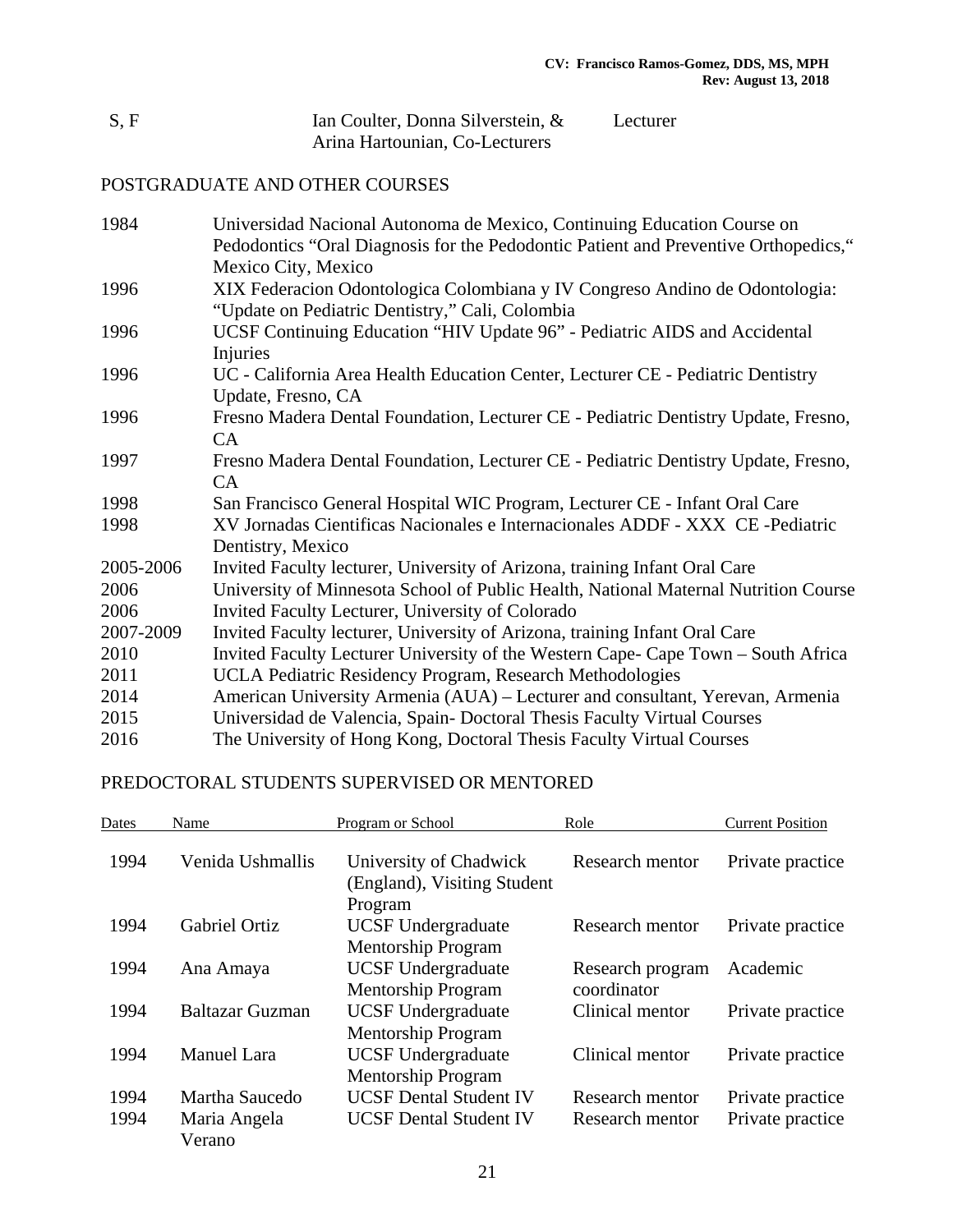| 1995 | <b>Matthew Miller</b>                | <b>NIH-UCSF Summer</b><br>Fellowship Program                       | Research mentor                           | Ped Dent                          |
|------|--------------------------------------|--------------------------------------------------------------------|-------------------------------------------|-----------------------------------|
| 1995 | Ingrid Ochoa                         | <b>UCSF Undergraduate</b>                                          | Research mentor                           | Private practice                  |
|      |                                      | <b>Mentorship Program</b>                                          |                                           |                                   |
| 1996 | <b>Jose Mireles</b>                  | <b>UCSF Undergraduate</b><br><b>Mentorship Program</b>             | Research mentor                           | Navy                              |
| 1997 | Jarrett B. Turney                    | <b>UCSF Undergraduate</b><br><b>Mentorship Program</b>             | Research mentor                           | Private practice                  |
| 1998 | Dag Auden<br>Anderson                | <b>UCSF Predoctoral Summer</b><br>Fellowship Program               | Research mentor                           | Academia                          |
| 1999 | Cecilia Kao                          | <b>UCSF Predoctoral Student</b>                                    | Research mentor                           | Ped Dent                          |
| 2000 | Angela Gaitan                        | <b>UCSF Predoctoral Summer</b><br>Fellowship Program               | Research mentor                           | <b>UCSF</b> Dental<br>Student III |
| 2001 | Nick de la Cruz                      | <b>UCSF Predoctoral Summer</b><br>Fellowship Program               | Research mentor                           | <b>UCSF</b> Dental<br>Student IV  |
| 2002 | Gina Betita                          | <b>UCSF Predoctoral Summer</b>                                     | Research mentor                           | <b>UCSF</b> Dental                |
| 2002 | <b>Andrew Subido</b>                 | Fellowship Program<br><b>UCSF Predoctoral Summer</b>               | Research mentor                           | Student III<br><b>UCSF</b> Dental |
| 2002 | Abrei Lopez                          | Fellowship Program<br><b>UCSF Undergraduate</b>                    | Research mentor                           | Student II<br>Dent student        |
| 2003 | <b>Erwin Manuel</b>                  | <b>Mentorship Program</b><br>San Francisco State                   | Research mentor                           | Corporate                         |
| 2004 | <b>Richard Canizares</b>             | University<br>University of Puerto<br><b>Rice/NIDCR Mentorship</b> | Research mentor                           | Academic                          |
| 2004 | Jennifer Chew                        | Program<br>City College of San<br>Francisco                        | Career mentor                             | <b>UCSF</b> Dental<br>Student I   |
| 2005 | Luz Desiree Visbal                   | University of Puerto Rico<br>/NIDCR Mentorship                     | Research mentor                           | Academic                          |
| 2005 |                                      | Program<br><b>UCSF Dental Student IV</b>                           |                                           | Ped Dent                          |
| 2005 | <b>Tiffany Hsu</b><br>Thea Sauerwald | <b>UCSF Dental Student IV</b>                                      | Career mentor                             | Ped Dent                          |
| 2005 |                                      | <b>UCSF Dental Student IV</b>                                      | Career mentor<br>Career mentor            | Ped Dent                          |
| 2006 | <b>Judy Grunewald</b><br>Eugene Luna | <b>UCSF Dental Student III</b>                                     | Clinical mentor                           | <b>UCSF</b> Student               |
| 2006 | Monica Meekey                        | <b>UCSF Dental Student III</b>                                     | <b>Research mentor</b>                    | <b>UCSF Student</b>               |
| 2007 | Fabiola Kirk                         | <b>UCSF Dental Student IV</b>                                      | Career mentor                             | Ped Dent                          |
| 2007 | <b>Brandie Crosby</b>                | <b>UCSF Dental Student III</b>                                     | Clinical mentor                           | <b>UCSF</b> Student               |
| 2007 | Paul Aaron<br>Johnson                | <b>UCSF Dental Student III</b>                                     | Clinical mentor                           | <b>UCSF</b> Student               |
| 2007 | Nicholas Ching                       | <b>UCSF Dental Student II</b>                                      | <b>Research Mentor</b>                    | <b>UCSF Student</b>               |
| 2007 | <b>Jason Cellis</b>                  | <b>UCSF Dental Student I</b>                                       | Research mentor<br><b>NIDCR</b> Diversity | <b>UCSF</b> Student<br>Supplement |
| 2008 | <b>Chanel McCreedy</b>               | <b>UCLA Dental Student II</b>                                      | Clinical mentor                           | <b>UCLA</b> Student               |
| 2009 | Ryan Abelwitz                        | <b>UCLA Dental Student IV</b>                                      | Research mentor                           | <b>UCLA</b> Student               |
| 2010 | Sona Gill                            | <b>UCLA Dental Student IV</b>                                      | Research mentor                           | <b>UCLA</b> Student               |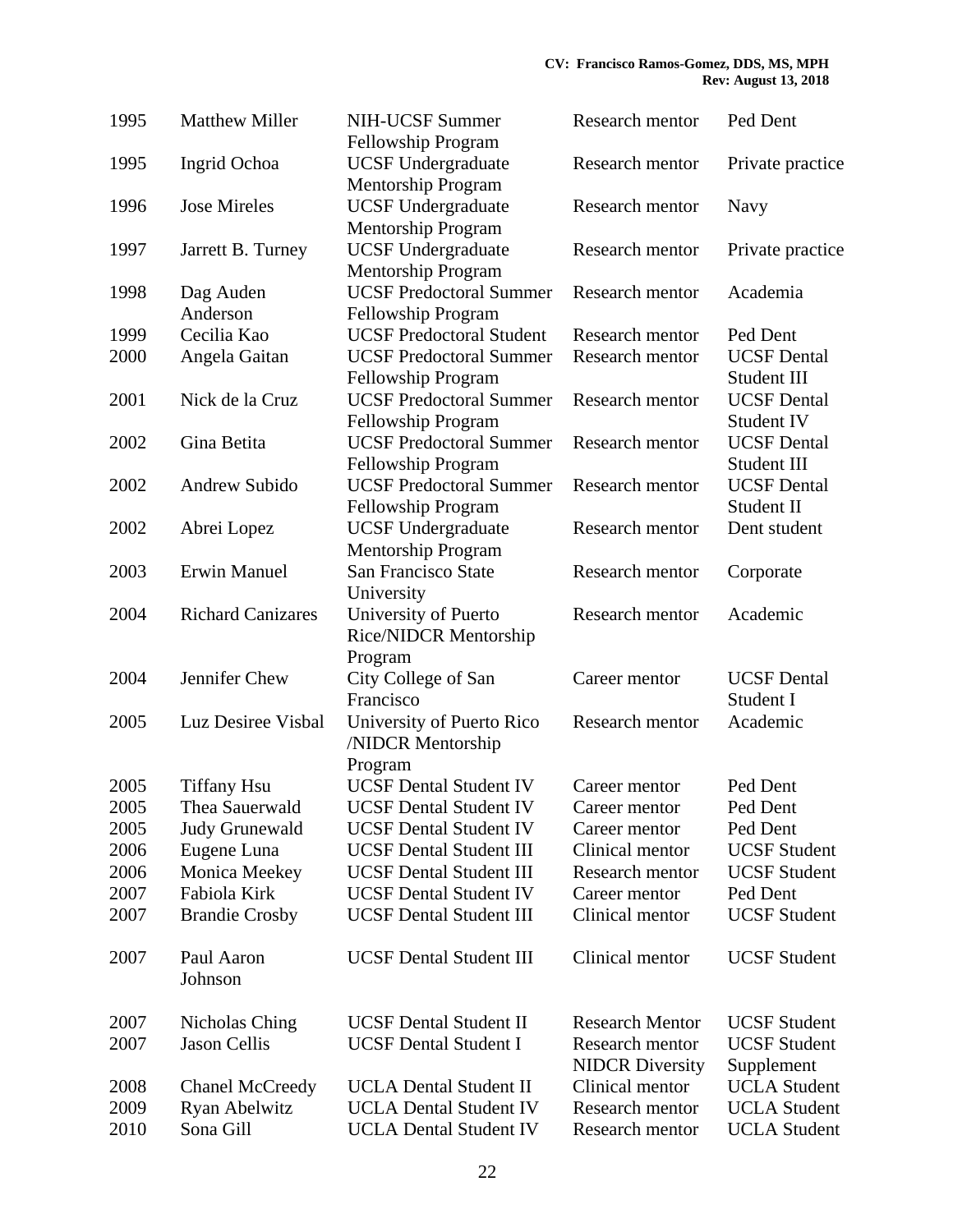| 2010 | John Chen               | <b>UCLA Dental Student III</b> | Clinical mentor                    | <b>UCLA</b> Student   |
|------|-------------------------|--------------------------------|------------------------------------|-----------------------|
| 2010 | Tracy Ha                | <b>UCLA Dental Student II</b>  | Clinical mentor                    | <b>UCLA</b> Student   |
| 2010 | Michelle Dean           | <b>UCLA Student IV</b>         | Clinical mentor                    | <b>UCLA</b> Student   |
| 2010 | Harry Li                | <b>UCSF Dental Student I</b>   | Career mentor                      | <b>UCSF Student</b>   |
| 2011 | Lin Jing                | Temple Univ. Student I         | Career mentor                      | <b>Temple Student</b> |
| 2013 | Eugen Kim               | <b>UCLA Dental Student II</b>  | Research mentor<br><b>CTSI TL1</b> | <b>UCLA</b> Student   |
| 2013 | Ray Rebong              | <b>UCLA Dental Student II</b>  | Research mentor<br><b>CTSI TL1</b> | <b>UCLA</b> Student   |
| 2013 | Pardis Rajabi           | <b>UCLA Dental Student II</b>  | Research mentor<br><b>CTSI TL1</b> | <b>UCLA</b> Student   |
| 2013 | Linda Phi               | <b>UCLA Dental Student II</b>  | Research mentor<br><b>CTSI TL1</b> | <b>UCLA</b> Student   |
| 2013 | Kevin Quan              | <b>UCLA Dental Student II</b>  | Research mentor<br><b>CTSI TL1</b> | <b>UCLA</b> Student   |
| 2013 | Eric Chen               | <b>UCLA Dental Student II</b>  | Research mentor<br><b>CTSI TL1</b> | <b>UCLA</b> Student   |
| 2014 | Carter Lee              | <b>UCLA Dental Student III</b> | Research mentor<br>CTSI TL 1       | <b>UCLA</b> Student   |
| 2015 | <b>Thomas Poelman</b>   | <b>UCLA Dental Student II</b>  | Research mentor<br>CTSI TL 1       | <b>UCLA</b> Student   |
| 2016 | Haejin Kang             | <b>UCLA Dental Student III</b> | Research mentor<br>CTSI TL 1       | <b>UCLA</b> Student   |
| 2017 | <b>Walter Fuentes</b>   | <b>UCLA Dental Student III</b> | COHW project<br>mentor             | <b>UCLA</b> Student   |
| 2017 | <b>Imran Ahmed</b>      | <b>UCLA Dental Student III</b> | COHW project<br>mentor             | <b>UCLA</b> Student   |
| 2017 | <b>Shanelle Shahery</b> | <b>UCLA Dental Student III</b> | COHW project<br>mentor             | <b>UCLA</b> Student   |
| 2017 | Micheala Ching          | <b>UCLA Dental Student III</b> | COHW project<br>mentor             | <b>UCLA</b> Student   |
| 2017 | Chloe Meyer             | <b>UCLA Dental Student III</b> | COHW project<br>mentor             | <b>UCLA</b> Student   |
| 2017 | Anna Shahinian          | <b>UCLA Dental Student III</b> | COHW project<br>mentor             | <b>UCLA</b> Student   |
| 2017 | Sogole<br>Tabatabaiepur | <b>UCLA Dental Student III</b> | COHW project<br>mentor             | <b>UCLA</b> Student   |

### POSTDOCTORAL FELLOWS AND RESIDENTS DIRECTLY SUPERVISED OR MENTORED

| Dates     | Name/School                                               | Role            | Project                                                                     |
|-----------|-----------------------------------------------------------|-----------------|-----------------------------------------------------------------------------|
|           | 1992-1993 Dr. Sheri Einhorn,<br><b>Harvard University</b> | Research mentor | Prevalence of Dental Caries in HIV-<br>infected Children                    |
| 1993      | Dr. Guay Fen Huang,<br>Taipei University                  | Research mentor | Prevalence, Treatment, and Cost of<br>Nursing Caries in Northern California |
| 1999-2001 | Dr. Arnold Nakazato,                                      | Research mentor | Assessment of Pediatricians'                                                |
|           |                                                           | 23              |                                                                             |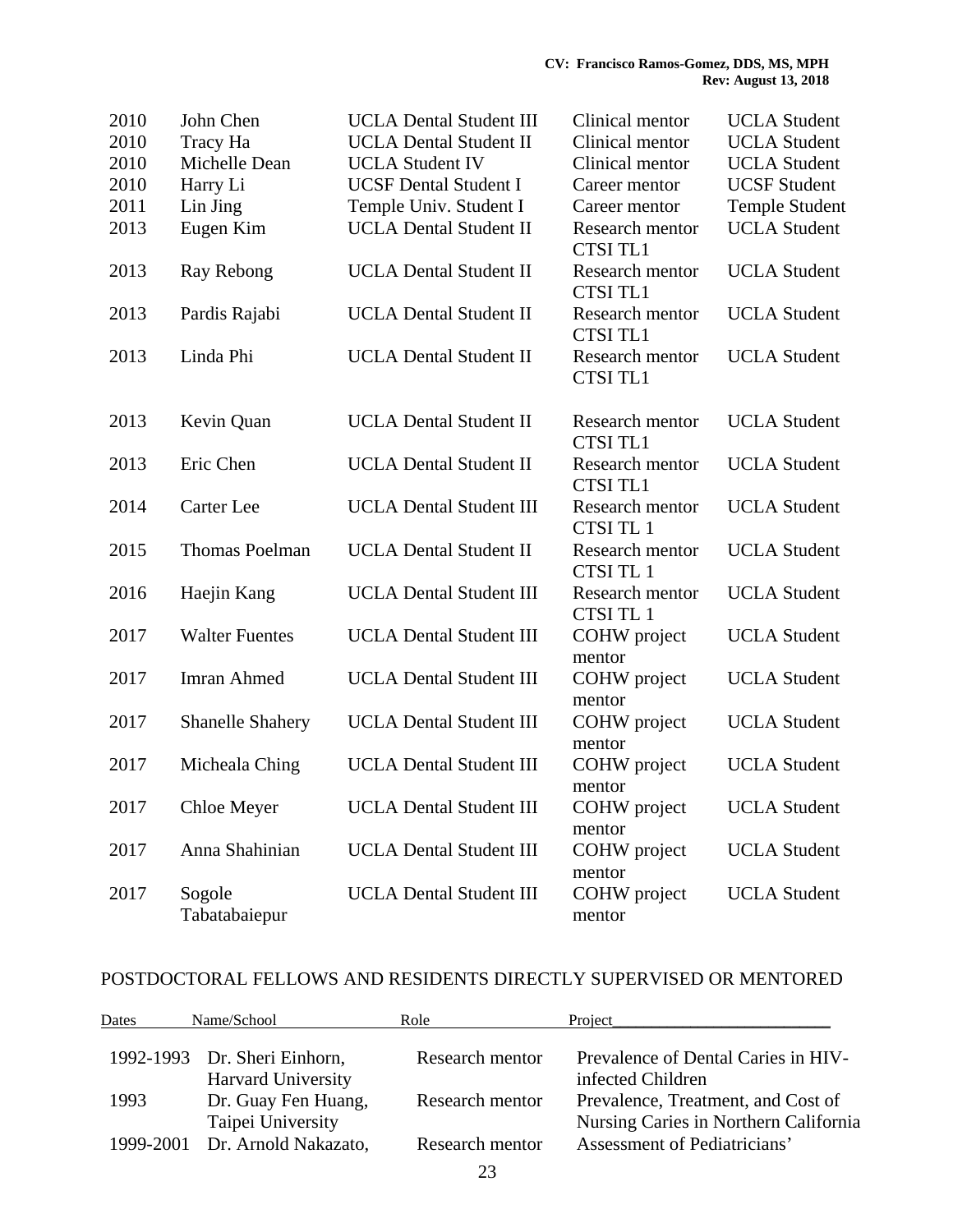|           | <b>UCSF</b>                 |                                    | Knowledge, Attitude, and Practice<br>Behaviors Related to the Oral Health<br>of Their Patients |
|-----------|-----------------------------|------------------------------------|------------------------------------------------------------------------------------------------|
| 2002      | Ann Lee, UCSF               | Research mentor                    | Environmental exposures paper                                                                  |
| 2005      | Natasha Brambila            | Clinical mentor                    | Career Opportunities working at a                                                              |
|           |                             |                                    | Community Health Center, San                                                                   |
|           |                             |                                    | Ysidro                                                                                         |
| 2007      | Liliam Pinzon               | Clinical research                  | <b>MAYA 2 - CANDO</b>                                                                          |
|           |                             |                                    |                                                                                                |
| 2007-2009 | <b>Ruth Bols</b>            | mentor<br><b>Clinical Research</b> |                                                                                                |
|           |                             |                                    | UCLA – CHAT Program                                                                            |
|           |                             | mentor                             |                                                                                                |
| 2007-2010 | <b>Mindy Robles</b>         | <b>Clinical Research</b>           | <b>UCLA – CHAT Program</b>                                                                     |
|           |                             | mentor                             |                                                                                                |
| 2008-2010 | Macario Soliman             | <b>Clinical Research</b>           | <b>UCLA - CHAT Program</b>                                                                     |
|           |                             | mentor                             |                                                                                                |
| 2008-2010 | Avin Gupta                  | <b>Clinical Research</b>           | <b>UCLA – CHAT Program</b>                                                                     |
|           |                             | mentor                             |                                                                                                |
| 2009-2011 | David Delgado               | <b>Clinical Research</b>           | <b>UCLA – CHAT Program</b>                                                                     |
|           |                             | Mentor                             |                                                                                                |
| 2009-2011 | Carrie Loewen               | <b>Clinical Research</b>           | <b>UCLA – CHAT Program</b>                                                                     |
|           |                             | Mentor                             |                                                                                                |
| 2009-2011 | Magnolia Becker             | <b>Clinical Research</b>           | <b>UCLA – CHAT Program</b>                                                                     |
|           |                             | Mentor                             |                                                                                                |
| 2010-2012 | Gerardo Martinez            | <b>Clinical Research</b>           | <b>UCLA – CHAT Program</b>                                                                     |
|           |                             | Mentor                             |                                                                                                |
| 2010-2012 | Deyanira Sanchez            | <b>Clinical Research</b>           | <b>UCLA – CHAT Program</b>                                                                     |
|           |                             | Mentor                             |                                                                                                |
| 2010-2012 | Francesca Artiga            | <b>Clinical Research</b>           | <b>UCLA – CHAT Program</b>                                                                     |
|           |                             | Mentor                             |                                                                                                |
| 2011-2013 | Michelle Dean               | <b>Clinical Research</b>           | <b>UCLA – CHAT Program</b>                                                                     |
|           |                             | Mentor                             |                                                                                                |
| 2011-2014 | Jack Yeung                  | <b>Clinical Research</b>           | <b>UCLA – CHAT Program</b>                                                                     |
|           |                             | Mentor                             |                                                                                                |
|           | 2013-2015 Richard Manwaring | <b>Clinical Research</b>           | <b>UCLA – CHAT Program</b>                                                                     |
|           |                             | Mentor                             |                                                                                                |
| 2014-2016 | Danny Kalash                | <b>Clinical Research</b>           | <b>UCLA – CHAT Program</b>                                                                     |
|           |                             | Mentor                             |                                                                                                |
| 2014-2016 | Chelsea Zamudio             | <b>Clinical Research</b>           | <b>UCLA – CHAT Program</b>                                                                     |
|           |                             | Mentor                             |                                                                                                |
| 2014-2016 | Eunice Hwang                | <b>Clinical Research</b>           | <b>UCLA – CHAT Program</b>                                                                     |
|           |                             | Mentor                             |                                                                                                |
| 2015-2017 | Gabriela Salcedo            | <b>Clinical Research</b>           | <b>UCLA</b> – SPICE Program                                                                    |
|           |                             | Mentor                             |                                                                                                |
| 2016-2018 | Danielle Alarcon            | <b>Clinical Research</b>           | <b>UCLA</b> – SPICE Program                                                                    |
|           |                             | Mentor                             |                                                                                                |
| 2016-2018 | <b>Catherine Pham</b>       | <b>Clinical Research</b>           | <b>UCLA – SPICE Program</b>                                                                    |
|           |                             | Mentor                             |                                                                                                |
| 2016-2018 | <b>Ryan Price</b>           | <b>Clinical Research</b>           | <b>UCLA - SPICE Program</b>                                                                    |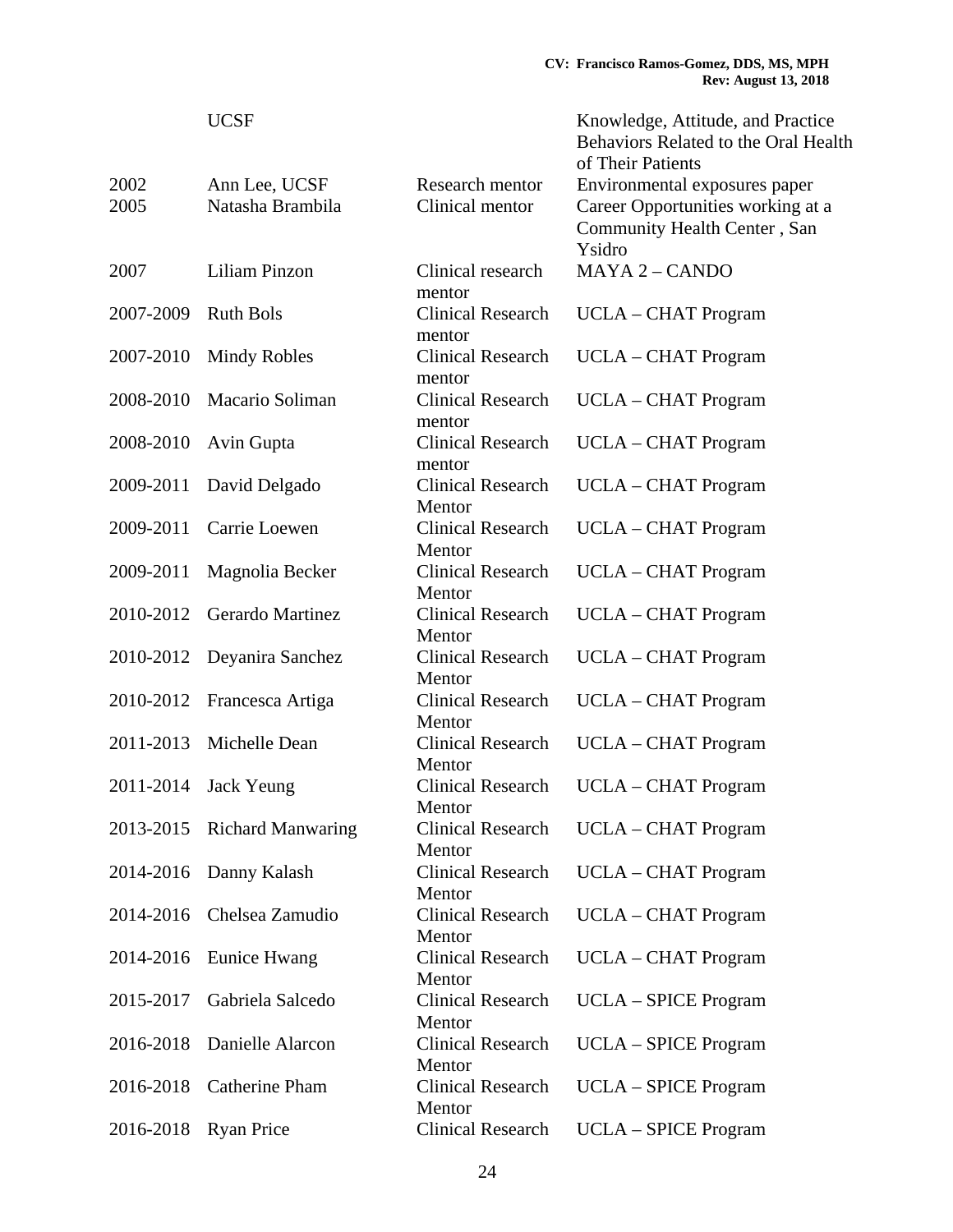|                     |                             | Mentor |                                        |
|---------------------|-----------------------------|--------|----------------------------------------|
| 2017-2019 Ogo Olele |                             |        | Clinical Research UCLA – SPICE Program |
|                     |                             | Mentor |                                        |
|                     | 2017-2019 Jonathan Hurng    |        | Clinical Research UCLA – SPICE Program |
|                     |                             | Mentor |                                        |
|                     | 2017-2019 Jennifer Villalta |        | Clinical Research UCLA – SPICE Program |
|                     |                             | Mentor |                                        |

INFORMAL TEACHING (approximately 300 hours per year)

| 1991-1992    | Center for AIDS Prevention Studies – Department of Epidemiology & Biostatistics,      |
|--------------|---------------------------------------------------------------------------------------|
|              | <b>UCSF</b>                                                                           |
| 1991-2008    | Dental Public Health Seminars, UCSF School of Dentistry                               |
| 1992-2005    | Oral AIDS Center, UCSF – Seminar Meetings                                             |
| 1992-2005    | Seminars for Senior Dental Students on rotation at the Family Dental Center at SFGH   |
| 1993-2008    | Seminars for AEGD Students on Pediatric Dentistry – Buchanan Dental Clinic            |
| 1993-2008    | Advising/mentoring of dental students in Pediatric Dentistry                          |
| 1995-2008    | Seminar for the UCSF School of Nursing on Pediatric Dentistry for the Dept. of Family |
|              | Health Care Nursing – N406 Lecture series                                             |
| 1998-2004    | Seminar for the UCSF Dental Hygiene Program – course DH 161                           |
| $2004 - now$ | First Smiles training program instructor                                              |
| 2006         | Consultant in developing an Oral Health Curriculum for School of Nursing              |
| 2007         | UCSF School of Medicine – Meeting the Challenges of Health Disparities                |
| $2009 - now$ | UCLA School of Medicine – Latino Oral Health Disparities                              |
| $2009 - now$ | UCLA School of Medicine – Pediatrics                                                  |
| $2014 - now$ | UCLA School of Nursing – Center for Vulnerable Populations Research                   |
| $2015 - now$ | UCLA Semel Institute – Early Childhood Partial Hospitalization Program                |

### **SUMMARY OF UCLA TEACHING HOURS**

- 2008-2011 910 total hours per annum Formal teaching hours: 650 Informal teaching hours: 150 Mentoring hours: 100
- 2011-2016 938 total hours per annum Formal teaching hours: 650 Informal teaching hours: 220 Mentoring hours: 50

Total anticipated hours: 900

### **TEACHING NARRATIVE**

I continue to teach 1000 hours per year including formal, informal teaching, and mentoring pre- and post-doc students. This includes collaboration on research projects, manuscripts, and presentations.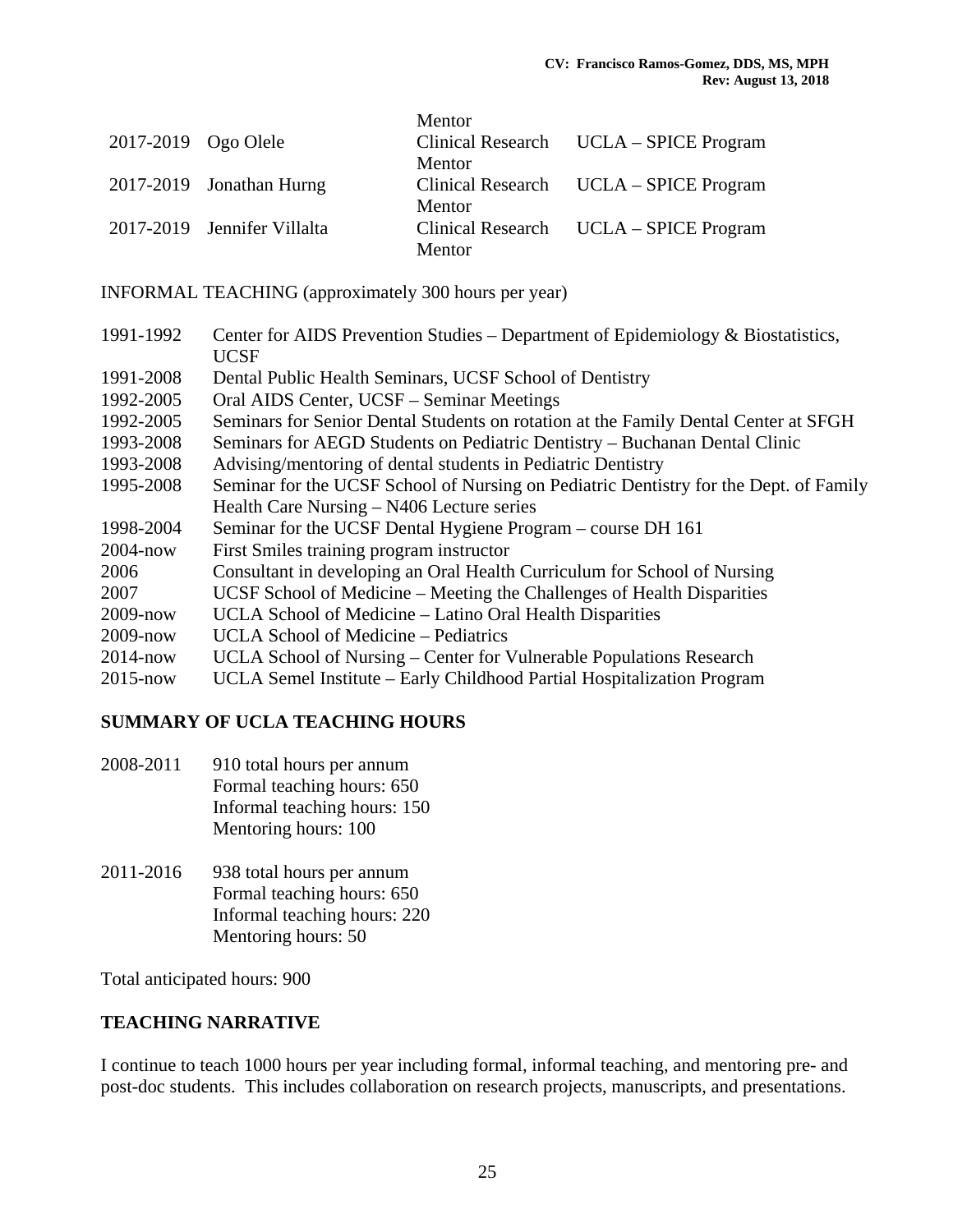I was formerly a lecturer in Dental Public Health 117 (from 1992), Dental Public Health 118.20 (from 1992), Pediatric Dentistry 186 (from 1993), Pediatric Dentistry 106 (from 1993), Pediatric Dentistry Clinic PD409, Practice Teaching PD439, Literature Review PD407 Clinical Rotation PCC136 and Foundations in General Dentistry PRDS 132.

I have also been a lecturer for PD 120 (1992-00): Pediatric Dentistry PD 13 0, (1992-2003): Pediatric Dentistry PRDS/IDS 149 (1992-2004): Restorative Dentistry.

| $2008 - now$ | At UCLA coordinate and organized the CHAT Pediatric Residency curriculum |
|--------------|--------------------------------------------------------------------------|
| 2008-2009    | UCLA Prevention course with Dr. Trask                                    |
| $2008 - now$ | UCLA Leadership workshop                                                 |
| $2009 - now$ | <b>UCLA</b> Research Course and Mentoring hours                          |
| $2011 - now$ | UCLA Director International Advanced Clinical Training Program - ACT     |

### **RESEARCH AND CREATIVE ACTIVITIES**

### **RESEARCH AWARDS AND GRANTS**

#### **CURRENT GRANTS**

| <b>Project Period</b>   | <b>Title</b>                  | <b>Source</b>       | <b>Funding / Effort</b>     |
|-------------------------|-------------------------------|---------------------|-----------------------------|
|                         |                               |                     |                             |
| 2009-2016               | The GIFVT Project             | NIDCR-              | Direct costs for FY03:      |
| <b>UCSF CANDO</b>       | Glass Ionomer $&$             | U54DE0192851        | Project 2: \$827,036;       |
| <b>UCLA</b> Subcontract | Fluoride Varnish study        |                     | Subcontract with            |
| PI: Ramos-Gomez         |                               |                     | UCLA: \$173,770             |
|                         |                               |                     | <b>Total direct</b>         |
|                         |                               |                     | costs: \$4,957,471          |
|                         |                               |                     | (for 7 years)               |
|                         |                               |                     | Effort: 30%                 |
| 2012-2017               | First 5 Los Angeles           | First 5 Los Angeles | Funding Period: 2013-       |
| (PI: Crall)             | Children's Dental Care        |                     | 2018                        |
| University of           | Program                       |                     | <b>Funding Amount</b>       |
| California              |                               |                     | Total: \$11 Million         |
| Los Angeles             |                               |                     | Effort: 7% FTE              |
| 2015-2020               | <b>Strategic Partnership</b>  | HRSA-D88HP20129     | Funding Period: 2015-       |
| (PI: Ramos-Gomez)       | Interprofessional             |                     | 2020                        |
| University of           | Collaboration and             |                     | <b>Funding Amount Total</b> |
| California Los          | <b>Education</b> in Pediatric |                     | Direct: \$3,459,495         |
| Angeles                 | Dentistry (SPICE-PD)          |                     | Total Indirect:             |
|                         |                               |                     | \$243,480                   |
|                         |                               |                     | Effort: 30% FTE             |
| 2015-2020               | Influence of Financial        | NIDCR-              | Funding Period: 2015-       |
| (PI: Gansky, Kahn,      | Incentives on Oral            | UH2DE025514-01      | 2018                        |
| Ramos-Gomez)            | Disease Management in         |                     | <b>Funding Amount Total</b> |
| <b>UCSF</b>             | Young Children                |                     | Direct: \$435,162           |
| <b>Subcontract UCLA</b> | (BEhavioral                   |                     | Total Indirect:             |
|                         | <b>EConomics for Oral</b>     |                     | \$234,987                   |
|                         |                               |                     | Effort: 20 % effort         |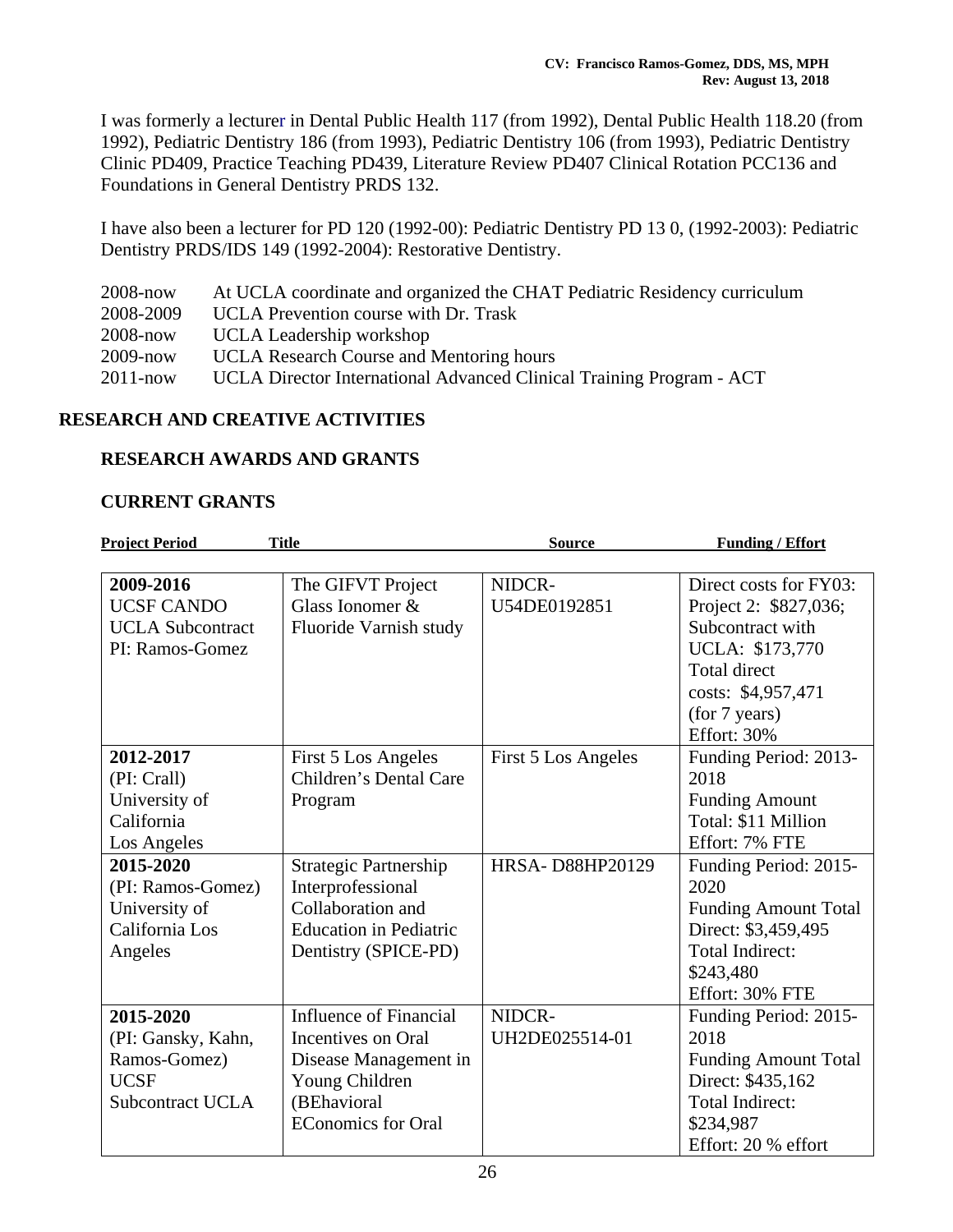|                   | health iNnovation<br>[BEECON]) |                            |                         |
|-------------------|--------------------------------|----------------------------|-------------------------|
|                   |                                |                            |                         |
| 2015-2017         | First 5 LA 21st Century        | First 5 Los Angeles        | Funding Period: 2012-   |
| (PI: Crall)       | <b>Community Dental</b>        |                            | 2016                    |
| University of     | Homes Project                  |                            | <b>Funding Amount</b>   |
| California        |                                |                            | Total: \$9 Million      |
| Los Angeles       |                                |                            | Effort: 7% FTE          |
|                   |                                |                            | through June $30, 2016$ |
| 2016-2017         | <b>Community Oral Health</b>   | <b>Office of Statewide</b> | Funding Period:         |
| (PI: Ramos-Gomez) | <b>Workers Project</b>         | Health Planning and        | 2016-2017               |
|                   | (COHW-P)                       | Development 15-8148        | <b>Funding Amount:</b>  |
|                   |                                |                            | \$40,000                |

### **Explanation and Role of Current Grants (above mentioned):**

#### Glass Ionomer and Fluoride Varnish (GIFVT Study)

Principal Investigator (PI)

Part of U54 Center Project 2 of CANDO (Weintraub – Center PI).

Director and Study Design, Creator of the Clinical trial and its administration

The purpose of this study is to test the effectiveness of a creative intervention approach for preventing and managing dental decay in preschoolers. Following the MAYA trial we are targeting 3-6 year old children for pro-active oral health preventative therapeutic services. This young children are randomly divided into two groups, with each group given different treatments to prevent dental decay from developing. The study takes place in southern California at the U.S. and Mexican border, a traditionally underserved area with widespread poverty.

#### Children's Dental Care Program

Faculty on the Quality Improvement Learning Collaborative

The goal of this project is to improve and increase access to quality dental care for children ages 0 to 5. To work towards this goal the project aims at developing a sustainable community "dental home" model for children. In addition to collaborating with community partners to improve the infrastructure and operations of 22 community clinics across Los Angeles County and trains at residents and staff at Venice Family Clinics.

### Strategic Partnership Interprofessional Collaboration and Education in Pediatric Dentistry (SPICE-PD) Principal Investigator (PI)

Lead a Pediatric Dentistry specialty residency training curricula development with an emphasis on community health and advocacy training. The UCLA Section of Pediatric Dentistry develop a transforming curricula for its postdoctoral Pediatric dentistry training program with this grant, with a goal of preparing pediatric dentists with the new challenges and opportunities in the future. Specifically to more effectively meet the substantial and growing oral health needs of underserved children within the context of individual children, families and communities

Influence of Financial Incentives on Oral Disease Management in Young Children (BEhavioral EConomics for Oral health iNnovation [BEECON]) Principal Investigator (PI)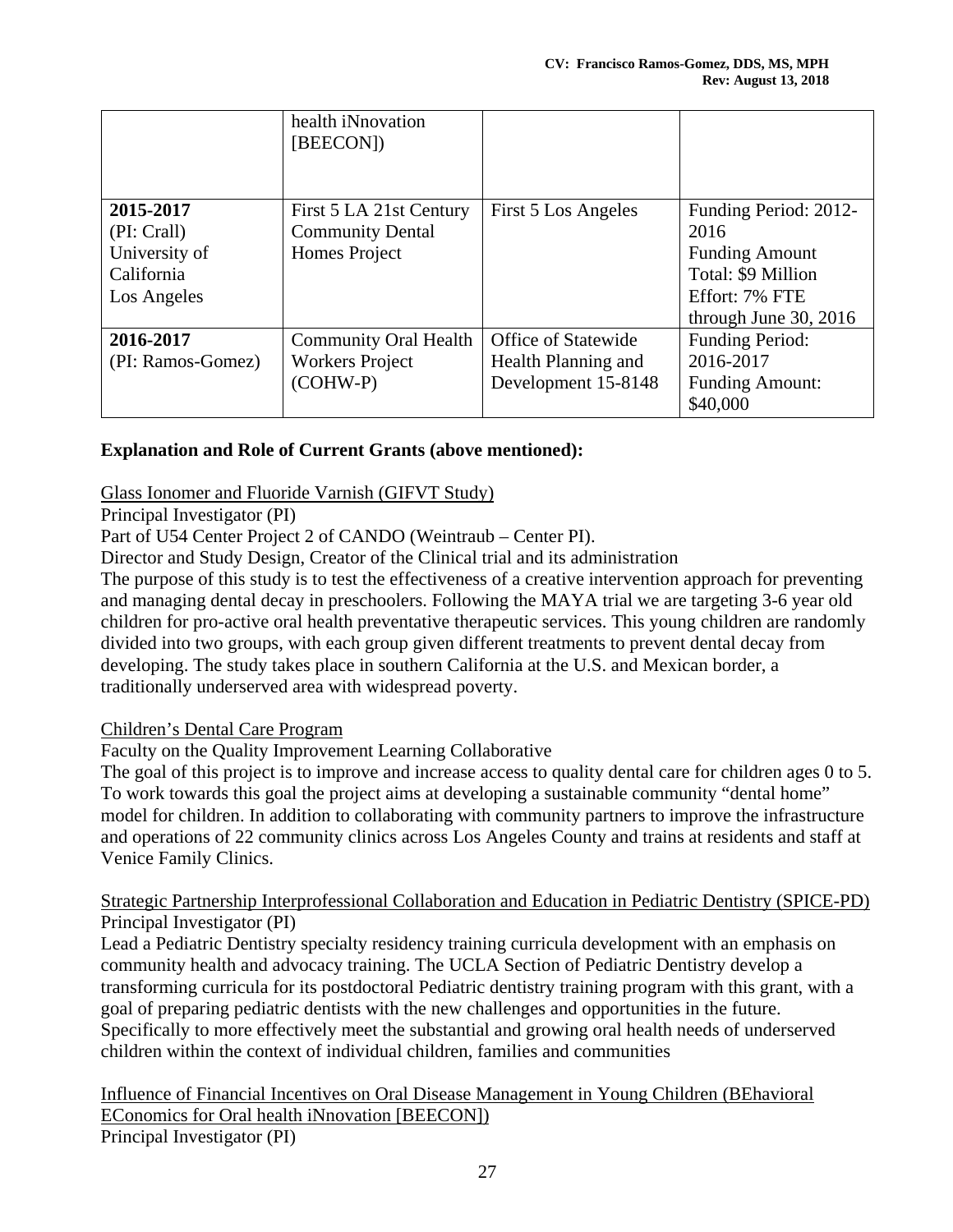Explore the feasibility, acceptability, and appropriateness of different modalities of structuring microincentives (i.e. cash, noncash equivalent-value gift, or lottery payouts) targeted towards parents/caregivers for early childhood caries (ECC) prevention strategies of their children, using both qualitative (interview) and quantitative (survey) measures to determine incentive size, modality and frequency most likely to be effective.

#### Community Oral Health Workers Project (COHW-P)

28

Principal Investigator (PI)

The Community Oral Health Workers project will recruit a cohort of ten (bilingual preferred English /Spanish) parents/caregivers who will participate in an oral health course training and mentoring program provided by UCLA dental students/residents. The oral health training will utilize cuttingedge, evidence–based disease prevention, health promotion, and disease management tools to positively impact caregiver's oral health knowledge and practice. The PI along with other staff will train these ten caregivers to become COHWs who then conduct oral health workshops to their peers at local Head Start and WIC programs (train-the-trainer model) in Los Angeles County. The hope is also that the project will inspire these caregivers/parents (and then trained COHWs) to pursue careers in public health, community health, dentistry or similar fields.

| <b>Project Period</b> | <b>Title</b>                                                                                             | <b>Source</b>                                                  | <b>Funding</b> |
|-----------------------|----------------------------------------------------------------------------------------------------------|----------------------------------------------------------------|----------------|
| 1987                  | Dental Fund Grant Proposal, Roxbury<br>Boys and Girls Dental Clinic                                      | <b>Tufts University</b><br><b>School of Dentistry</b>          | \$5,000        |
| 1992                  | Oral Lesions in Pediatric HIV<br><b>Infection Prevalence Study</b>                                       | <b>UCSF Committee on</b><br>Research                           | \$3,000        |
| 1992                  | <b>Accidental Injuries Among Dental</b><br><b>Health Care Workers</b>                                    | UCSF/Macy's Grant,<br><b>AIDS Clinical Research</b><br>Center  | \$11,000       |
| 1994-1997             | Dental Considerations in Pediatric<br><b>HIV</b> Infection.<br>J. S. Greenspan PI of OAC Center<br>grant | NIDR/Minority<br>Supplement Grant -<br><b>Oral AIDS Center</b> | \$162,500      |
| 1997-2000             | <b>Risk Factors Associated with Early</b><br><b>Childhood Caries</b>                                     | NIH/NIDR RO3<br>5R03DE012135-02                                | \$250,000      |
| 1998                  | <b>Infant Oral Care Program</b>                                                                          | Colgate Research<br><b>Branch Proposal</b>                     | \$16,000       |
| 1999-2000             | Center for Access to Care                                                                                | UCSF Office of the<br>President                                | \$15,000       |
| 2000-2001             | Center for Access to Care                                                                                | UCSF Office of the<br>President                                | \$15,000       |

#### PAST GRANTS (**As Principal Investigator**)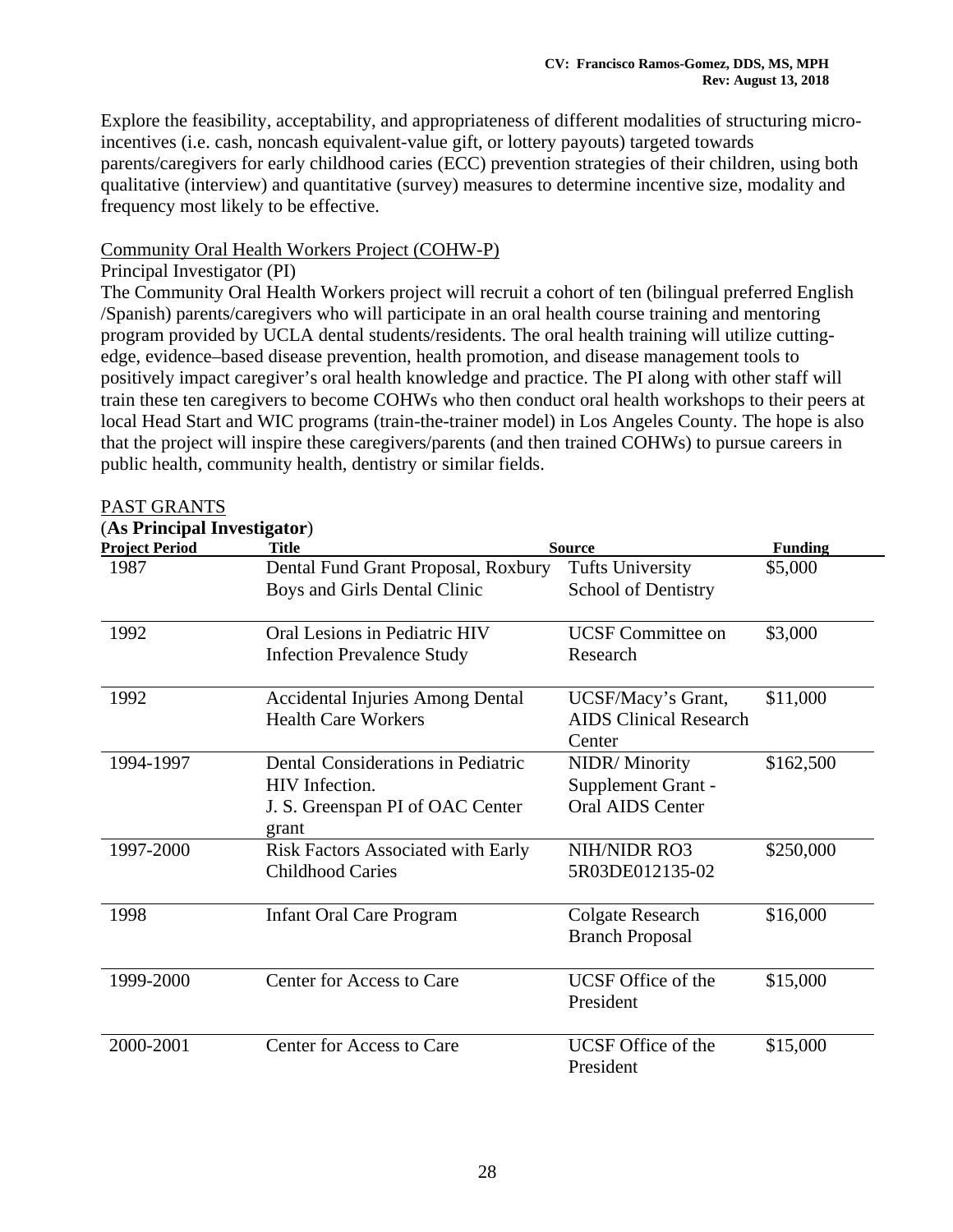| 2001-2009<br><b>CANDO</b> | The MAYA Project: Mother and<br><b>Youth Access Program</b>                            | NIDCR-U54DE14251                      | \$306,586                           |
|---------------------------|----------------------------------------------------------------------------------------|---------------------------------------|-------------------------------------|
| 2007-2009                 | San Francisco Maternal and Child<br>Oral Health "PRIME" Project                        | NIDCR-R21DE01850                      | \$165,000                           |
| 2007-2010                 | "Dental Caries: Whole Genome"<br><b>Association and Gene x Environment</b><br>Studies" | NIDCR 1U01-<br>DE018903<br>Consultant | \$323,836                           |
| 2007-2011<br><b>UCLA</b>  | Residency Training in General and<br><b>Pediatric Dentistry</b>                        | HRSA-07-102                           | \$300,000<br>(total first)<br>year) |
| 2010-2015<br><b>UCLA</b>  | <b>Community Health Advocacy</b><br>Training in Pediatric Dentistry<br>(CHAT-PD)       | <b>HRSA-D88HP20129</b>                | \$300,000<br>(total first)<br>year) |
| 2013-2014                 | ECC and Obesity biomarker of<br>disease progression                                    | <b>UCLA NIH CTSI</b>                  | \$75,000                            |

### **(As Co-Principal Investigator)**

| Project Period | Title                                                                       | Source                                                   | Funding              |
|----------------|-----------------------------------------------------------------------------|----------------------------------------------------------|----------------------|
| 1999-2005      | Early Childhood Caries: Prevention and<br><b>Treatment Outcomes</b>         | <b>UCSF</b> Comprehensive<br><b>Oral Health Research</b> | \$370,000            |
|                |                                                                             | <b>NIDCR P60DE13058</b>                                  |                      |
| 2000-2006      | Healthy Kids/Healthy Teeth                                                  | <b>HCFA/CMS</b>                                          | \$320,000            |
| 2002-2005      | SF Prop 10 Children and Families<br>Commission                              | First Five, CA                                           | \$300,000            |
| 2001-2006      | Management of Dental Decay for Young<br>Children Enrolled in the Medi-Cal - | (HRSA)<br>Co-Principal Investigator                      | \$80,000<br>annually |
|                | <b>HK/HT</b>                                                                |                                                          |                      |
| 2006-2007      | Oral Gene Expression and Dental Caries                                      | NIDCR-U54DE14251                                         | \$184,045            |
|                | Development                                                                 | (Co-Investigator)                                        | annually             |
| 2007-2011      | <b>Pediatric Dentistry Leadership Education</b>                             | HRSA-Maternal and                                        | \$250,000            |
| (PI: Crall)    | <b>Center and Training Program</b>                                          | Child Health Bureau                                      | (total first         |
|                |                                                                             |                                                          | year DC)             |
| 2009-2012      | <b>First5</b> Los Angeles                                                   | <b>WIC Dental</b>                                        | \$25,000             |
| (PI: John)     |                                                                             | Collaborative Project                                    |                      |

# **PEER REVIEWED PUBLICATIONS**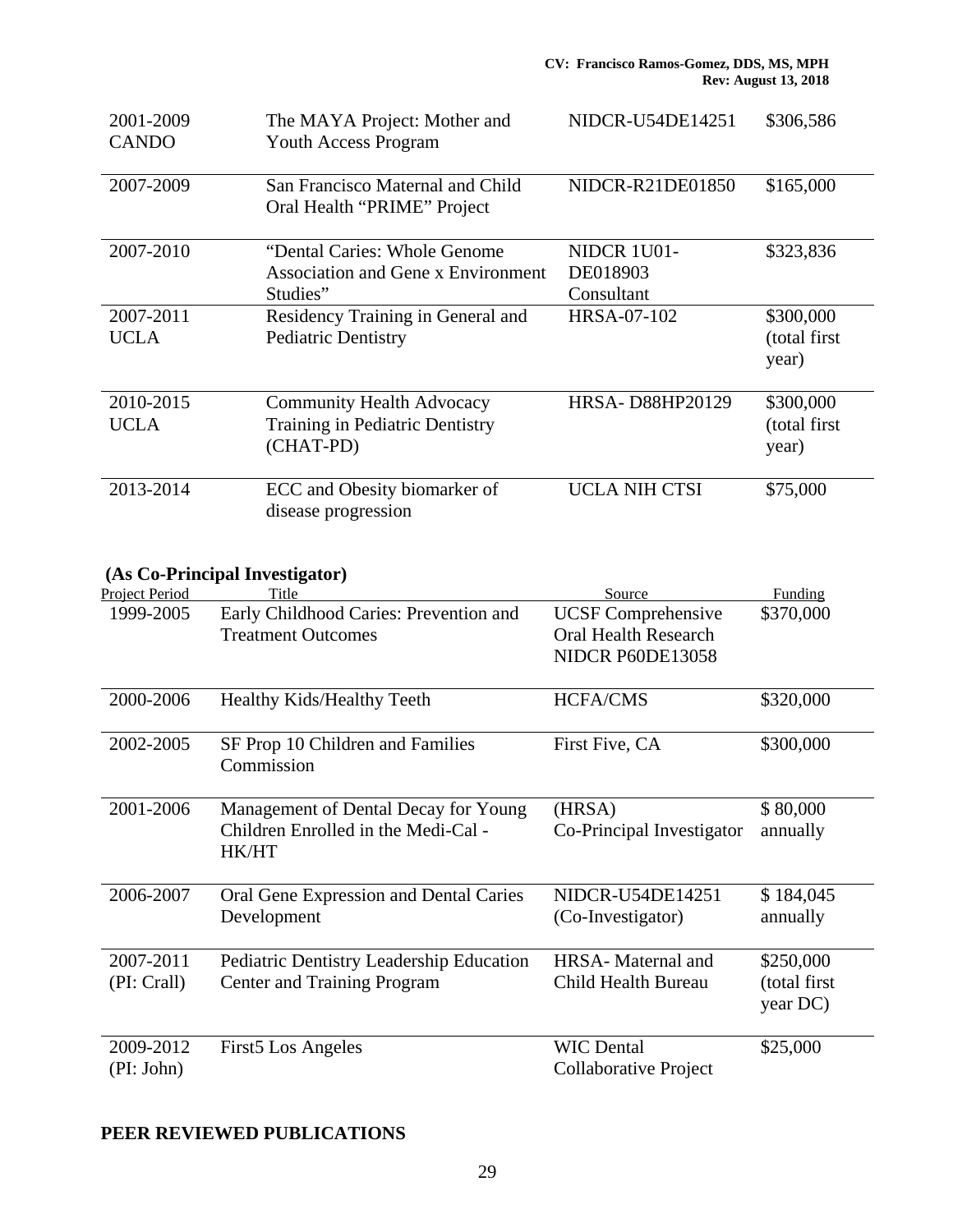### **\* Main, Senior or Corresponding author**

- 1. Ahlin, J. & **Ramos-Gomez, F. J.\*** (1982). Headaches related to temporomandibular joint disorders in pedodontic patients. *The Journal of Pedodontics, 6*(2): 164-175.
- 2. **Ramos-Gomez, F.\*** & White G. E. (1983). The effects of some remineralizing solutions on occlusal lesions. *The Journal of Pedodontics, 7*(3): 241-250.
- 3. **Ramos-Gomez, F. J.\***, Greenspan, D., & Greenspan, J. S. (1994). Orofacial manifestations and management of infected children. *Oral and Maxillofacial Surgery Clinics of North America,*  6(1): 37-47.
- 4. **Ramos-Gomez, F. J.\***, Huang, G.F., Masouredis, C., & Braham, R. (1996). Prevalence and treatment cost of infant caries in northern California. *ASDC Journal of Dentistry for Children, 63*(2): 108-112.
- 5. **Ramos-Gomez. F. J.\***, Hilton J. F., Canchola, A. J., Greenspan, D., Greenspan, J. S., & Maldonado, I. (1996). Risk factors for HIV-related orofacial soft-tissue manifestations in children. *Journal of Pediatric Dentistry, 18*(2): 121-6. Best Research Award AAPD 1995.
- 6. **Ramos-Gomez, F. J.\*** (1997). Oral aspects of HIV infection in children. *Journal of Oral Diseases, 3*(supp 1): S31-5.
- 7. **Ramos-Gomez, F.\***, Ellison, J., Greenspan, D., Bird, W., Lowe, S., & Gerberding, J. L. (1997). Accidental exposures to blood and body fluids among health care workers in dental teaching clinics: A prospective study. *Journal of the American Dental Association, 128*(9): 1253-61.
- 8. **Ramos-Gomez, F.\***, Rothman, D., & Blain, S. (1998). Knowledge and attitudes among California dental care providers regarding child abuse and neglect. *Journal of the American Dental Association, 129*(3): 340-48. UC-Wellness Foundation Award.
- 9. **Ramos-Gomez, F. J.\***, Flaitz, C., Catapano, P., Murray, P., Milnes, A. R., & Dorenbaum, A. (1999). Classification, diagnostic criteria and treatment recommendations for orofacial manifestations in HIV-infected pediatric patients. *The Journal of Clinical Pediatric Dentistry, 23*(2): 85-95.
- 10. **Ramos-Gomez, F. J.\***, Tomar, S. L., Ellison, J., Artiga, N., Sintes, J., & Vicuna, G. (1999). Assessment of early childhood caries and dietary habits in a population of migrant Hispanic children in Stockton, California. *ASDC Journal, 66*(6): 395-403.
- 11. **Ramos-Gomez, F. J.\*,** & Shepard, D. (1999). Cost-effectiveness model for prevention of early childhood caries. *Journal of the California Dental Association, 26*(7): 539-44.
- 12. Bertolami, C. N., **Ramos-Gomez, F.**, Greenspan, J. S., Greenspan, D., & Newlon, M. (1999). Safety needles. *Journal of the American Dental Association, 130*(4): 472.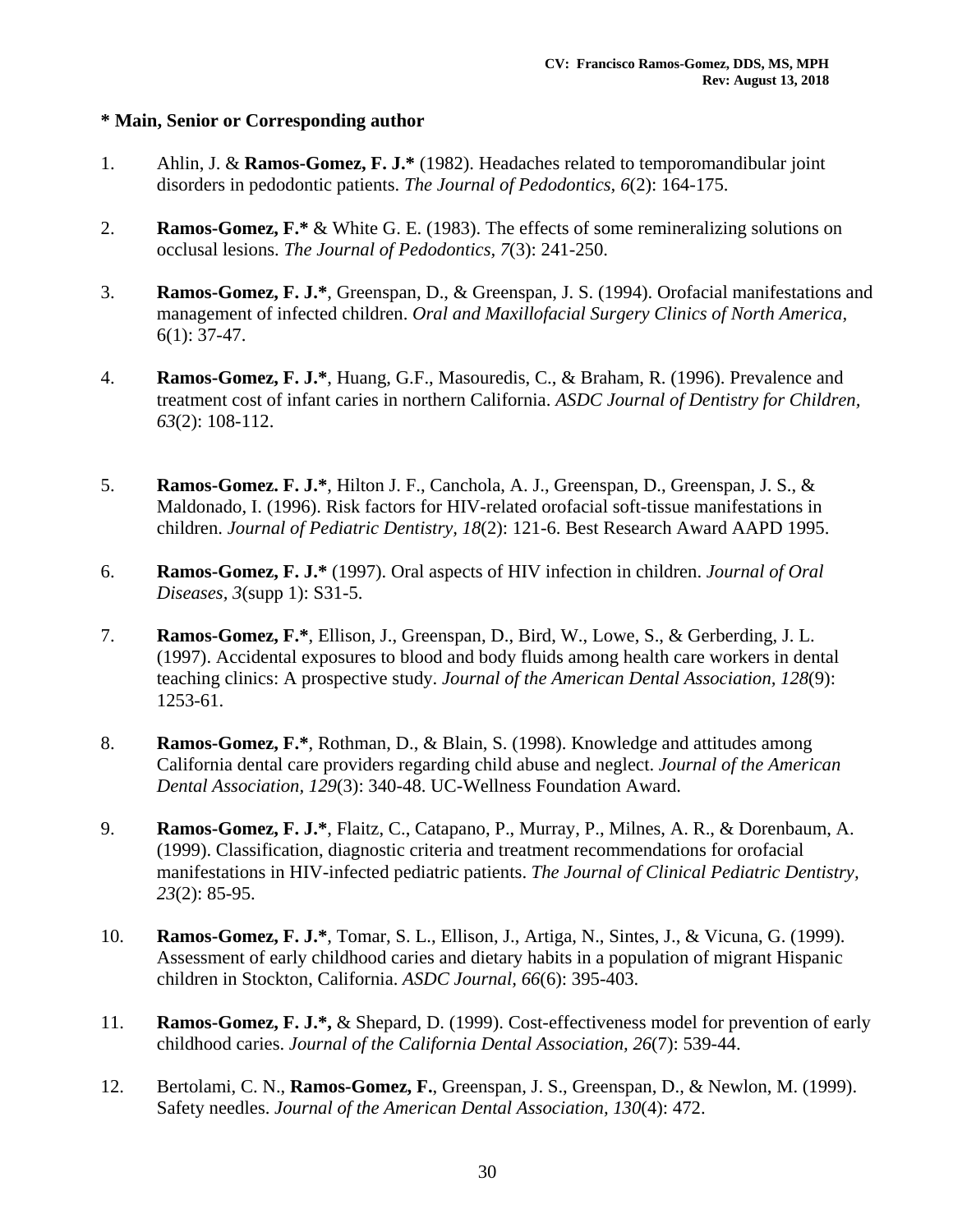- 13. **Ramos-Gomez, F. J.\***, Petru, A., Hilton, J. F., Canchola, A. J., Wara, D., & Greenspan, J. S. (2000). Oral manifestations and dental status in paediatric HIV infection. *International Journal of Paediatric Dentistry, 10*(1): 3-11.
- 14. Flores, G, Fuentes-Afflick, E., Carter-Pokras, O., Claudio, L., Lamberty, G., Lara, M., Pachter, L., **Ramos Gomez, F.**, Mendoza, F., Valdez, R. B., Zambrana, R. E., Greenberg, R., & Weitzman, M. (2001). Why ethnicity and race are so important in child health services research today. Consortium Letter, *Archives of Pediatric & Adolescent Medicine, 155*; 1178-1179.
- 15. **Ramos-Gomez, F. J.\***, Weintraub, J.A., Gansky, S.A., Hoover, C.I., & Featherstone, J.D. (2002). Bacterial, behavioral and environmental factors associated with early childhood caries. *The Journal of Clinical Pediatric Dentistry, 26*(2): 165-73.
- 16. Flores, G., Fuentes-Afflick, E., Barbot, O., Carter-Pokras, O., Claudio, L., Lara, M., McLaurin, J.A., Pachter, L., **Ramos-Gomez, F. J.**, Mendoza, F., Valdez, R. B., Villarruel, A. M., Zambrana, R. E., Greenberg, R., & Weitzman, M. (2002). The health of Latino children: Urgent priorities, unanswered questions, and a research agenda. *The Journal of the American Medical Association, 288*(1): 82-90.
- 17. **Ramos-Gomez, F.\*** (2002). Dental considerations for the pediatric AIDS/HIV patient. *Oral Diseases, 8 (supp 2)*: 49-54.
- 18. Patton, L. L., Phelan, J. A., **Ramos-Gomez, F. J.**, Nittayananta, W., Shiboski, C. H., & Mbuguye, T. L. (2002). Prevalence and classification of HIV-associated oral lesions. *Oral Diseases, 8(supp 2*): 98-109.
- 19. **Ramos-Gomez, F.\***, Jue, B., & Bonta, Y. C. (2002). Implementing an infant oral care program. *Journal of the California Dental Association, 30*(10):752-61.
- 20. Shiboski, C. H., Gansky, S. A., **Ramos-Gomez, F.**, Ngo, L., Isman, R., & Pollick, H. F. (2003). The association of early childhood caries and race/ethnicity among California preschool children. *Journal of Public Health Dentistry, 63*(1): 38-46.
- 21. Pine, C. M., Adair, P. M., Petersen, P. E., Douglass, C., Burnside, G., Nicoll, A. D., Gillett, A., Anderson, R., Beighton, D., Jin-You, B., Broukal, Z., Brown, J. P., Chestnutt, I. G., Declerck, D., Devine, D., Espelid, I., Falcolini, G., Ping, F. X., Freeman, R., Gibbons, D., Gugushe, T., Harris, R., Kirkham, J., Lo, E. C., Marsh, P., Maupome, G., Naidoo, S., **Ramos-Gomez, F.**, Sutton, B. K., & Williams, S. (2004). Developing explanatory models of health inequalities in childhood dental caries. *Community Dental Health, 21*(1) sup: 86-95.
- 22. Adair, P. M., Pine, C. M., Burnside, G., Nicoll, A. D., Gillett, A., Anwar, S., Broukal, Z., Chestnutt, I. G., Declerck, D., Ping, F. X., Ferro, R., Freeman, R., Grant-Mills, D., Gugushe, T., Hunsrisakhun, J., Irigoyen-Camacho, M., Lo, E. C., Moola, M. H., Naidoo, S., Nyandindi, U., Poulsen, V. J., **Ramos-Gomez, F.**, Razanamihaja, N., Shahid, S., Skeie, M. S., Skur, O. P.,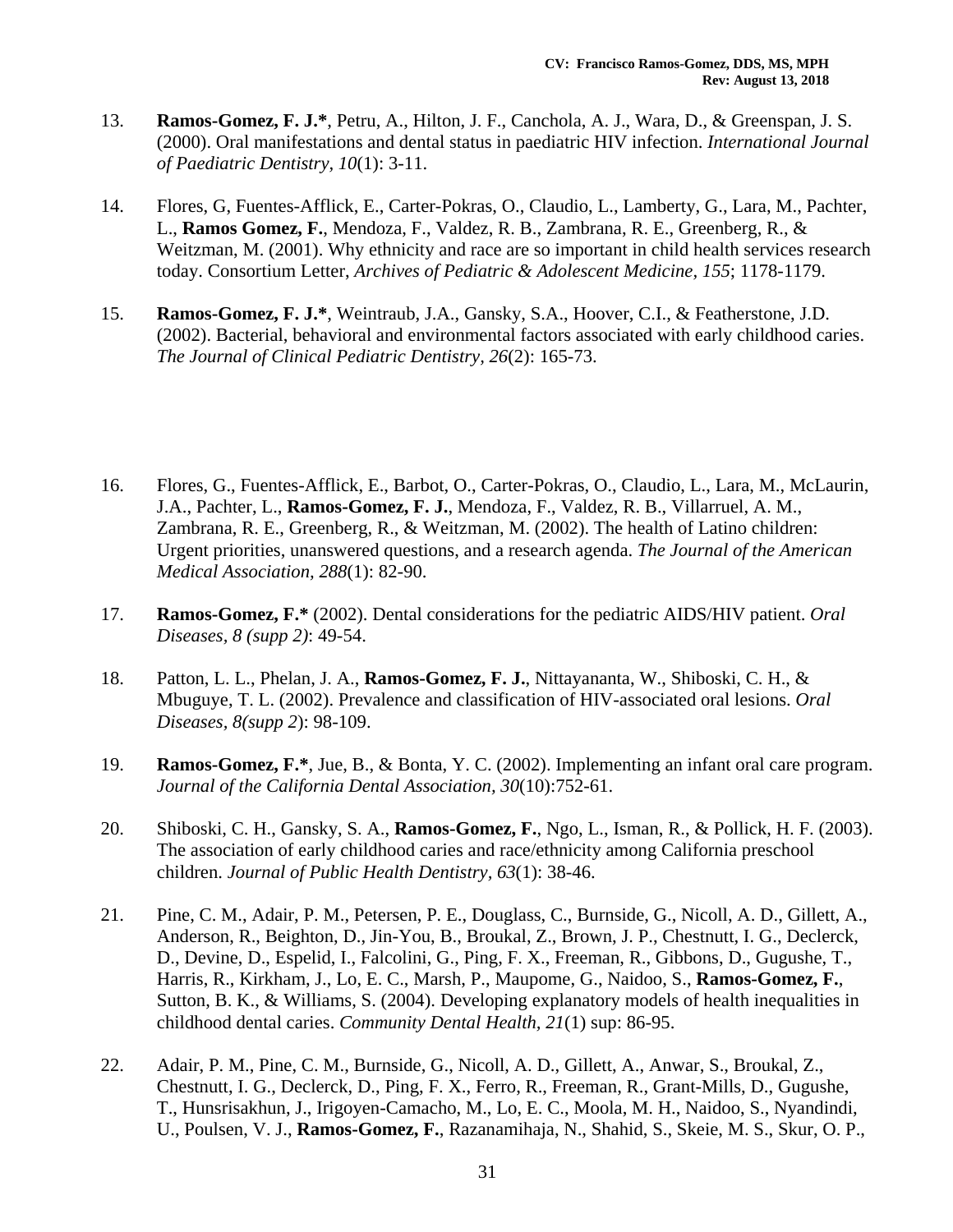Splieth, C., Soo, T. C., Whelton, H., & Young, D. W. (2004). Familial and cultural perceptions and beliefs of oral hygiene and dietary practices among ethnically and socio-economically diverse groups. *Community Dental Health, 21*(1) sup: 102-11.

- 23. Beighton, D., Brailsford, S., Samaranayake, L. P., Brown, J. P., Ping, F. X., Grant-Mills, D., Harris, R., Lo, E. C., Naidoo, S., **Ramos-Gomez, F.**, Soo, T. C., Burnside, G., & Pine, C. M. (2004). A multi-country comparison of caries-associated microflora in demographically diverse children. *Community Dental Health, 21*(1) sup: 96-101.
- 24. Pine, C. M., Adair, P. M., Nicoll, A. D., Burnside, G., Petersen, P. E., Beighton, D., Gillett, A., Anderson, R., Anwar, S., Brailsford, S., Broukal, Z., Chestnutt, I. G., Declerck, D., Ping, F. X., Ferro, R., Freeman, R., Gugushe, T., Harris, R., Lin, B., Lo, E. C., Maupome, G., Moola, M. H., Naidoo, S., **Ramos-Gomez, F.**, Samaranayake, L. P., Shahid, S., Skeie, M. S., Splieth, C., Sutton, B. K., Soo, T. C., & Whelton, H. (2004). International comparisons of health inequalities in childhood dental caries. *Community Dental Health,* 21(1) sup: 121-30.
- 25. **Ramos-Gomez, F. J.\*** (2005). Clinical considerations for an infant oral health care program. *Compendium of Continuing Educational in Dentistry, 26*(5) suppl 1: 17-23.
- 26. **Ramos-Gomez, F.\***, Cruz, G. D., Watson, M. R., Canto, M. T., & Boneta, A. E. (2005). Latino oral health - a research agenda toward eliminating oral health disparities. *Journal of the American Dental Association, 136*(9):1231-1240.
- 27. Weintraub, J. A., **Ramos-Gomez, F.**, Jue, B., Shain, S., Hoover, C. I., Featherstone, J. D., & Gansky, S. A. (2006). Fluoride varnish efficacy to prevent early childhood caries. *Journal of Dental Research, 85*(2); 172-176.
- 28. Mouradian, W. E., Huebner, C. E., **Ramos-Gomez, F.**, & Slavkin, H. C. (2007). Beyond access: The role of family and community in children's oral health. *Journal of Dental Education, 71*(5): 619-31.
- 29. **Ramos-Gomez, F. J.\***, Crall, J., Slayton, R., Gansky, S. A., & Featherstone, J. (2007). Caries risk assessment appropriate for the age one visit (infants and toddlers). *Journal of the California Dental Association, 35*(10): 687-702.
- 30. Jenson, L., Budenz. A. W., **Ramos-Gomez. F. J.**, Spolsky, V., & Young, D. A. (2007). Clinical protocols for caries management by risk assessment (CAMBRA). *Journal of the California Dental Association Journal, 35*(10): 714-723.
- 31. **Ramos-Gomez, F.\***, Chung, L. H., Gonzalez, Beristain, R., Santo, W., Jue, B., Weintraub, J., & Gansky, S. (2008). Recruitment and retention of pregnant women from a community health center at the US-Mexico border participating in the Mothers and Youth Access (MAYA) clinical trial. *Clinical Trials, 5*(4): 336–346.
- 32. **Ramos-Gomez, F.\***, Crystal, Y. O., Ng, M. W., Tinanoff, N., & Featherstone, J. D. (2010). Caries risk assessment, prevention, and management in pediatric dental care.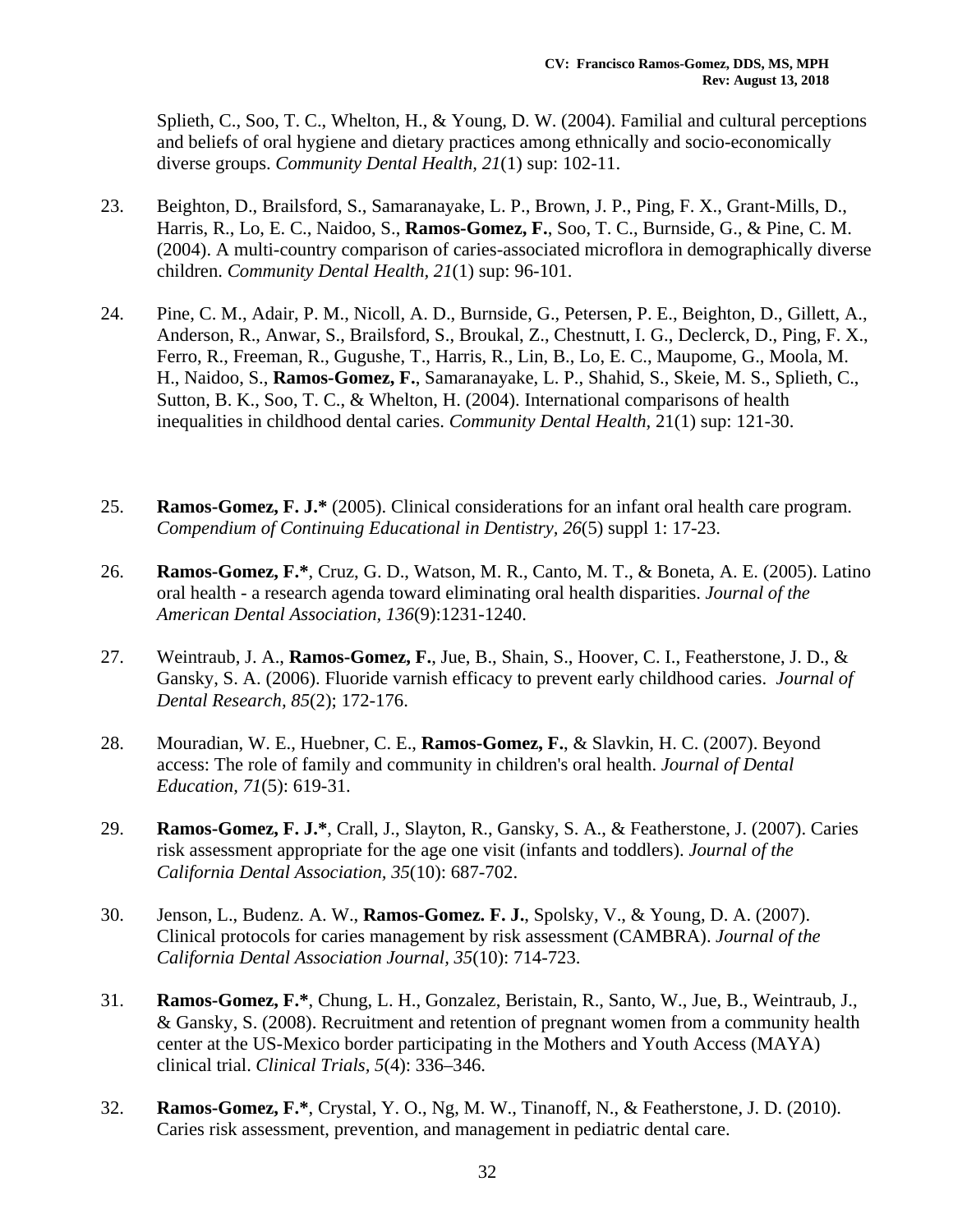*General Dentistry, 58*(6): 505-17; quiz 518-9.

- 33. **Ramos-Gomez, F. J.\***, Crystal, Y. O., Ng, M. W., Crall, J. J., & Featherstone, J. D. (2010). Pediatric dental care: Prevention and management protocols based on caries risk assessment. *Journal of the California Dental Association, 38*(10): 746-61. Erratum in *38*(11): 790.
- 34. **Ramos-Gomez, F. J.**, & Ng, M. W. (2011). Into the future: Keeping healthy teeth caries free: Pediatric CAMBRA protocols. Journal of the California Dental Association, 39(10): 723-733.
- 35. Crystal, Y. O., Creasy, J., Robinson, L., & **Ramos-Gomez, F**. (2011). Successful business models for implementation of caries management by risk assessment in private practice settings. Journal of the California Dental Association, 39(11): 795-805.
- 36. Arbucle, P. A., **Ramos-Gomez, F.**, Luomanen, J., & Terlet, A. (2011). Bringing CAMBRA into federally qualified health centers. Journal of the California Dental Association, 39(11): 907-813.
- 37. **Ramos-Gomez, F.**, Crystal, Y., Doméjean, S., & Featherstone, J. D. B. (2011). Prévention et prise en charge de la maladie carieuse basées sur l évaluation du risque pour les jeunes enfants. *Réalités cliniques: revue européenne d'odontologie, 22*(3): 221-232.
- 38. **Ramos-Gomez, F. J.**, Gansky, S. A., Featherstone, J. D., Jue, B., Gonzalez-Beristain, R., Santo, W., Martinez, E., & Weintraub, J. A. (2012). Mother and youth access (MAYA) maternal chlorhexidine, counseling and paediatric fluoride varnish randomized clinical trial to prevent early childhood caries. *International Journal of Paediatric Dentistry, 22*(3): 169-79.
- 39. **Ramos-Gomez, F.\*** (2012). Early maternal exposure to children's oral health may be correlated with lower early childhood caries prevalence in their children. *Journal of Evidence Based Dental Practice, 12*(2):113-5.
- 40. **Ramos-Gomez F.\*** (2012). Early maternal exposure to children's oral health may be correlated with lower early childhood caries prevalence in their children. *Journal of Evidence Based Dental Practice,12*(3) suppl: 29-31.
- 41. Sacheti, A., Ng, M. W., & **Ramos-Gomez, F**. (2012). Infant oral health is the current standard of care. *Journal of the Massachusetts Dental Society, 61*(3):22-7.
- 42. Ng, M. W., & **Ramos-Gomez, F**. (2012). Disease prevention and management of early childhood caries. *Journal of the Massachusetts Dental Society, 61*(3):28-32.
- 43. **Ramos-Gomez, F. J.\***, Crystal, Y. O., Domejean, S., & Featherstone, J. D. (2012). Minimal intervention dentistry: Part 3. Paediatric dental care- prevention and management protocols using caries risk assessment for infants and young children. *British Dental Journal, 213*(10): 501-8.
- 44. **Ramos-Gomez, F. J.**, & Folayan, M.O. (2013). Oral health considerations in HIV-infected children. *Current HIV/AIDS Reports, 10*(3): 283-93.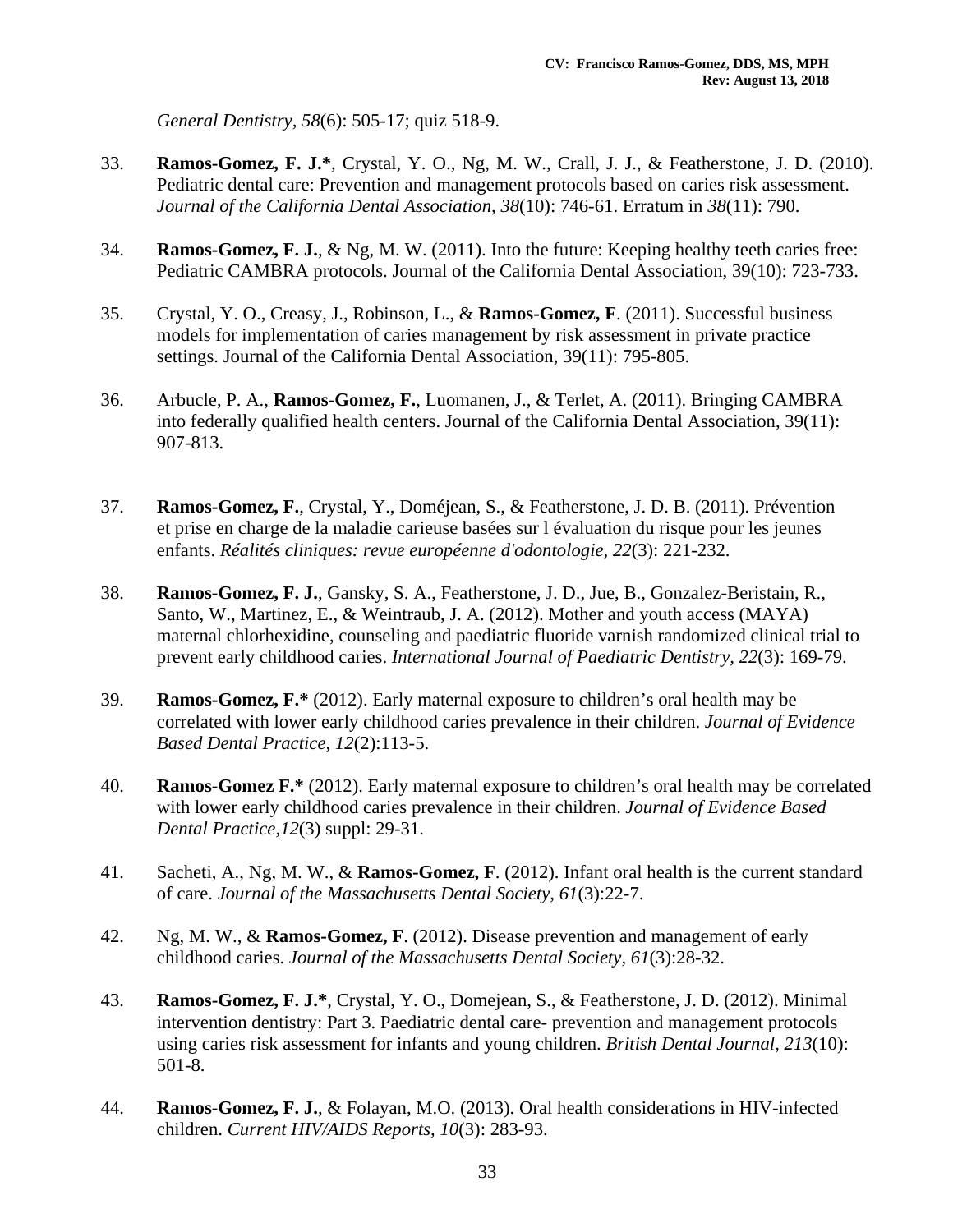- 45. **Ramos-Gomez, F.**, Kim, Y. J., Ng, M. W., & Yang, S. (2013). New visions in pediatric dentistry keeping healthy teeth caries free: Pediatric CAMBRA protocols. *Journal of the Korean Academy Pediatric Dentistry, 40*(1); 72-81.
- 46. Weintraub, J. A., Finlayson, T. L., Gansky, S. A., Santo, W., & **Ramos-Gomez, F**. (2013). Clinically determined and self-reported dental status during and after pregnancy among lowincome Hispanic women. *Journal of Public Health Dentistry, 73*(4): 311-20.
- 47. Chaffee, B. W., Gansky, S. A., Weintraub, J. A., Featherstone, J. D., & **Ramos-Gomez, F. J**. (2014). Maternal oral bacterial levels predict early childhood caries development. *Journal of Dental Research, 93(*3): 238.
- 48. **Ramos-Gomez, F. J.\*** (2014). A model for community-based pediatric oral health: Implementation of an infant oral care program. *International Journal of Dentistry, 2014*: 156821.
- 49. Keels, M. A. and Section on Oral Health: Clark, M., Gereige, R., Krol, D., Mouradian, W., Quinonez, R., **Ramos-Gomez, F.**, & Slayton, R. (2014). Management of dental trauma in a primary care setting. *Pediatrics, 133*(2): 466-76.
- 50. Ng, M. W., **Ramos-Gomez, F.**, Lieberman, M., Lee, J. Y., Scoville, R., Hannon, C., & Maramaldi, P. (2014). Disease management of early childhood caries: ECC collaborative project. *International Journal of Dentistry, 2014*: 327801.
- 51. **Ramos-Gomez, F. J.\***, Silva, D. R., Law, C. S., Pizzitola, R. L., John, B., & Crall, J. J. (2014). Creating a new generation of pediatric dentists: A paradigm shift in training. *Journal of Dental Education, 78*(12): 1593-603.
- 52. Clark, M. B., Slayton, R. L. and Section on Oral Health. Collaborators: Segura, A., Boulter, S., Clark, M. B., Gereige, R., Krol, D., Mouradian, W,, Quinonez, R., **Ramos-Gomez, F.**, Slayton, R. L., & Keen, M. A. (2014). Fluoride use in caries prevention in the primary care setting. *Pediatrics, 134*(3): 626-633.
- 53. Tiwari, T., Casciello, A., Gansky, S. A., Henshaw, M., **Ramos-Gomez, F.**, Rasmussen, M., Garcia, R. I., Albino, J., & Batliner, T. S. (2014). Recruitment for health disparities preventive intervention trials: The early childhood caries collaborating centers. *Preventing Chronic Disease, 1*1: E133.
- 54. **Ramos-Gomez, F. J**. (2014). Changing the education paradigm in pediatric dentistry. *Journal of the California Dental Association, 42*: 711-5.
- 55. Section on Oral Health. Collaborators: Segura, A., Boulter, S., Clark, M. B., Gereige, R., Krol, D., Mouradian, W., Quinonez, R., **Ramos-Gomez, F.**, Slayton, R. L., & Keen, M. A. (2014). Maintaining and improving the oral health of young children. *Pediatrics, 134*(6): 1224-9.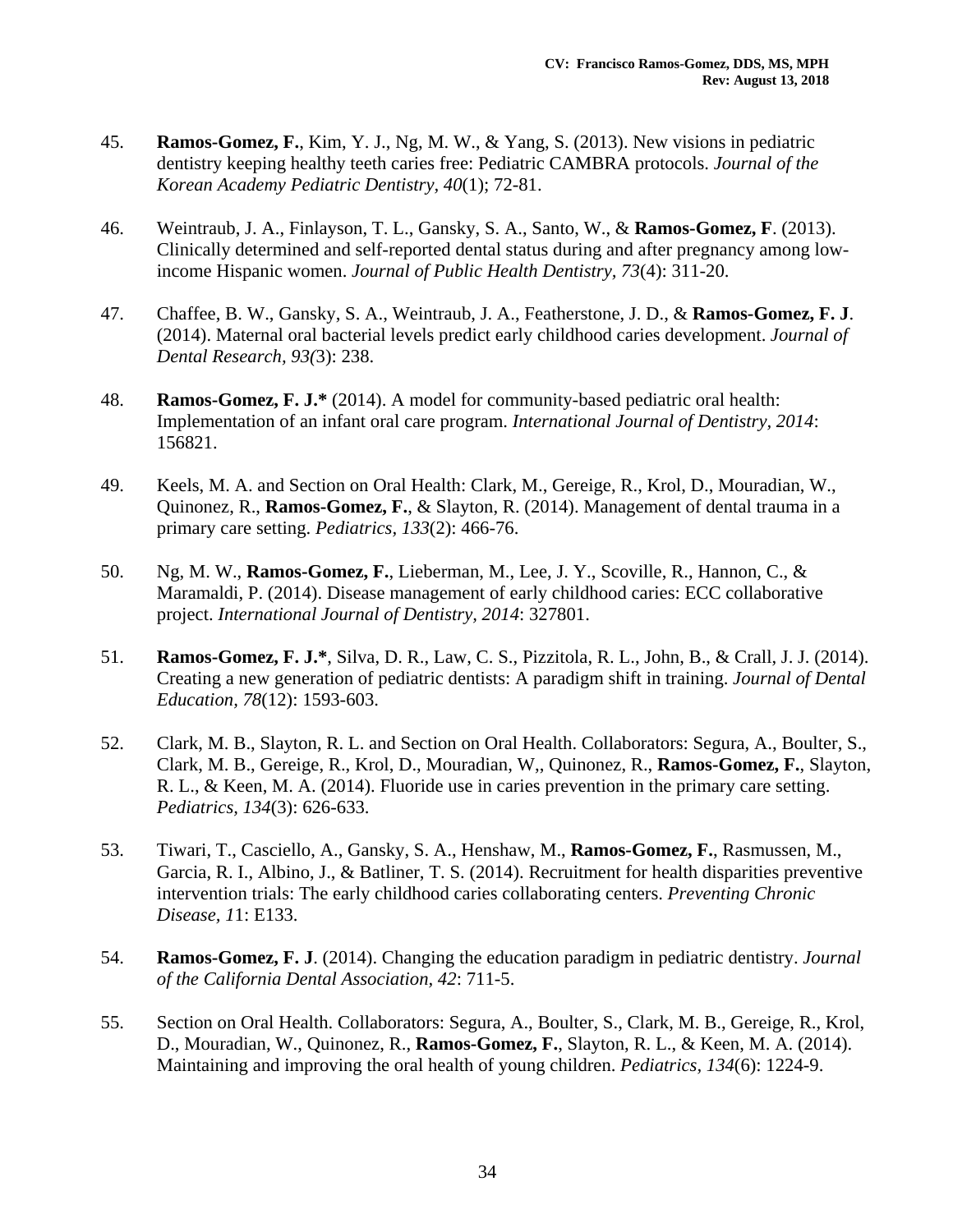- 56. **Ramos-Gomez, F. J.**, Silva, D. R., Law, C. S., Pizzitola, R. L., John, B., Crall, J. J. (2014). Creating a new generation of pediatric dentists: A paradigm shift in training. *Journal of Dental Education, 78*(12): 1593-1603.
- 57. Maida, C. A., Marcus, M., Hays, R. D., Coulter, I. D., **Ramos-Gomez, F.**, Lee, S. Y., McClory, P. S., Van, L. V., Wang, Y., Shen, J., Cai, L., Spolsky, V. W., Crall, J. J., & Liu, H. (2015). Child and adolescent perceptions of oral health over the life course. *Quality of Life Research, 24*(11): 2739-2759.
- 58. Garcia, R., Borrelli, B., Dhar, V., Douglass, J., **Ramos-Gomez, F.**, Hieftje, K., Horowitz, A., Li, Y., Nq, M., Twetman, S., & Tinanoff, N. (2015). Progress in early childhood caries and opportunities in research, policy, and clinical management. *Pediatric Dentistry, 37*(3): 294-299.
- 59. Marino, R., **Ramos-Gomez, F.**, Manton, D. J., Onetto, J. E., Hugo, F., Feldens, C. A., Bedi, R., Uribe, S., & Zillmann, G. (2016). The future of pediatric dentistry education and curricula: a Chilean perspective. *BioMed Central Oral Health, 17*(1): 20.
- 60. Pitts, N., Zero, D. T., Marsh, P.D., Ekstrand K., Weintraub, J. A., **Ramos-Gomez, F.**, Tagami, J., Twetman, S., Tsakos G., Ismail, A. (2017). Dental caries. *Nature Reviews Disease Primers, 3: 17030*
- 61. Finlayson T., Gupta, A., & **Ramos-Gomez, F.**, (2017). Prenatal maternal factors, intergenerational transmission of disease, and child oral health outcomes. *Dental Clinics of North America. 61*(3): 483-518.
- 62. **Ramos-Gomez, F**., Askaryar H., Garell C., & Ogren J., (2017). Pioneering and interprofessional pediatric dentistry programs aimed at reducing oral health disparities. *Frontiers in Public Health. 5*(2017): 1-7.
- 63. **Ramos-Gomez, F**., (2018). Dental Student Research: Pediatric Oral Health and Vulnerable Populations. *Journal of the California Dental Association,* 46(7): 413.
- 64. Kang, H., **Ramos-Gomez, F.,** Askaryar, H., (2018). Survey of Dental Students and Recent Graduates' Knowledge, Attitudes and Practices in Regard to Treating Patience With Special Health Care Needs. *Journal of the California Dental Association,* 46(7): 447-453.
- 65. Salcedo, G., **Ramos-Gomez, F**., Askaryar, H., Tseng, C., Kritz-Silverstein, D., (2018). Effects of an Educational and Outreach Intervention on Community Oral Health Workers. *Journal of the California Dental Association,* 46(7): 415-421.

### OTHER PUBLICATIONS, THESIS AND BOOK CHAPTERS

- 1. **Ramos-Gomez, F. J**.**\***, & Pascal, I. C. (1979). Chronology of Eruption of the First Permanent Molars with Mexican Children. DDS-Thesis. Mexico, Universidad Tecnologica.
- 2. **Ramos-Gomez, F. J**.**\***, & Gillespie, G. (1985). Cavity Free Generation for the Year 2000. Newsletter. Washington, D.C., Pan-American Health Organization.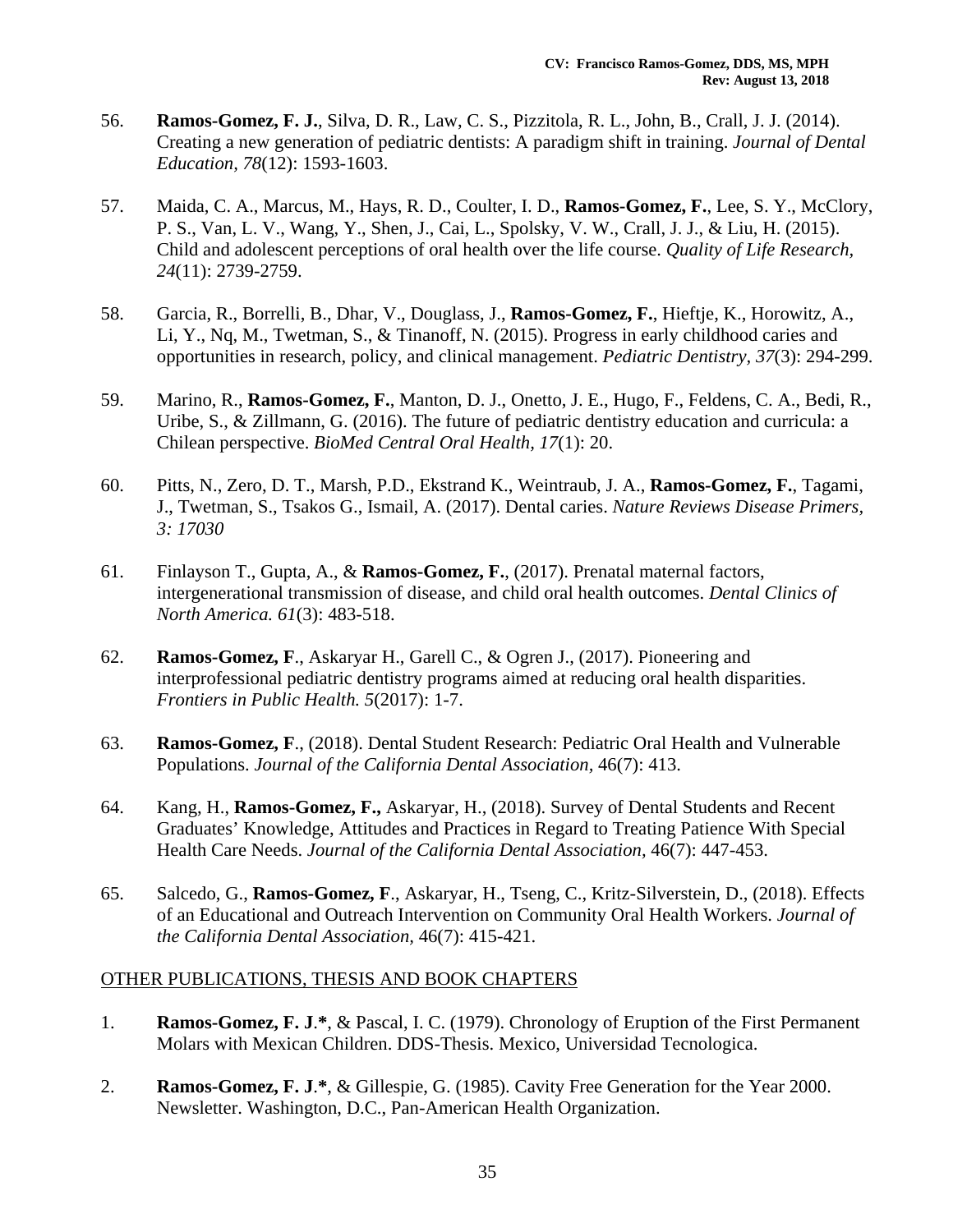- 3. **Ramos-Gomez, F. J**.**\*** (1988). Three indications for the early identification of children at risk for caries, and an effective method of treatment. Master's Thesis. Boston, MA: Tufts Univ School of Dental Medicine.
- 4. Amaro, H., **Ramos-Gomez, F. J.**, et al. (1988). AIDS in the Latino Community: Access to Services in the Boston Area. Booklet. Boston, MA: Latino Health Network.
- 5. **Ramos-Gomez, F. J.**\*, Greenspan, D., and Oleske, J. M. (1994). Orofacial manifestations of HIV infection in children, *Pediatric HIV Forum*.
- 6. **Ramos-Gomez, F. J.** (1995). Development of the Primary Dentition and Occlusion. Gluckman & Heymann (Eds.). *Pediatrics and Perinatology: The Scientific Basis.* London, UK: Arnold Publisher.
- 7. **Ramos-Gomez, F. J.**\* (1996). Knowledge and attitudes among California dentists regarding child abuse and neglect. *1996 Wellness Foundation Lectures*. Oakland, CA: The California Wellness Foundation and the University of California Office of the President.
- 8. **Ramos-Gomez, F. J.**\* (1997). From generation to generation: The Health and Well Being of Children from Migrant Families. *Oral Health among Migrant and Underserved Children - Institute of Medicine Report (IOM).*
- 9. San Francisco Children and Families Commission. (2000). *Initial Strategic Plan Report*. (Proceedings contributor).
- 10. **Ramos-Gomez, F. J**. (2001). Hispanic dental association reaches out, dentist warns tooth decay is contagious disease. *HDA Newsletter.*
- 11. Children's Advocate. (2002). A neglected epidemic. *May Report.*
- 12. Journal of the California Dental Association (2002). UCSF study links childhood caries to parents' dental health. *Editorial news*.
- 13. Dental Health Foundation (2006). *State of California Needs Assessment, DHF Report*.
- 14. **Ramos-Gomez, F. J.**\* & Nealon, M. (2006). Chapter 35: Dental care: The forgotten need. In M. Wheeler, T. King, A. Fernandez, T. Vilella, A. Bindman & K. Grumbach (Eds.), *Medical Management of Vulnerable Populations: Principles, Practice and Populations (363-372).* McGraw Hill Lange.
- 15. Conservative Political Action Conference. (2008). *Oral health disparities among Latinos in California: Implications for a binational agenda. CPAC legislative briefing.* **Ramos-Gomez, F. J.**\*
- 16. Conservative Political Action Conference. (2010). *Oral health disparities among Latinos in California: Implications for a binational agenda. CPAC legislative briefing.* **Ramos-Gomez, F. J.**\*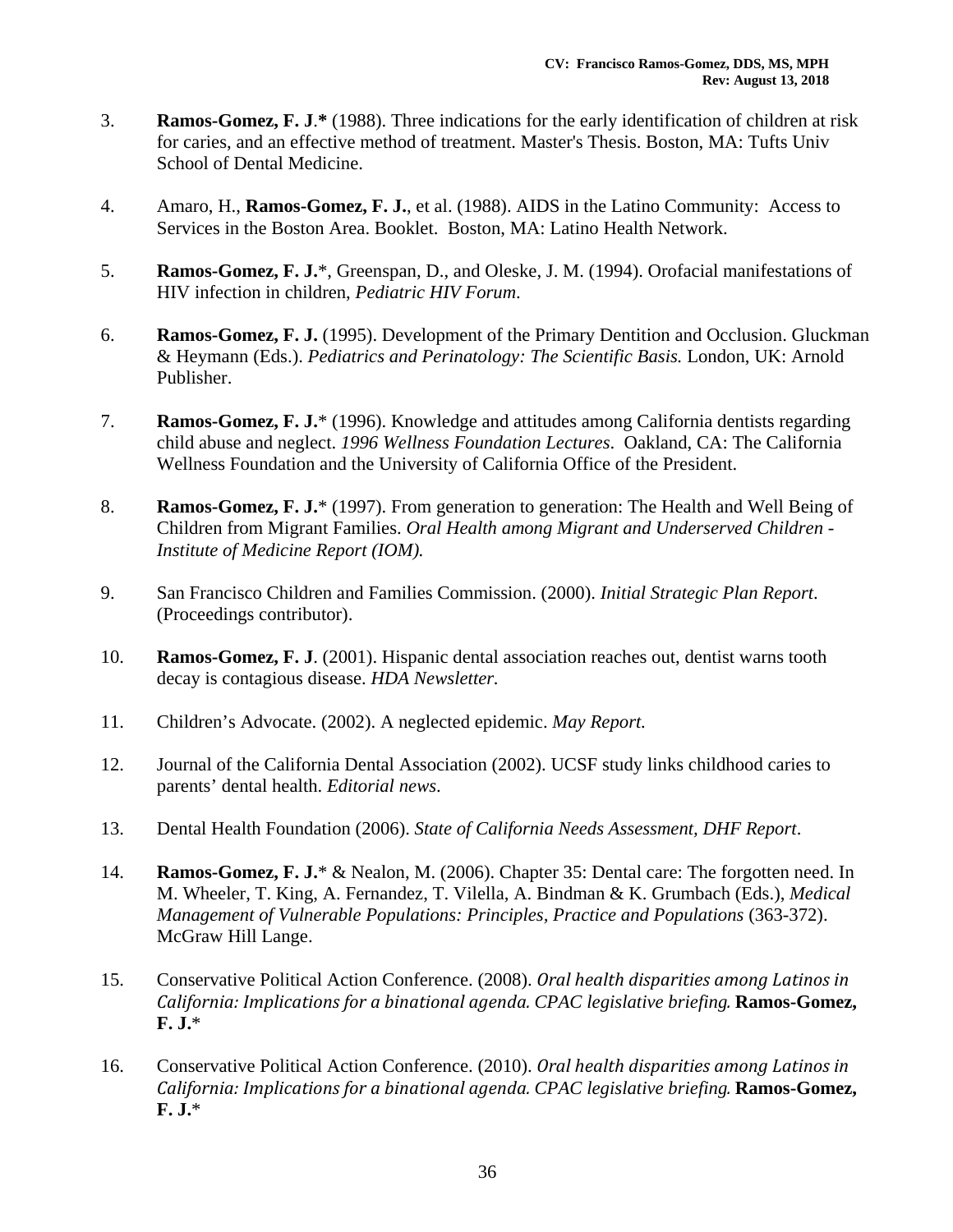- 17. **Ramos-Gomez, F. J**. (2011). Salud bucal materno infantil basado en evidencia. Editorial Ripano en Madrid, *La Sociedad Peruana de Odontopediatría*.
- 18. **Ramos-Gomez, F. J**. (2012). Manejo odontologico materno infantile basado. Evidencia Cientifica. Editorial Ripano en Madrid, *La Sociedad Peruana de Odontopediatría* (17-32).
- 19. **Ramos-Gomez, F.**, Browns, C., & Fisher-Owens, S. (2016). Dental care: The forgotten need. In T. E. King & M. B. Wheeler (Eds.), *Medical management of vulnerable underserved patients: Principles, practice, and populations.* New York: McGraw-Hill Education.
- 20. **Ramos-Gomez, F.** (2016). Caries prevention through life course approach. In E. Eden (Ed.), *Evidence-Based Caries Prevention*. Switzerland: Springer International Publishing.
- 21. Finlayson, T. L., Gupta A., **Ramos-Gomez, F. J.** (2017). Prenatal maternal factors, intergenerational transmission of disease, and child oral health outcomes. In D. L. Chi (Ed.) *Evidence-based pediatric dentistry* (pp. 483-518). Philadelphia, PA: Elsevier.

### **OTHER CREATIVE ACTIVITIES**

| 1990         | Development of Curricula for Minority Health Program at the Harvard School of Public<br>Health-Tutorial Health Policy and Management. Boston, MA. (work study). |  |
|--------------|-----------------------------------------------------------------------------------------------------------------------------------------------------------------|--|
|              |                                                                                                                                                                 |  |
| 1995         | Report and Chair of PANDA Coalition, PI - "Knowledge and Attitudes among                                                                                        |  |
|              | California Dentists Regarding Child Abuse- Recognition and Prevention." Press                                                                                   |  |
|              | conference presented in Los Angeles CA                                                                                                                          |  |
| 1995         | Report of survey, PI - "Computer Technology-Related Attitudes, Knowledge, and Use-                                                                              |  |
|              | Patterns of Faculty, and Students." Presented at UCSF School of Dentistry                                                                                       |  |
| 1995         | Collaborative work with Harvard School of Public Health as a Co-PI for The World                                                                                |  |
|              | Bank - Washington DC-proposal "Mexican Health Care Reform Strategy Design,"                                                                                     |  |
|              | State of Tabasco, Mexico, 1995                                                                                                                                  |  |
| 1996-1998    | Created an international collaborative working group on research and dental                                                                                     |  |
|              | management for pediatric HIV infection and AIDS                                                                                                                 |  |
| 2001-2002    | Invited Member of Latino Health research Agenda for the American Academy of                                                                                     |  |
|              | <b>Pediatrics Child Health Consortium</b>                                                                                                                       |  |
| 2002-2003    | Faculty for HRS Prevention Collaborative.                                                                                                                       |  |
| 2003         | Organized Bi-National Oral Health Task force in collaboration with the UC California                                                                            |  |
|              | Mexico Health Initiative                                                                                                                                        |  |
| 2005-2006    | Prevention Oral Health Collaborative - Vanguard Group. Targeted for CHC for                                                                                     |  |
|              | innovative perinatal and Infant Oral Health Programs                                                                                                            |  |
| 2006         | Collaborative between the Hispanic Dental Association and Head Start-Program                                                                                    |  |
|              | planning                                                                                                                                                        |  |
| 2006         | Dental Health Foundation Policy committee – leading advocacy group in Sacramento                                                                                |  |
|              | for Children's Oral Health promotion with Legislators and Policy makers                                                                                         |  |
| 2008         | Los Angeles Oral Health Coalition Advisory Board - Strategic Framework                                                                                          |  |
| $2009 - now$ | Legislative Initiative through the AAPD Adovacy Day advocating for Children's oral                                                                              |  |
|              | health issues                                                                                                                                                   |  |
| 2010         | Working with the Hispanic Congressional Caucus for Health Care Reform specifically                                                                              |  |
|              | on Children's oral Health                                                                                                                                       |  |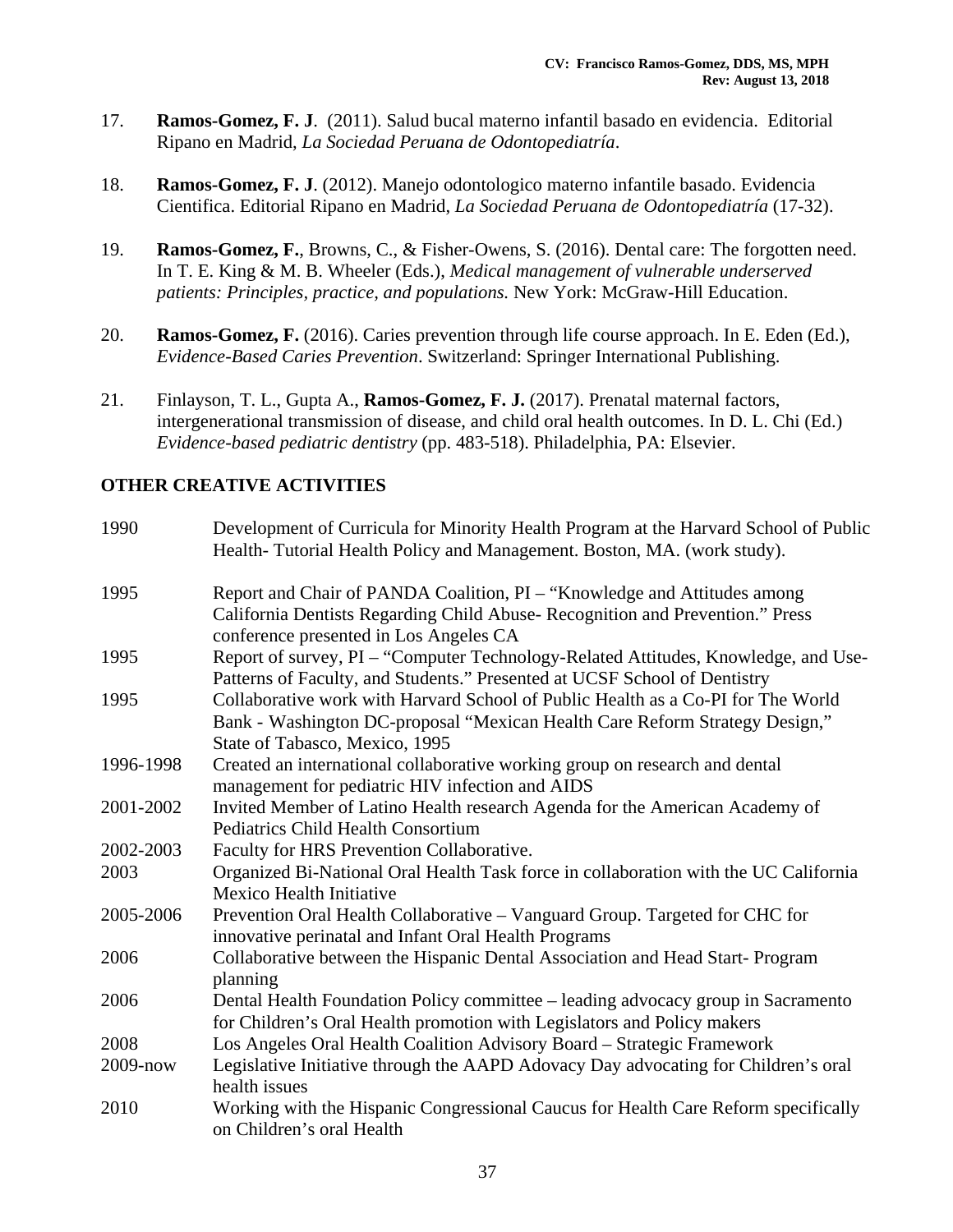- 2013-2015 American Academy of Pediatric Dentistry Leadership Institute, Kellog School of Management, Northwestern University, Evanston, IL
- 2014-now Develop and created FDI "Perinatal and Infant Oral Health Policy for Health Ministries

### **ABSTRACTS**

- 1. **Ramos-Gomez, F. J.**, Greenspan, D., et al. (1992). Accidental injuries among dental healthcare workers; VIII Intl. Conference on AIDS/III STD World Congress, abstract #PuC8179, Amsterdam, Netherlands.
- 2. **Ramos-Gomez, F. J.**, Greenspan, D., Greene, J. C., Bird, W., Lowe, S. E., & Gerberding, J. L. (1992). Accidental Injuries among dental health-care workers. 120th APHA Annual Meeting, Oral section.
- 3. **Ramos-Gomez, F. J.**, Petru, A. et al. (1993). Orofacial manifestations of pediatric HIV infection; IX Intl. Conference on AIDS/IV STD World Congress, abstract #5713 PO-B18- 1813, Berlin, Germany.
- 4. **Ramos-Gomez, F. J.**, Petru, A., Hilton, J. F., Katz, M. H., Greenspan, D., & Greenspan, J. S. (1993). HIV-related oral manifestations in a pediatric cohort. 121st APHA Annual Meeting, San Francisco, CA.
- 5. **Ramos-Gomez, F. J.**, Greenspan, D., Greene, J. C., Bird, W., Lowe, S. E., & Gerberding, J. L. Accidental injuries among dental health-care workers. 121st APHA Annual Meeting, Oral section, San Francisco, CA, 1993.
- 6. **Ramos-Gomez, F. J.**, et al. (1993). Accidental injuries among dental health-care workers and oral manifestations in pediatric HIV infection. Second International Workshop on the Oral Manifest of HIV Infection, San Francisco, CA.
- 7. **Ramos-Gomez, F. J.**, Petru, A. et al. (1994). Orofacial manifestations, caries, and periodontal status in pediatric HIV infection. American Academy of Pediatric Dentistry 47th Annual Session; Orlando, FL.
- 8. **Ramos-Gomez, F. J.**, Hilton, J. F. et al. (1994). Risk Factors for HIV-related orofacial manifestations in children; Tenth Intl. Conference on AIDS/Intl. Conference on STD, abstract #201 B oral presentation, Yokohama, Japan.
- 9. **Ramos-Gomez, F. J.**, Hilton, J. F., Canchola, A. et al. (1995). Risk factors for HIV-related orofacial soft-tissue manifestations in children. American Academy of Pediatric Dentistry - 48th Annual Session, San Francisco, CA.
- 10. **Ramos-Gomez, F. J.**, Ellison, J., & Greenspan, D. et al. (1996). Accidental injuries among dental health-care workers. Journal of Dental Research, SP Issue Vol #75, abs 3166 (413).
- 11. Miller, M., **Ramos-Gomez, F. J**., & Ellison, J. (1996). An assessment of attitudes and utilization of computer-related technologies at the UCSF School of Dentistry. International Association of Dental Research, San Francisco, CA.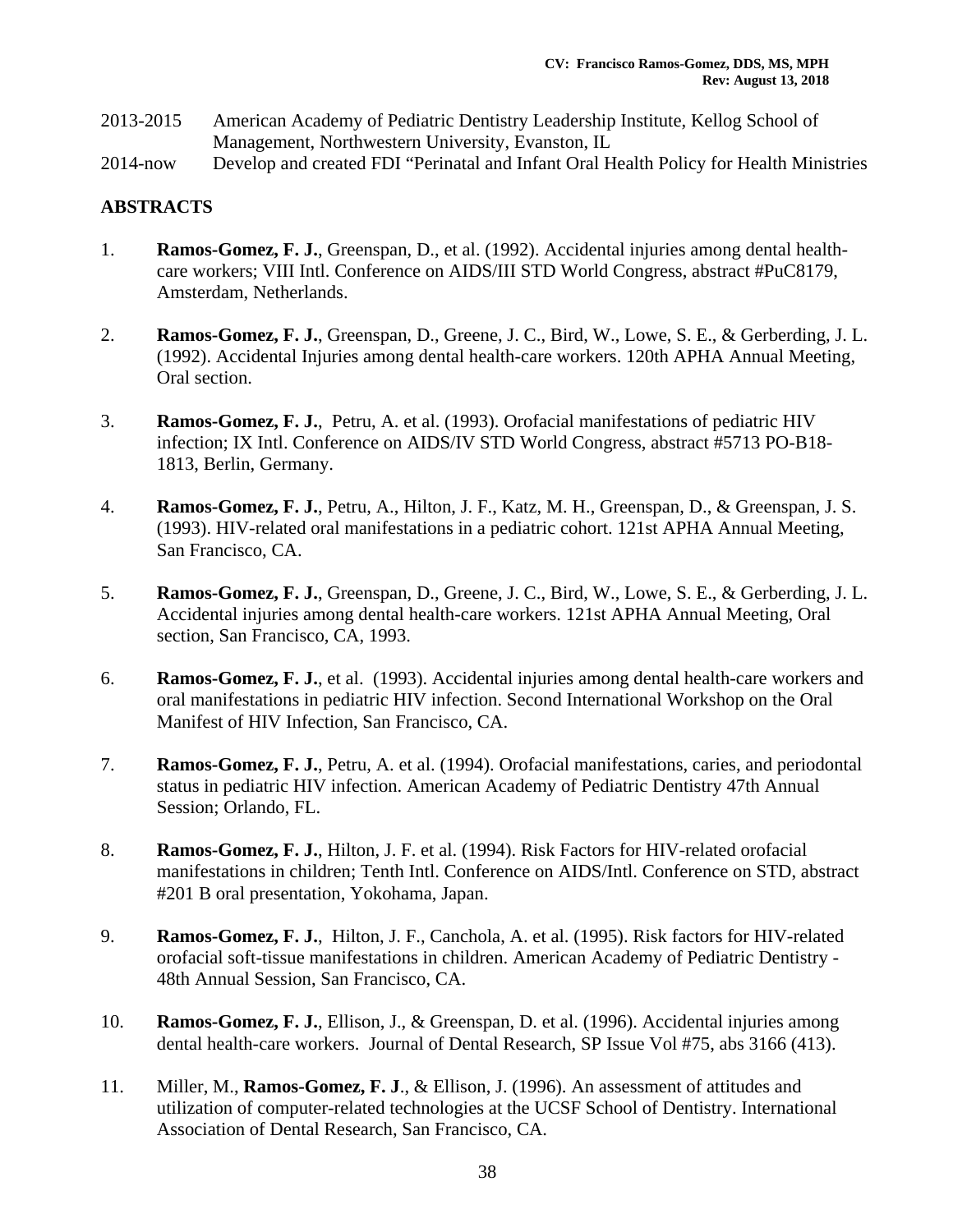- 12. Masouredis, C., **Ramos-Gomez, F. J.**, Walsh, M., & Morris, M. (1996).Risk factors for early childhood caries in a hospital-based dental clinic population. International Association for Dental Research, San Francisco, CA.
- 13. **Ramos-Gomez, F. J.** (1998). Risk Factors for Early Child Caries. American Academy of Ped iatric Dentistry - 51st, San Diego, CA.
- 14. **Ramos-Gomez, F. J.**, & Petru, A. et al. (1998). Orofacial manifestations and implications in perinatally HIV infected children; International Association on Dental Research - IADR-Oral presentation #3166- Nice, France.
- 15. **Ramos-Gomez, F. J.**, Weintraub, J. A., Gansky, S. A., Hoover, C. I., & Featherstone, J. D. B.(1999). Factors associated with early childhood caries in infants. 1999 IADR 77th General Session Vancouver, Canada.
- 16. **Ramos-Gomez, F. J.**, Weintraub, J. A., Gansky, S. A., Hoover, C. I., & Featherstone, J. D. B. (1999). Analyses of bacterial and behavioral factors associated with early childhood caries among preschoolers.
- 17. **Ramos-Gomez, F. J.**, Weintraub, J. A., Gansky, S. A., Hoover, C. I., & Featherstone, J. D. B. (2000). Bacterial and behavioral factors associated with early childhood caries IADR –Poster session.
- 18. **Ramos-Gomez, F. J.,** & Martinez, Ed. (2002). Oral health status among pre-schoolers from the US/Mexican Border. IADR – Oral Presentation.
- 19. **Ramos-Gomez, F. J.**, Reimann, J. O. F., Talavera, G. A., & Martinez, E. (2003). Evaluating effectiveness of promotoras in the prevention of early childhood caries. IADR – Oral Presentation.
- 20. **Ramos-Gomez, F. J.**, Gansky, S. A., Isman, R., Fine, J., Isong, U., & Weintraub, J.A. (2004). Evaluating effectiveness of training dental practitioners in ECC prevention. IADR – Oral Presentation.
- 21. **Ramos-Gomez, F. J.**, Gansky, S. A., Santo, W., Gonzalez, R. & Weintraub, J. A. (2005). Predictors of retention of pregnant women in a community health center. IADR – Poster Presentation.
- 22. **Ramos-Gomez, F. J.**, Gansky, S., Hoover, C. I., Shain, S., & Weintraub, J. A. (2006). Bacterial salivary markers' role in ECC risk assessment in infants. IADR, Brisbane, Australia.
- 23. Gansky, S., Cheng, N. F., Shain, S. G., Weintraub, J. A., & **Ramos-Gomez, F.** (2006). Early childhood caries prediction with knowledge discovery data mining tools. IADR, Brisbane Australia.
- 24. **Ramos-Gomez, F**. (2007). Implementation of an infant Oral care program. IAPD Hong-Kong, China.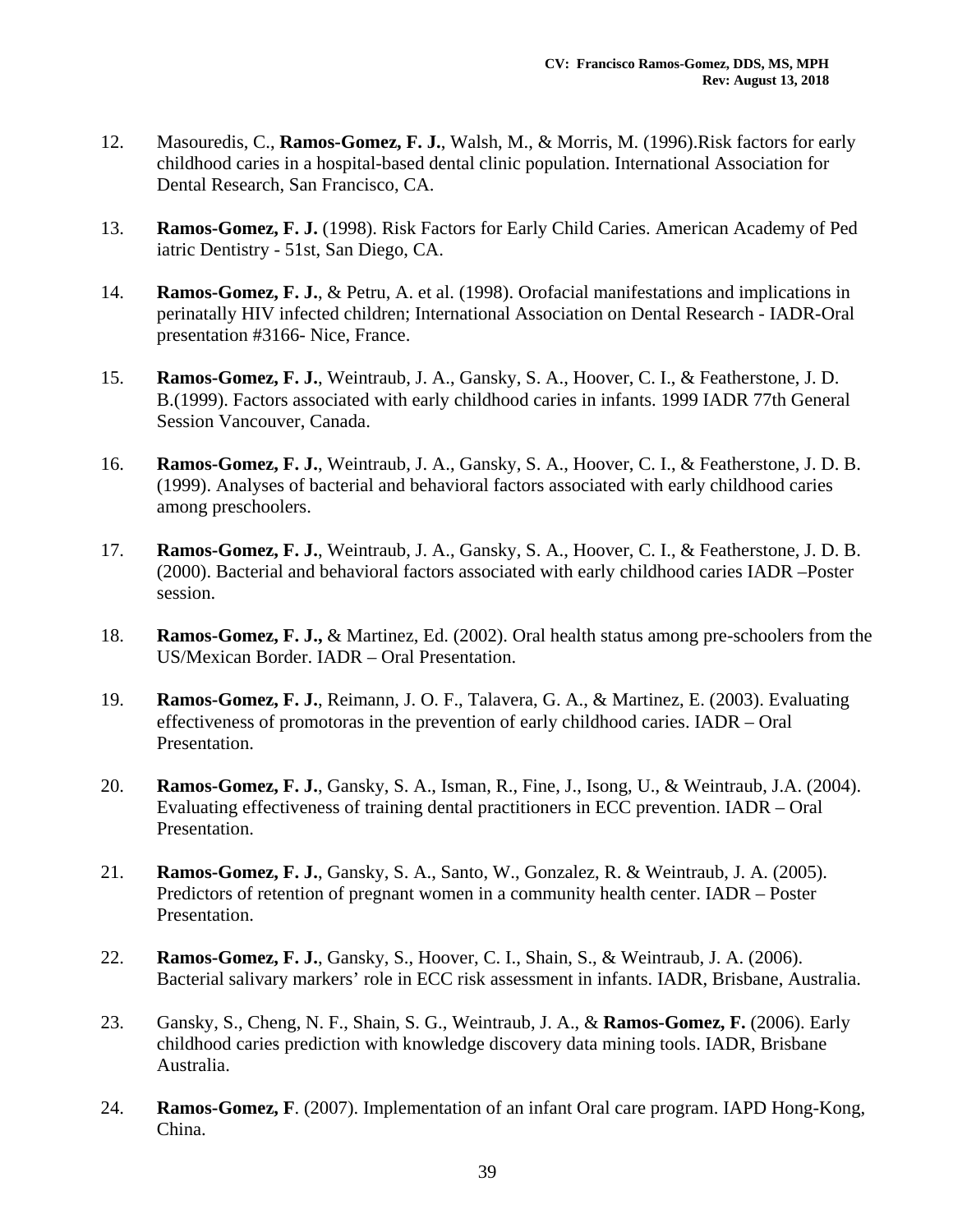- 25. **Ramos-Gomez, F. J.** et al. (2008). Pediatric caries risk assessment CAMBRA tool utilization in a community clinic. IADR Toronto, Canada.
- 26. **Ramos-Gomez, F.** (2010). Integration of evidence-based CAMBRA as part of the infant oral care visit to prevent early childhood caries. IADR, Barcelona, Spain.
- 27. **Ramos-Gomez, F.** Gansky, S., Santo, W., Featherstone, J. D., & Weintraub, J. (2010). "MAYA" – randomized clinical trial to prevent early childhood caries. IADR, Washington D.C..
- 28. **Ramos-Gomez, F.**, Cheng, J., Gansky, S. A., Santo, W., Hoover, C. I., Featherstone, J. D., & Weintraub, J. (2011). Salivary bacterial risk markers of subsequent early childhood caries (ECC). IADR, San Diego, CA.
- 29. Weintraub, J. A., Gansky, S. A., Santo, W., Hoover, C. I., Featherstone, J., & **Ramos-Gomez, F.** (2010). Chlorhexidine mouthrinse efficacy and duration in reducing salivary mutans Streptococci. IADR, Washington D.C..
- 30. **Ramos-Gomez, F. J.**, Reinmann, J. O. F., Talavera, G. A., & Martinez, E. (2012). Evaluating effectiveness of promotoras in the prevention of early childhood caries. IADR, Iguacu Falls, Brazil.
- 31. **Ramos-Gomez, F.** (2012). Cultural competence in dental education: USA perspective. IADR, Iguacu Falls, Brazil.
- 32. **Ramos-Gomez, F**. (2013). Implementing an evidence-based infant oral care program in your practice. IADR Seattle, WA.
- 33. **Ramos-Gomez, F.** (2014). Innovative comprehensive CAMBRA risk assessment tool for young children and care-givers. IADR Cape Town, South Africa.
- 34. Hernandez- Blouin, J., Chung, L., **Ramos-Gomez, F**., Finlayson, T., Barker, J., Chaffee, B., Gansky, S. A. (2014). Parental attitudes, but not knowledge, relate to child sugar consumption. AADR, Charlotte, NC.
- 35. Chaffee, B., Cheng, J., Weintraub, J., Featherstone, J. D., **Ramos-Gomez, F.**, & Gansky, S. A. (2014). Maternal salivary bacteria influence early-childhood caries: A casual modeling application. AADR, Charlotte, NC.
- 36. Chafee, B., Gansky, S. A., & **Ramos-Gomez, F.** (2014). Single-item literacy screener correlates with self-rated general and dental health. AADR, Charlotte, NC.
- 37. **Ramos-Gomez, F.** (2015). Implementation of Infant Oral Health Research Models. IADR Boston, MA.
- 38. **Ramos-Gomez, F.** (2015). Universal recommendations for recruitment and retention of participants in under-served populations. IADR, Boston, MA.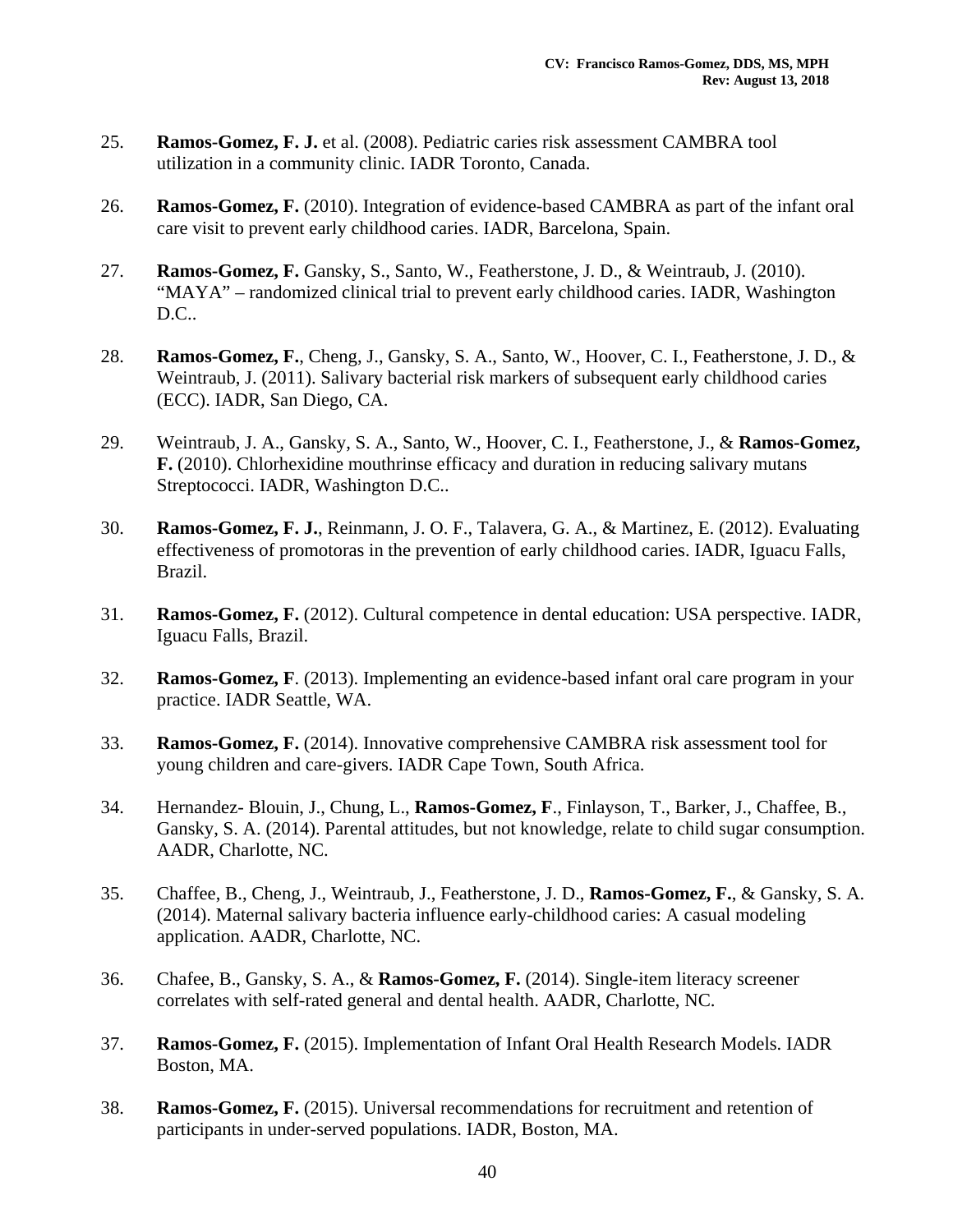- 39. **Ramos-Gomez, F.**, Gregorich, S. E., Orozco, M., & Gansky, S. (2016). Developing innovative retention strategies with community partners increase attendance. IADR, Seoul, South Korea.
- 40. **Ramos-Gomez, F.** (2016). Minimally invasive dentistry and disease management targeted to the primary dentition. AADR, Los Angeles, CA.

### **RESEARCH PROGRAM**

My career is dedicated to research which focuses on Children's Oral Health Disparities and Community- Based Participatory studies in children and their environment.

Specifically on the surveillance and epidemiology of "children at risk"—uninsured children and underserved children of low socio-economic status affected by dental disease.

Through my research creativity and innovation, I have been funded consecutively by NIH-NIDCR for the past 23 years.

My research worked with vulnerable communities, specifically HIV-infected and immunocompromised children to assess and improve their oral health and work towards improving their overall health. In 1995, I was awarded the Education Foundation Best Research Award from the American Academy of Pediatric Dentistry for my work on pediatric HIV-infected children.

In 1996, I was awarded Distinguished Lecturer from the California Wellness Foundation at the UC Wellness lecture series for my work on "child abuse prevention". My research also focuses on the prevention of Early Childhood Caries the consequences of these young children affected by this painful epidemic, also children suffering from abuse. I have developed a research agenda in oral health public policy issues for children lacking adequate access to oral health care services and issues pertaining Hispanic Oral Health.

In 2000, we were awarded (through Dr. Jane Weintraub as PI) an NIDCR, seven-year funded program as a collaborative effort with UCSF to establish a Center for Children's Oral Health Disparities (CANDO) at: www.ucsf.edu/cando/.

In addition, I was the Principal Investigator of one of the projects for CANDO an NIDCR/UCSF clinical trial held at San Ysidro Community Health Center following on a Management Model for the Prevention of Early Childhood Caries, where we targeted 555 pregnant, predominantly Hispanic women and followed them until their babies were three years of age, with different intervention modalities. The continuation is the GIFVT study where we are recruiting 636 preschool children from 3 to 5 years of age with the preventive use of a therapeutic glass ionomer and fluoride varnish as part of their individual disease prevention management model.

I am currently one of the lead PIs in the NIH-NIDCR Disparities Collaborative as the designer and creator of the BEECON project, Influence of Financial Incentives on Oral Disease Management in Young Children (BEhavioral EConomics for Oral health iNnovation -BEECON)

Ultimately, my work is intended to lead to the introduction of prevention strategies with effective interventions and early treatment, with the purpose of improving the quality of life for these young patients and improve the education of the relevance of oral health to their parents. This will enable us to establish policy recommendations in the future for improving children's oral health.

In 2007, I was awarded the UCSF campus Chancellor's Public Service Award and in 2015, I was awarded the First prize for the IAPD Bright Smiles and Bright futures award of excellence as the most innovative and creative projects of Early childhood Caries prevention globally.

### **The 6 most significant papers:**